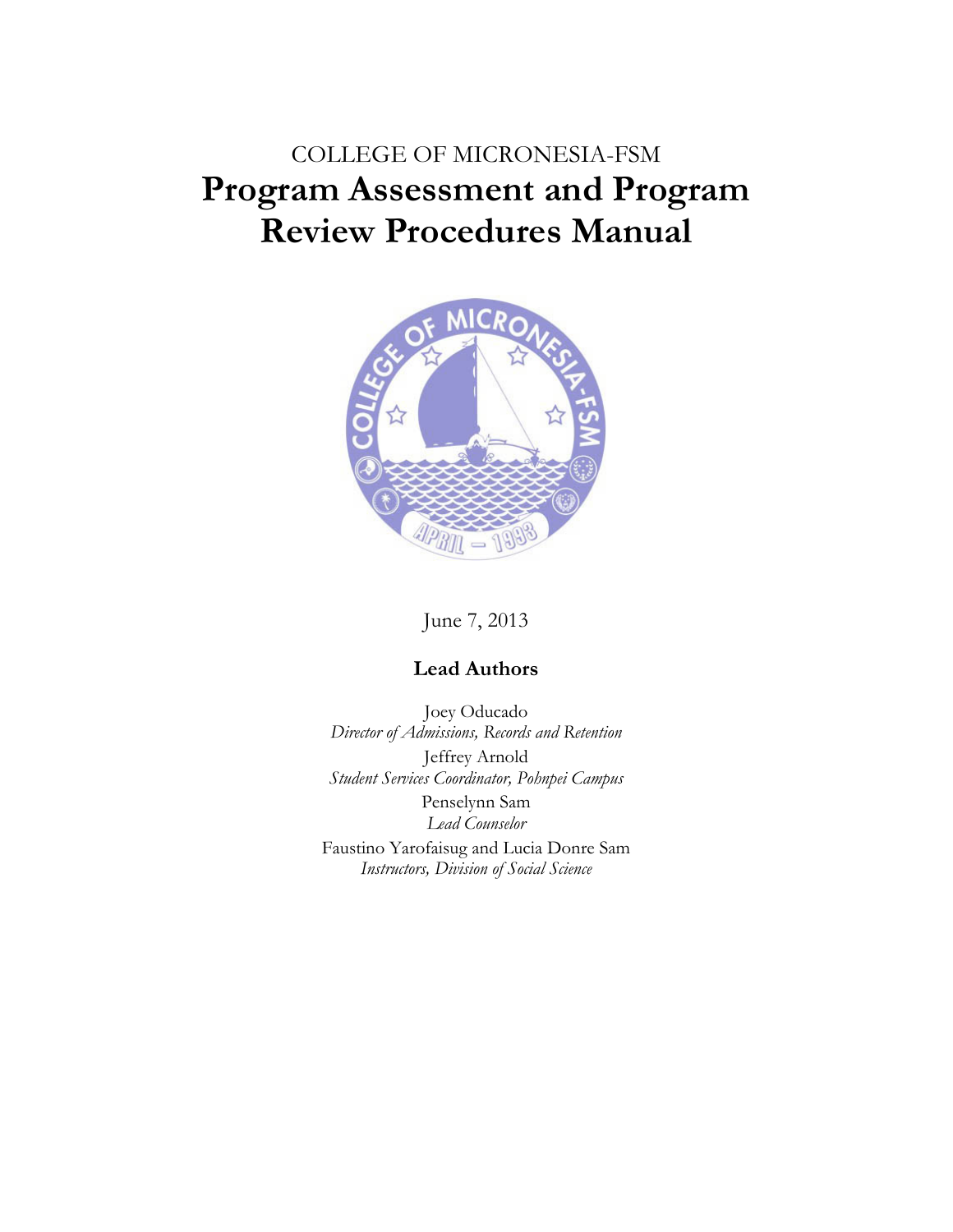# **I. Table of Contents**

| III. Introduction to Program Assessment and Program Review Processes11                          |  |
|-------------------------------------------------------------------------------------------------|--|
|                                                                                                 |  |
|                                                                                                 |  |
|                                                                                                 |  |
|                                                                                                 |  |
|                                                                                                 |  |
|                                                                                                 |  |
|                                                                                                 |  |
| Academic Programs and Administrative Units Key Performance Indicators (KPIs) 14                 |  |
| Role of the COM-FSM Student Information System (SIS) in Program Assessment and Review 14        |  |
| The Role of the College's Participatory Governance in Program Assessment and Program Review. 15 |  |
|                                                                                                 |  |
|                                                                                                 |  |
|                                                                                                 |  |
|                                                                                                 |  |
|                                                                                                 |  |
|                                                                                                 |  |
|                                                                                                 |  |
|                                                                                                 |  |
|                                                                                                 |  |
|                                                                                                 |  |
|                                                                                                 |  |
|                                                                                                 |  |
|                                                                                                 |  |
|                                                                                                 |  |
|                                                                                                 |  |
|                                                                                                 |  |
|                                                                                                 |  |
|                                                                                                 |  |
|                                                                                                 |  |
|                                                                                                 |  |
| VI.                                                                                             |  |
|                                                                                                 |  |
|                                                                                                 |  |
|                                                                                                 |  |
|                                                                                                 |  |
| Appendix D Academic Program Assessment Planning and Reporting Worksheets and Checklists  38     |  |
|                                                                                                 |  |
|                                                                                                 |  |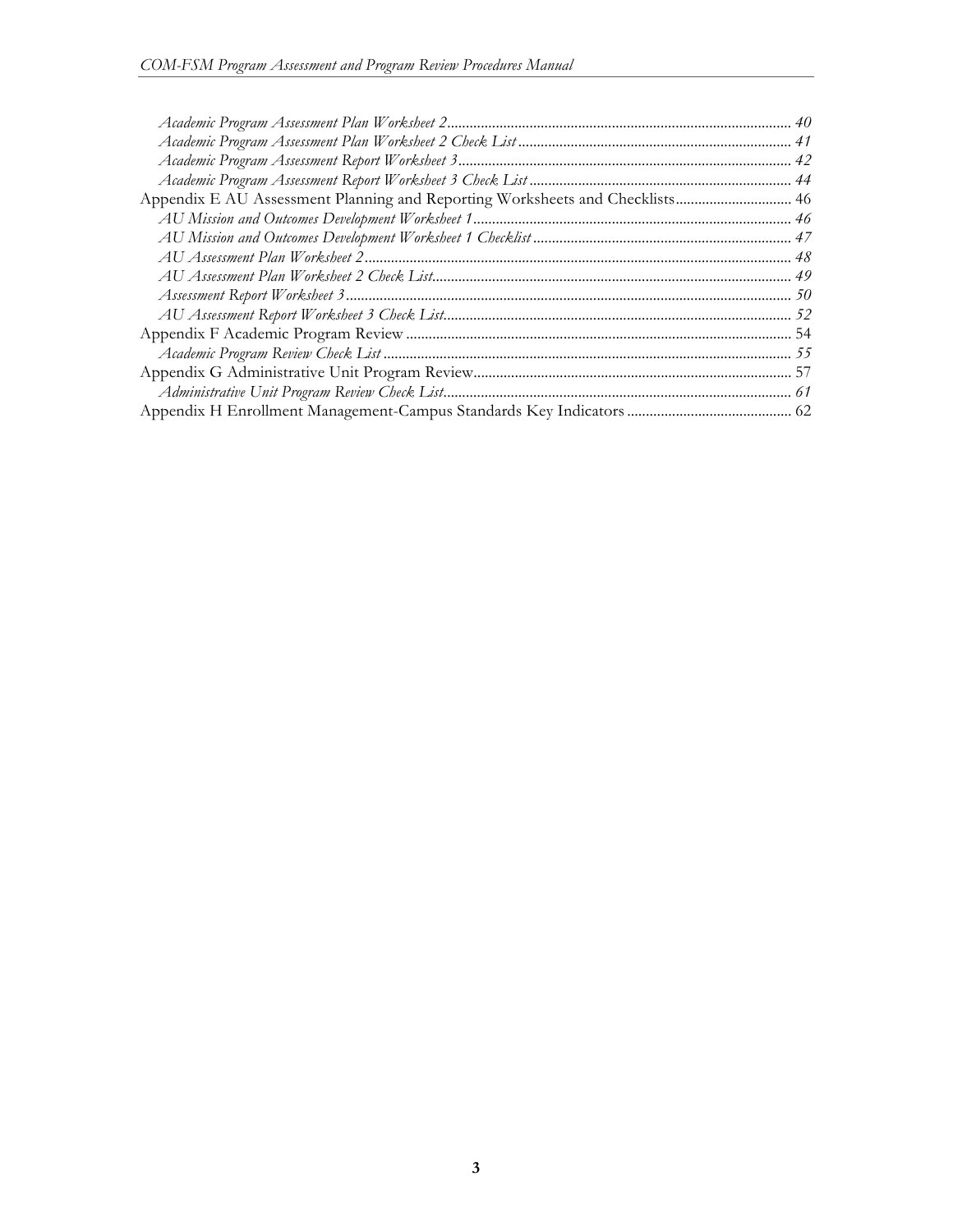# **II. Introduction**

Welcome to the *COM-FSM Program Assessment and Program Review Manual*. The *Manual* specifies a roadmap to guide all levels of decision makers in reaching consensus based on criteria and outcomes established by the College's own mission, laws of the Federated States of Micronesia and mandatory policies. This *COM-FSM Program Assessment and Program Review Manual* resulted from a comprehensive consultation and resourceful collaboration with many groups and individuals within the college community.

At COM-FSM, program assessment and program review function as the blueprints for collecting and analyzing data. These data are used to evaluate the quality of programs and inform decision-making about allocation of resources. External mandates likewise play a significant role in the planning and development of the college's programs, not only for resource allocation but also for achieving the goals of the college's strategic plan. The external mandates are mainly linked to accreditation by the Accrediting Commission for Junior and Community Colleges (ACJCC) of the Western Association of Schools and Colleges (WASC).

The college has set a direction that requires it to continuously improve programs and services. As a result, all departments and units must conduct *annual* program assessments or *biennial* program reviews. The college will use the results of the *program assessment* for the yearly budget allocation and reallocation. In longer term, each department or unit must conduct a more comprehensive program review every two years. The college will use the results of *program review* as critical points of its program prioritization in the development of its five-year strategic plan.

# **Glossary of Key Terms and Acronyms**

| <b>Academic Program</b>                                       | Any combination of courses and/or requirements leading to a degree or<br>certificate.                                                                                                                                                                                                                                                                                  |
|---------------------------------------------------------------|------------------------------------------------------------------------------------------------------------------------------------------------------------------------------------------------------------------------------------------------------------------------------------------------------------------------------------------------------------------------|
| <b>Academic Program</b><br><b>Review (APR)</b>                | An academic program review (APR) is part of the college's planning and<br>assessment process where each divisions and the state campuses are to<br>evaluate a program according to its goals and learning outcomes as they relate<br>to the college's mission. Administrative unit review (APR) is completed<br>every two years.                                       |
| <b>ACJCC</b>                                                  | Accrediting Commission for Junior and Community Colleges.                                                                                                                                                                                                                                                                                                              |
| Assessment                                                    | It is a systematic collection, review, and use of information about<br>educational programs undertaken for the purpose of improving learning and<br>development (Paloma & Banta, 1999, p.4).                                                                                                                                                                           |
| AP                                                            | Academic Program.                                                                                                                                                                                                                                                                                                                                                      |
| AU                                                            | Administrative Unit. A non-academic department or unit, which has a<br>mission and operational plan that supports the goals, objectives, and mission<br>of the college.                                                                                                                                                                                                |
| <b>AUO</b>                                                    | Administrative Unit's Outcome                                                                                                                                                                                                                                                                                                                                          |
| <b>Administrative Unit</b><br><b>Program Review</b><br>(AUPR) | An administrative unit program review (AUPR) is part of the college's<br>planning and assessment process where each administrative unit (or<br>nonacademic program) is to evaluate a program or service according to its goals<br>and objectives (outcomes) as they relate to the college's mission.<br>Administrative unit review (APR) is completed every two years. |
| Benchmark                                                     | A standard, a reference point, or a criterion against which the quality of                                                                                                                                                                                                                                                                                             |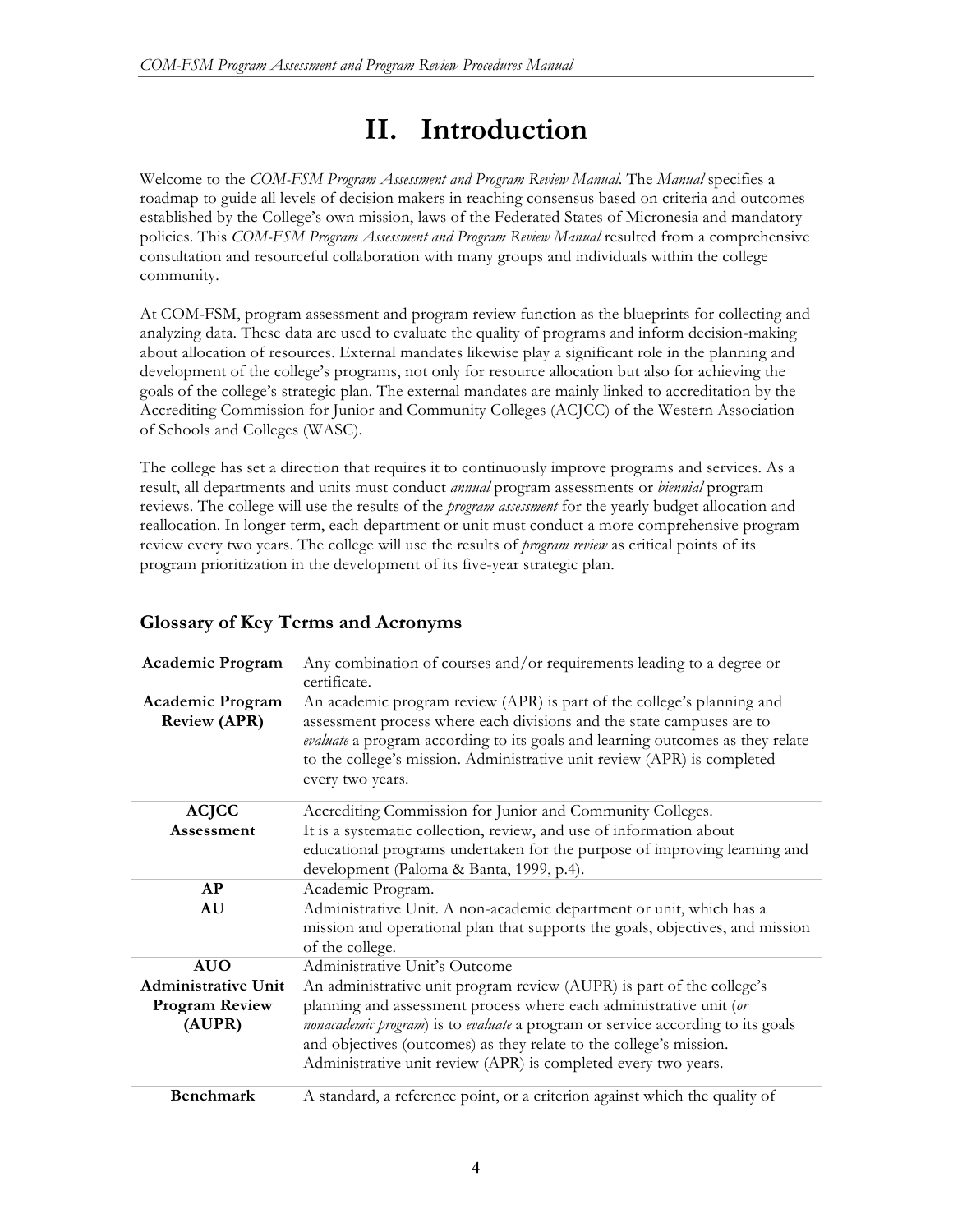|                          | something can be measured, judged, and evaluated, and against which                                                                                                                                                                                                                                                                                                                                                                                                                                                                                                        |  |
|--------------------------|----------------------------------------------------------------------------------------------------------------------------------------------------------------------------------------------------------------------------------------------------------------------------------------------------------------------------------------------------------------------------------------------------------------------------------------------------------------------------------------------------------------------------------------------------------------------------|--|
|                          | outcomes of a specified activity can be measured. The term means a                                                                                                                                                                                                                                                                                                                                                                                                                                                                                                         |  |
|                          | measure of best practice performance (Vlãsceanu, et al., 2007).                                                                                                                                                                                                                                                                                                                                                                                                                                                                                                            |  |
| <b>CAC</b>               | Curriculum Assessment Committee.                                                                                                                                                                                                                                                                                                                                                                                                                                                                                                                                           |  |
| Capstone                 | Assessment of outcomes structured into learning experiences occurring at                                                                                                                                                                                                                                                                                                                                                                                                                                                                                                   |  |
| Assessment               | the end of the program. The experiences involved demonstration of a                                                                                                                                                                                                                                                                                                                                                                                                                                                                                                        |  |
|                          | comprehensive range of program outcomes through some type of product<br>performance. (Paloma & Banta, 1999).                                                                                                                                                                                                                                                                                                                                                                                                                                                               |  |
| Closing the Loop         | Using assessment results for improvement and/or evolution (UH Manoa,<br>$2011$ ).                                                                                                                                                                                                                                                                                                                                                                                                                                                                                          |  |
| Criteria (or<br>Targets) | Guidelines, rules, characteristics, or dimensions that are used to judge the<br>quality of student performance. Criteria indicate what we value in student<br>responses, products or performances. They may be holistic, analytic, general,<br>or specific. Scoring rubrics are based on criteria and define what the criteria<br>mean and how they are used (UCLA CRESST, 2013).                                                                                                                                                                                          |  |
| <b>CRE</b>               | Cooperative Research and Extension                                                                                                                                                                                                                                                                                                                                                                                                                                                                                                                                         |  |
| EC                       | <b>Executive Committee</b>                                                                                                                                                                                                                                                                                                                                                                                                                                                                                                                                                 |  |
| <b>Effectiveness and</b> | Effectiveness is the extent to which an activity fulfills its intended purpose                                                                                                                                                                                                                                                                                                                                                                                                                                                                                             |  |
| Efficiency               | or function. On the other hand, efficiency is the extent to which an activity                                                                                                                                                                                                                                                                                                                                                                                                                                                                                              |  |
|                          | achieves its goal whilst minimizing resource usage (Harvey, 2012).                                                                                                                                                                                                                                                                                                                                                                                                                                                                                                         |  |
| Evaluation               | When used for most educational settings, it means to measure, compare, and                                                                                                                                                                                                                                                                                                                                                                                                                                                                                                 |  |
|                          | judge the quality of student work, schools, or a specific educational program<br>(UCLA, CRESST, 2013).                                                                                                                                                                                                                                                                                                                                                                                                                                                                     |  |
| <b>DAP</b>               | dean of academic programs                                                                                                                                                                                                                                                                                                                                                                                                                                                                                                                                                  |  |
| <b>DCTE</b>              | dean of career and technical education                                                                                                                                                                                                                                                                                                                                                                                                                                                                                                                                     |  |
| <b>FAO</b>               | Financial Aid Office                                                                                                                                                                                                                                                                                                                                                                                                                                                                                                                                                       |  |
| Goals                    | It is a statement of the program's intent, purpose or expected outcomes                                                                                                                                                                                                                                                                                                                                                                                                                                                                                                    |  |
|                          | stated in broad and general terms (Wilde, nd.).                                                                                                                                                                                                                                                                                                                                                                                                                                                                                                                            |  |
| <b>ICT</b>               | Information Communication Technology                                                                                                                                                                                                                                                                                                                                                                                                                                                                                                                                       |  |
| <b>IEMP</b>              | Integrated Educational Master Plan                                                                                                                                                                                                                                                                                                                                                                                                                                                                                                                                         |  |
| <b>ISLOs</b>             | <b>Institutional Student Learning Outcomes</b>                                                                                                                                                                                                                                                                                                                                                                                                                                                                                                                             |  |
| <b>KPIs</b>              | Key Performance Indicators. Key Performance Indicators, also known as<br>KPI or Key Success Indicators (KSI), help an organization define and<br>measure progress toward organizational goals (Reh, 2012).                                                                                                                                                                                                                                                                                                                                                                 |  |
| <b>NGOs</b>              | Non Governmental Organizations                                                                                                                                                                                                                                                                                                                                                                                                                                                                                                                                             |  |
| <b>OARR</b>              | Office of Admissions, Records, and Retention                                                                                                                                                                                                                                                                                                                                                                                                                                                                                                                               |  |
| <b>PRC</b>               | Planning and Resources Committee                                                                                                                                                                                                                                                                                                                                                                                                                                                                                                                                           |  |
| <b>SMART</b>             | Also often referred as key performance indicators (KPIs), SMART is an<br>acronym. The letters broadly conform to the words: Specific, Measurable,<br>Attainable or Achievable, Relevant, and Time-Bound. SMART is used to<br>help ensure that effective objectives (outcomes) or goals are set.<br>Specific<br>The "specific" part of an objective tells what will change for whom in concrete terms.<br>It identifies the population or setting, and specific actions that will result. In<br>some cases it is appropriate to indicate how the change will be implemented |  |

some cases it is appropriate to indicate how the change will be implemented (e.g., *through training*). Coordinate, partner, support, facilitate, and enhance are not good verbs to use in objectives because they are vague and difficult to measure. On the other hand, verbs such as provide, train, publish, increase, decrease, schedule, or purchase indicate clearly what will be done.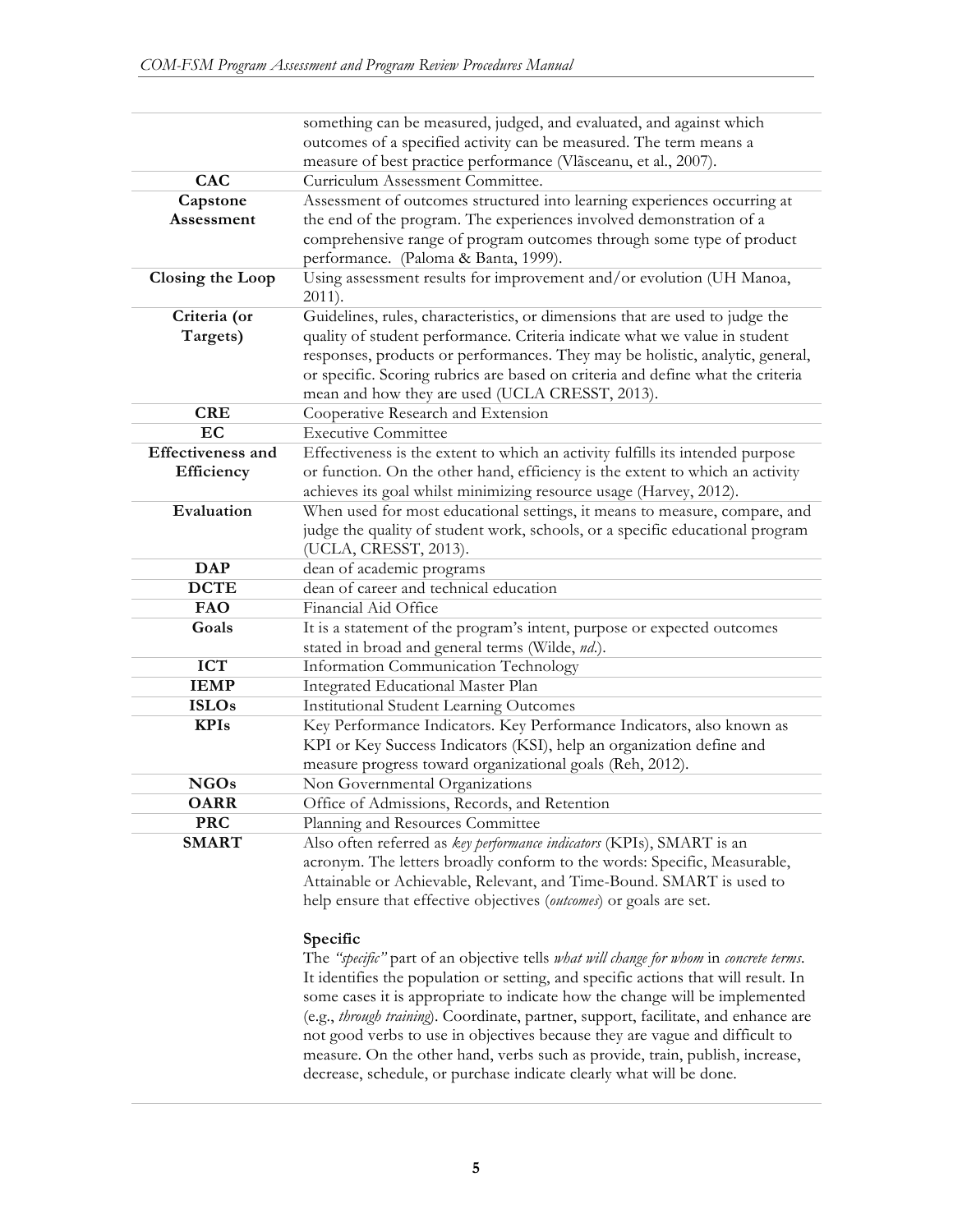### **Measurable**

*Measurable* implies the ability *to count* or otherwise *quantify an activity or its results*. It also means that the source of and mechanism for collecting measurement data are identified, and that collection of these data is feasible for your program or partners.

A baseline measurement is required to document change (e.g., *to measure percentage increase or decrease*). If the baseline is unknown or will be measured as a first activity step, that should be indicated in the objective (or *outcome*) as "*baseline to be determined using …*."

The *data source used* and the *year the baseline was obtained* should always be specified in the objective (or *outcome*) statement. If a specific measurement instrument is used, then incorporate its use into the objective. Another important consideration is whether change can be measured in a meaningful and interpretable way given the accuracy of the measurement tool and method.

## **Attainable or Achievable**

The objective (or *outcome*) must be feasible with the available resources, appropriately limited in scope, and within the program's control and influence.

### **Relevant**

*Relevant* relates to the relationship between the *objective* and the *overall goals* of the program or service.

## **Time-Bound**

A specified and reasonable *time frame* should be incorporated into the objective (or *outcome*) statement. This should take into consideration the *setting* in which the change must be achieved, the scope of the change expected, and how it fits into the overall work plan. It could be indicated as "*By Fall 2013 semester*, *the program will* …."

|               | $D_f$ + and $E_0$ is somewhat, the program were $\cdots$             |
|---------------|----------------------------------------------------------------------|
| VPIA          | vice president for instructional affairs                             |
| <b>VPAS</b>   | vice president for administrative services                           |
| <b>VPCRE</b>  | vice president for cooperative research and extension                |
| <b>VPIEOA</b> | vice president for institutional effectiveness and quality assurance |
| <b>WASC</b>   | Western Association of Schools and Colleges.                         |

# **Institutional Mission**

The College of Micronesia-FSM is a continuously improving best practices learner-centered institution of higher education committed to the success of the Federated States of Micronesia by providing academic, career, and technical educational opportunities (*Approved by the COM-FSM Board of Regents, May 6-7, 2013*).

# **Vision Statement**

College of Micronesia-FSM will provide educational opportunities of the highest quality and will embrace the life-long pursuit of knowledge and the enrichment of the diverse Micronesian communities we serve (*Approved by the COM-FSM Board of Regents, May 6-7, 2013*).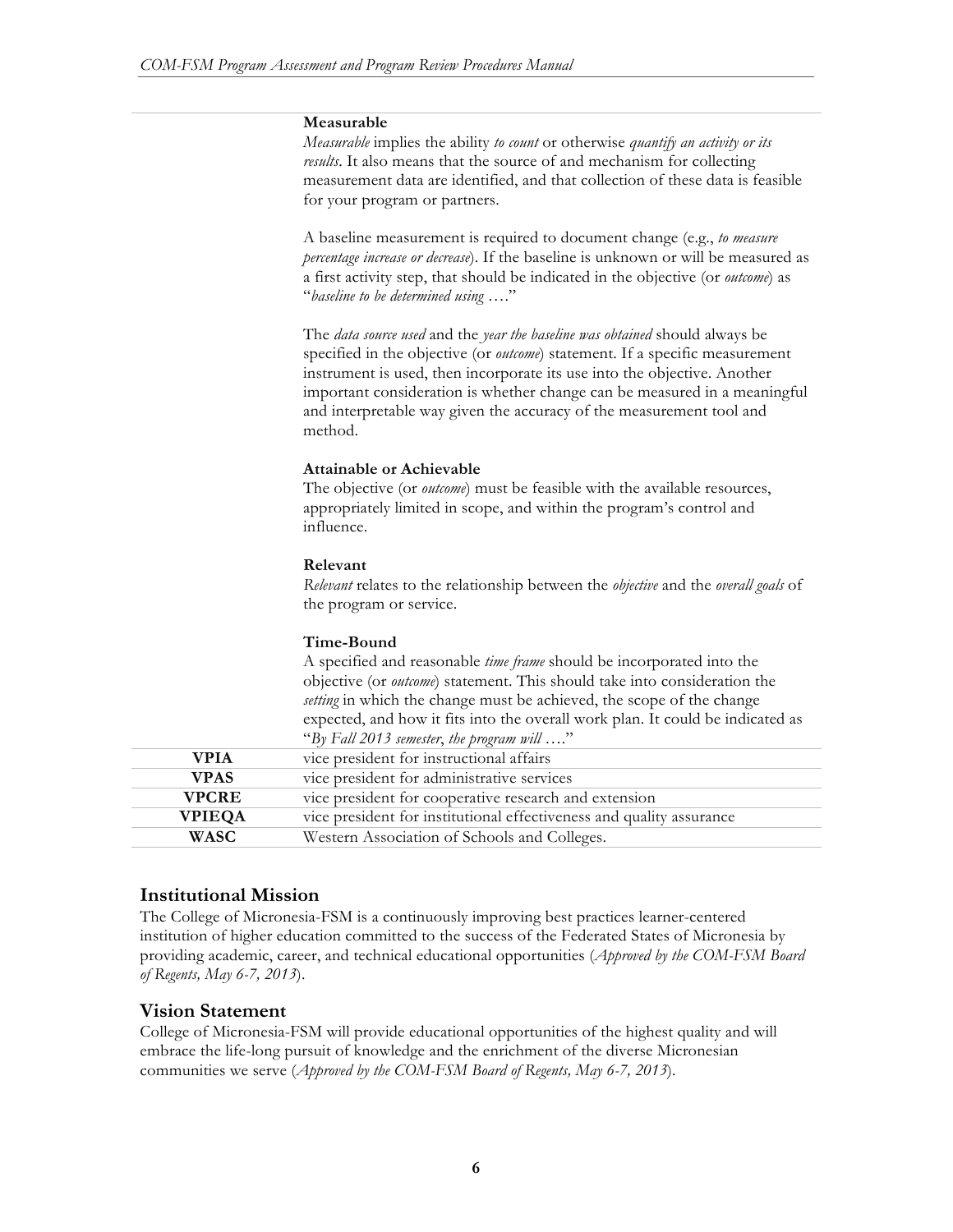# **College's Values**

# **Learner-centeredness**

Learners are our primary focus and we provide quality instruction and services in a nurturing and safe environment.

# **Professional behavior**

We are competent, service-oriented professionals with a commitment to life- long learning and a commitment to provide excellent and exemplary service to students, colleagues and the community.

# **Innovation**

We provide a dynamic, creative, up-to-date, and innovative environment to allow the college community to function effectively in a global economy.

# **Honesty and Ethical Behavior**

We are honest and abide by the COM-FSM *Code of Ethics* in all our personal and professional interactions to create and maintain trust and unity among ourselves and with our community.

# **Commitment and Hard Work**

We commit and invest our time, energy and resources to create a rigorous, high quality-learning environment.

# **Teamwork**

We live in a community where collaboration, open-mindedness, respect and support for each other help us achieve our mission.

# **Accountability**

We are responsible for and accountable in our daily activities to our partners and the community we serve. We comply with all applicable regulations and use our resources efficiently and effectively to maintain a high level of trust and confidence.

# **Strategic Directions and Strategic Plan Goals 2013-2017**

The College of Micronesia-FSM has focused on six strategic directions for the COM-FSM vision of where we want to go as an organization over the next five years (*Approved by the COM-FSM Board of Regents, May 6-7, 2013*).

|  | Table 1. Board Endorsed Strategic Directions and 2013-2017 Strategic Plan Goals |
|--|---------------------------------------------------------------------------------|
|  |                                                                                 |

| <b>Strategic Directions</b>                                                                                                                                                                                                 | Strategic Plan Goals 2013-2017                                                                                                                                   |
|-----------------------------------------------------------------------------------------------------------------------------------------------------------------------------------------------------------------------------|------------------------------------------------------------------------------------------------------------------------------------------------------------------|
| Focus on student success.<br>The College of Micronesia-FSM will<br>pursue excellence in student success<br>and will develop a balance between<br>"access and success" with appropriate<br>career pathways for FSM students. | 1.1. Providing collaborative institutional support to<br>advance student success by promoting student<br>engagement and Institutional Student Learning Outcomes. |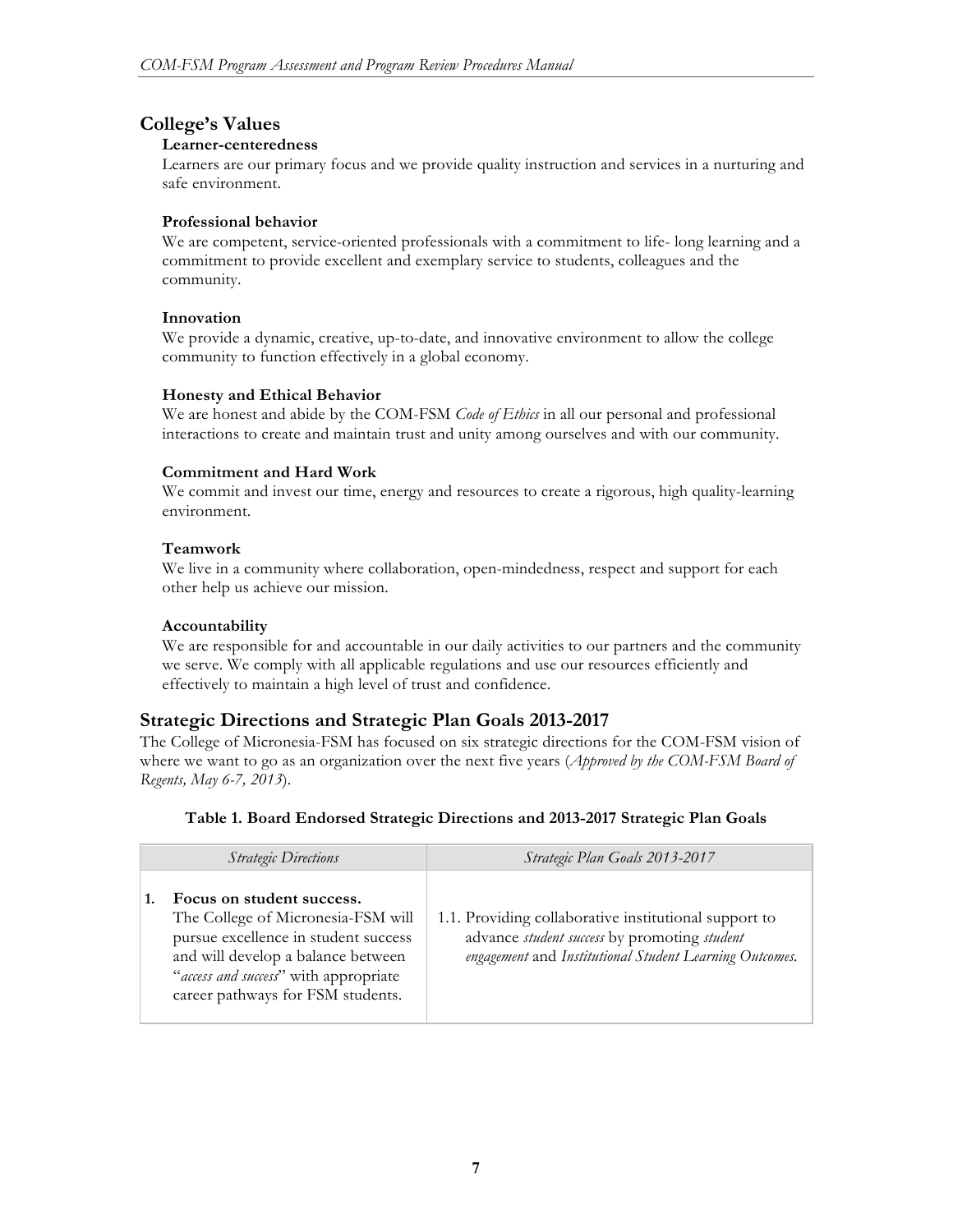| 2. | Emphasize academic offerings in<br>service to national needs.<br>The College of Micronesia-FSM will<br>increase the number of four-year<br>program opportunities while also<br>strengthening the career and<br>technical educational opportunities<br>for non-college-bound students.                                                        | 2.1. Increase the number of four-year program opportunities<br>by:<br>Increasing the number of articulation<br>a.<br>agreements,<br>Increasing the number of partnership<br>b.<br>programs; and<br>Exploring distance-learning opportunities.<br>c.<br>2.2. Strengthen career and technical educational opportunities<br>for non-college-bound students by:<br>Exploring opportunities with agencies and<br>a.<br>NGOs;<br>Increasing training opportunities with existing<br>b.<br>partners;<br>c. Exploring provisions for certification<br>examination; and<br>Focusing on programs and courses to support<br>d.<br>career and technical education development<br>benefitting both students and future employers. |
|----|----------------------------------------------------------------------------------------------------------------------------------------------------------------------------------------------------------------------------------------------------------------------------------------------------------------------------------------------|----------------------------------------------------------------------------------------------------------------------------------------------------------------------------------------------------------------------------------------------------------------------------------------------------------------------------------------------------------------------------------------------------------------------------------------------------------------------------------------------------------------------------------------------------------------------------------------------------------------------------------------------------------------------------------------------------------------------|
| 3. | Be financially sound, fiscally<br>responsible, and build resources<br>in anticipation of future needs.<br>The College of Micronesia-FSM will<br>generate diversified revenue resources,<br>create an allied foundation, and<br>accumulate reserves and endowment<br>assets.                                                                  | 3.1. Maintain a financially sound, fiscally responsible<br>institution by:<br>Generating diversified revenue resources;<br>a.<br>Creating allied foundations;<br>b.<br>Accumulating reserves; and<br>c.<br>d.<br>Accumulating endowment assets.                                                                                                                                                                                                                                                                                                                                                                                                                                                                      |
| 4. | Invest in and build a strong<br>capacity in human capital.<br>The College of Micronesia-FSM<br>will support and strengthen faculty,<br>staff, and administrators through<br>establishment of aspirational goals<br>for credentialing and funding<br>professional development and<br>building upon organizational and<br>leadership capacity. | 4.1. Supporting and strengthening faculty, staff, and<br>administrators by establishing aspirational goals<br>for credentialing.<br>4.2. Support professional development that builds<br>upon organizational and leadership capacity by:<br>Assessing organization and leadership capacity<br>а.<br>needs;<br>Prioritizing identified organizational and<br>b.<br>leadership capacity needs;<br>Addressing identified capacity needs; and<br>c.<br>Allocating resources to support capacity<br>d.<br>building with implementation.                                                                                                                                                                                   |
| 5. | Become a learning institution<br>through development of a<br>learning culture guided by                                                                                                                                                                                                                                                      | 5.1. Become a learning institution by:                                                                                                                                                                                                                                                                                                                                                                                                                                                                                                                                                                                                                                                                               |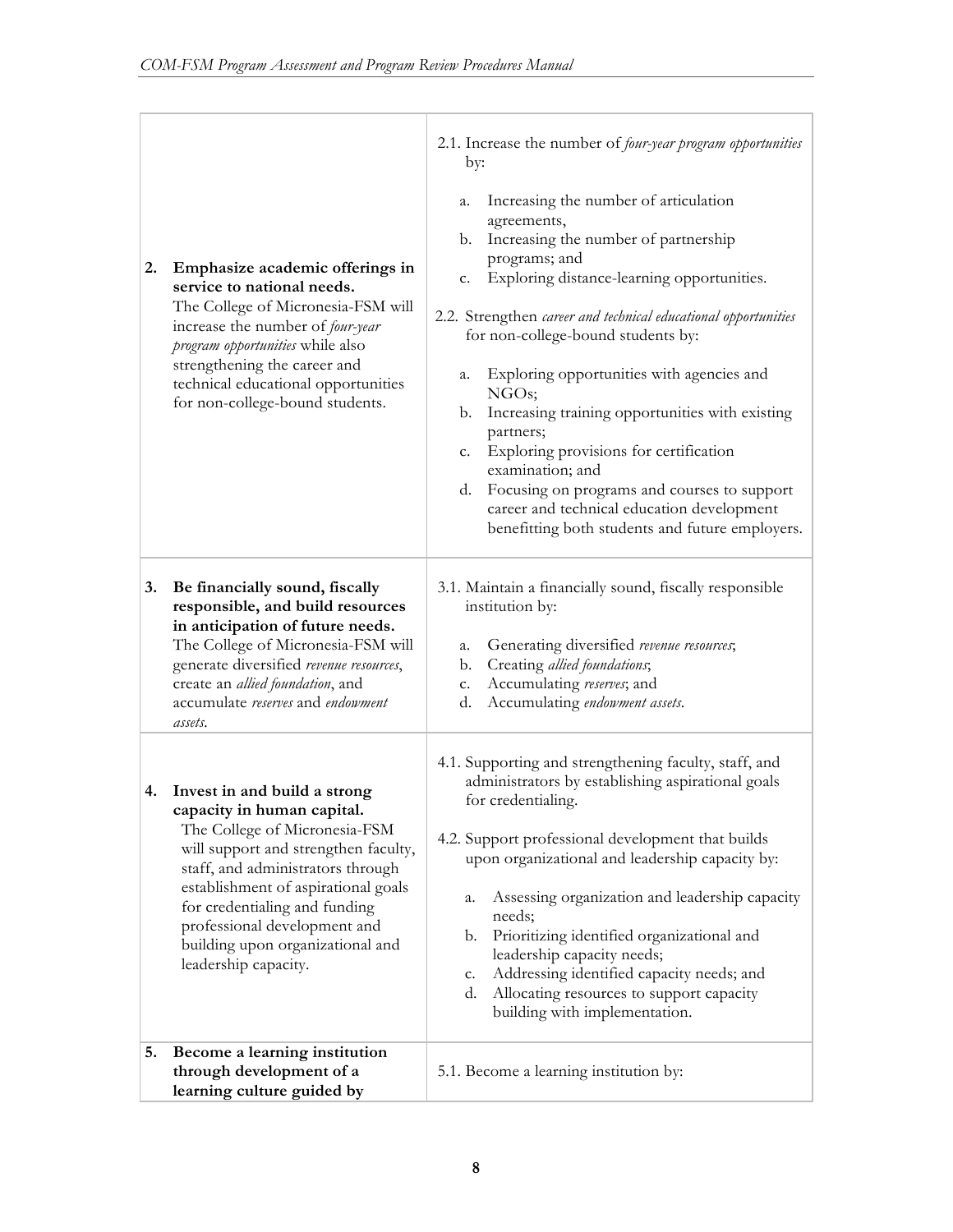| learning leaders.<br>The College of Micronesia-FSM<br>will operate under the assumptions<br>that learning is a skill and is worthy<br>of investment and mastery, and<br>that the communication of<br>information and participatory<br>governance are pivotal to<br>organizational success. There will<br>be support of the time, energy, and<br>resources necessary to foster<br>critical reflection and<br>experimentation towards<br>institutional improvement through<br>double-loop learning and<br>systematic thinking. | Fostering mastery of life-long learning skills;<br>a.<br>Allocating time, energy, and resources to<br>b.<br>foster critical reflection and experimentation;<br>Supporting learning leadership; and<br>c.<br>Demonstrating double-loop learning and<br>d.<br>systematic thinking.<br>5.2. Achieve and strengthen purposely dialogue by:<br>Embedding appropriate communication<br>a.<br>practices and guiding principles in the<br>objectives of each college program,<br>governance body, and administrative office;<br>Adopting continuous improvement model to<br>b.<br>measure progress in these communication<br>practices and guiding principles within the<br>college's ongoing assessments;<br>Ensuring that college communications are<br>c.<br>accessible, accurate, timely, clear, and<br>understood by their intended internal and<br>external stakeholders;<br>Developing technology to improve<br>d.<br>communication among all campuses of the<br>college; and<br>Developing and maintaining a centralized<br>e.<br>database of college policies and procedures. |
|------------------------------------------------------------------------------------------------------------------------------------------------------------------------------------------------------------------------------------------------------------------------------------------------------------------------------------------------------------------------------------------------------------------------------------------------------------------------------------------------------------------------------|--------------------------------------------------------------------------------------------------------------------------------------------------------------------------------------------------------------------------------------------------------------------------------------------------------------------------------------------------------------------------------------------------------------------------------------------------------------------------------------------------------------------------------------------------------------------------------------------------------------------------------------------------------------------------------------------------------------------------------------------------------------------------------------------------------------------------------------------------------------------------------------------------------------------------------------------------------------------------------------------------------------------------------------------------------------------------------|
| Evoke an image of quality.<br>6.<br>The College of Micronesia-FSM<br>will be viewed as a model<br>institution for best practices<br>exhibited through quality,<br>excellence, and integrity of both<br>employees and graduates. The<br>college will maintain regional<br>accreditation without sanction for<br>the maximum six-year cycle<br>allowed by the Accrediting<br>Commission for Community and<br>Junior Colleges: Western<br>Association of Schools and<br>Colleges.                                               | 6.1. Achieve recognition as a best practices institution by:<br>Exhibiting quality, excellence, and integrity<br>a.<br>through employees, students, and graduates;<br>Meeting and/or exceeding accreditation<br>b.<br>standards at all times; and<br>Exploring additional models of quality<br>c.<br>assurance.                                                                                                                                                                                                                                                                                                                                                                                                                                                                                                                                                                                                                                                                                                                                                                |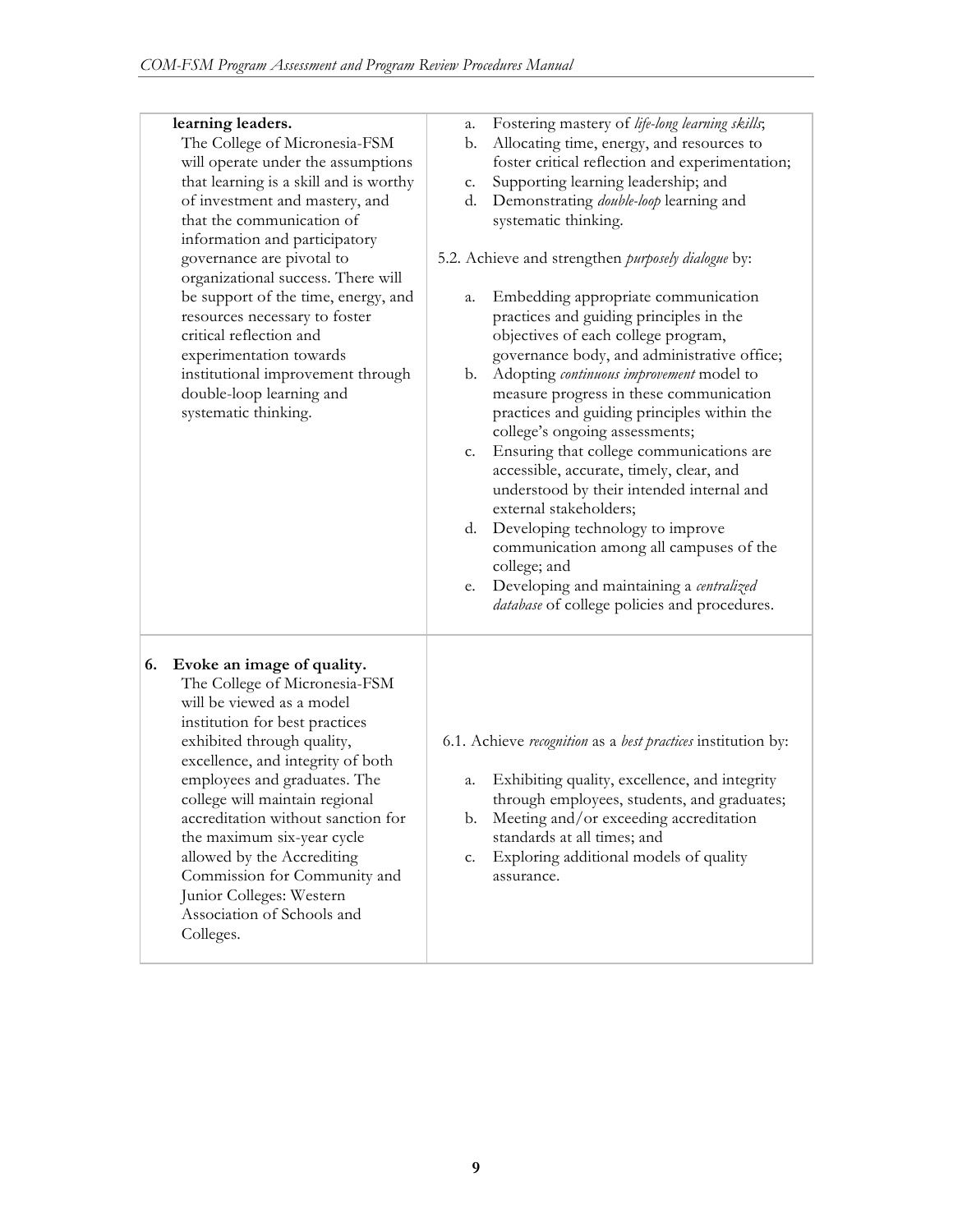# **Institutional Student Learning Outcomes (ISLOs)**

COM-FSM gradates will demonstrate (*Approved by the COM-FSM Board of Regents, May 6-7, 2013*):

## **1. Effective oral communication**

Capacity to deliver prepared, purposeful presentations designed to increase knowledge, to foster understanding, or to promote change in the listeners' attitudes, values, beliefs, or behaviors.

# **2. Effective written communication**

Development and expression of ideas in writing through work in many genres and styles, utilizing different writing technologies, and mixing texts, data, and images through iterative experiences across the curriculum.

# **3. Critical thinking**

A habit of mind characterized by the comprehensive exploration of issues, ideas, artifacts, and events before accepting or formulating an opinion or conclusion.

# **4. Problem solving**

Capacity to design, evaluate, and implement a strategy to answer an open-ended question or achieve a desired goal.

## **5. Intercultural knowledge and competence**

A set of cognitive, affective, and behavioral skills and characteristics that support effective and appropriate interaction in a variety of cultural contexts.

## **6. Information literacy**

The ability to know when there is a need for information, to be able to identify, locate, evaluate, and effectively and responsibly use and share that information for the problem at hand.

## **7. Foundations and skills for life-long learning**

Purposeful learning activity, undertaken on an ongoing basis with the aim of improving knowledge, skills, and competence.

## **8. Quantitative reasoning**

Ability to reason and solve quantitative problems from a wide array of authentic contexts and everyday life situations; comprehends and can create sophisticated arguments supported by quantitative evidence and can clearly communicate those arguments in a variety of formats.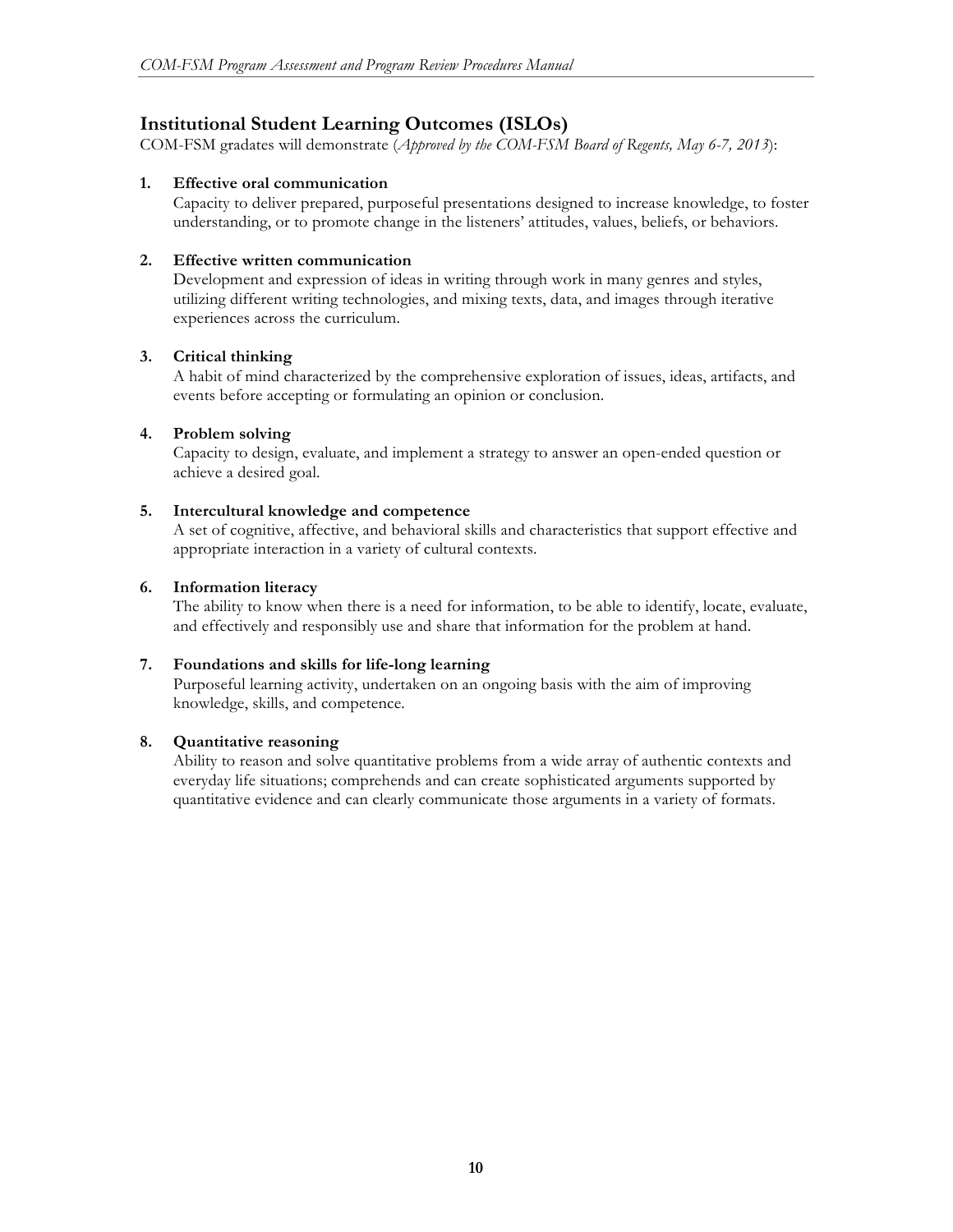# **III. Introduction to Program Assessment and Program Review Processes**

# **Overview**

Program evaluation is part of the college's *overall* planning and assessment process. Program and administrative unit *assessment* is an *annual process* while program and administrative unit *review* is done *every two years*. The fundamental goals of *program assessment* and *program review* are to (a) evaluate the effectiveness of academic and administrative units (or nonacademic programs) especially in terms of *meeting* their intended goals and objectives, and (b) identify *areas needing improvement*. Further, *program assessment* and *program review* inform the college's planning and resource allocation processes.

# **Purpose of Program Review**

Program review is a key element in the Western Association of Colleges and Schools (WASC) accreditation process. According to Accrediting Commission for Community and Junior Colleges (ACJCC), the purposes of a program review are as follows:

- 1. Construct an effective, integrated system of program review and planning, and resource allocation.
- 2. Enable the institution to continually assess its effectiveness.
- 3. Use results of this assessment to advance effectiveness and educational quality.

# **The Difference between Program Assessment and Program Review**

A *program assessment* is an iterative and ongoing process of purposeful reflection and planning, where one systemically evaluates a program, course, or an activity in order to identify strengths and areas for improvement and then uses the results from the evaluation of the data to inform decision making (Bresciani & Fackler, 2005). *Program assessment* primarily focuses on what and how an academic or administrative unit (nonacademic programs) contributes to the learning, growth and development of students as group instead of as individual students.

On the other hand, *program review* is defined as a *cyclical process* for evaluating and continuously enhancing the quality and currency of programs (Jenefsky, *et al.*, 2009, p.3). While also focusing on program-level assessment, it goes beyond it by specifically examining other components of the program (mission, faculty, facilities, demand, etc.).

# **Linking Program Assessment and Program Review**

The college uses the *concept and process* of evaluation questions for development of its assessment plans and reports (**Figure 1.0**). Well-constructed evaluation questions can easily lead to combination of assessment and program review indicators. Some examples follow.

- Evaluation question: *Do students possess workforce readiness skills?* Evidence and data could include evidence of student learning in the classrooms, but also of employer surveys and surveys of work study student supervisors.
- Evaluation question: *Is the … program meeting its mission?* Evidence and data could include evidence of student learning in the classroom, graduation rates, retention rates, employer surveys, student surveys etc., transfer data, evidence from transfer institutions, etc.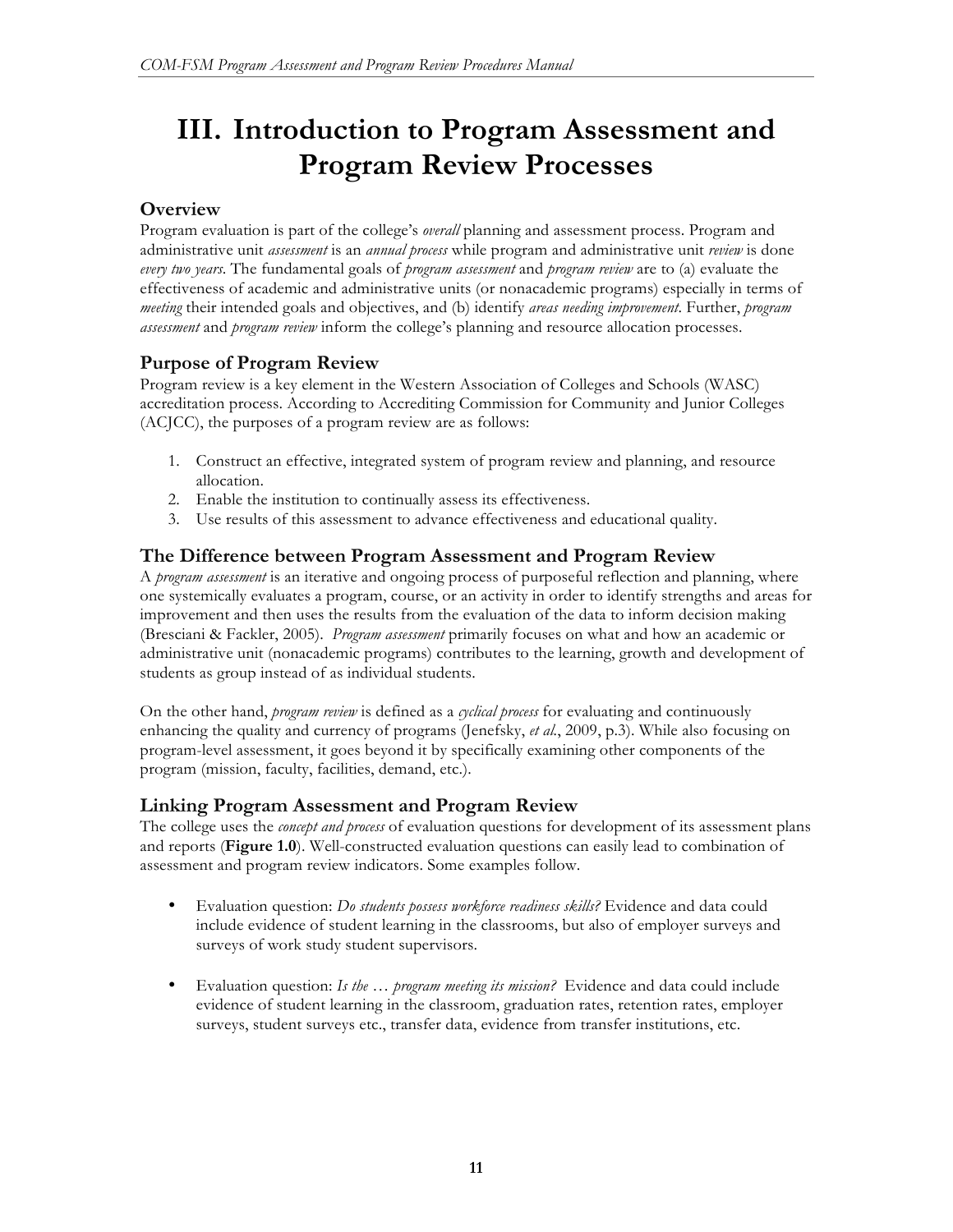

**Figure 1.0.** The schematics illustrate the *concept* and *process* of using evaluation questions in the development of assessment plans and reports. Program *assessment* is an *annual process* while program *review* is done *every two years.* 

The *annual improvement plans* are expanded through the development of *assessment plans* that set forth *evaluation questions*, identify data sources and collection, analysis, timelines and persons responsible. The assessment reports directly address each evaluation question and major data or evidence collected, and use of results for improvement.

# **Integrated Planning, Evaluation, and Resource Allocation**

# **The College's Integrated Planning Cycle**

The diagram (**Figure 2.0**) below illustrates the College's planning cycle, as follows:

- 1. The planning cycle begins at the start of the fiscal year when annual assessment plans are prepared and reported for service units and for courses.
- 2. Every two years a review of academic and non-academic units and services are prepared to identify areas of priority and improvement.
- 3. Every five years, the college reviews its mission, vision, and strategic goals in order to guide its *Integrated Educational Master Plan* (IEMP), which consists of plans from all areas of the college.
- 4. These various plans are carried out and aspects of the plans are assessed by the annual assessment plans.
- 5. After six years, the college will have completed three cycles of program reviews and one cycle of mission, vision, strategic plan, and IEMP assessment. These various cycles are reported to the college's accreditation commission (e.g., *mid-term* report after three years, and self-study, every six years).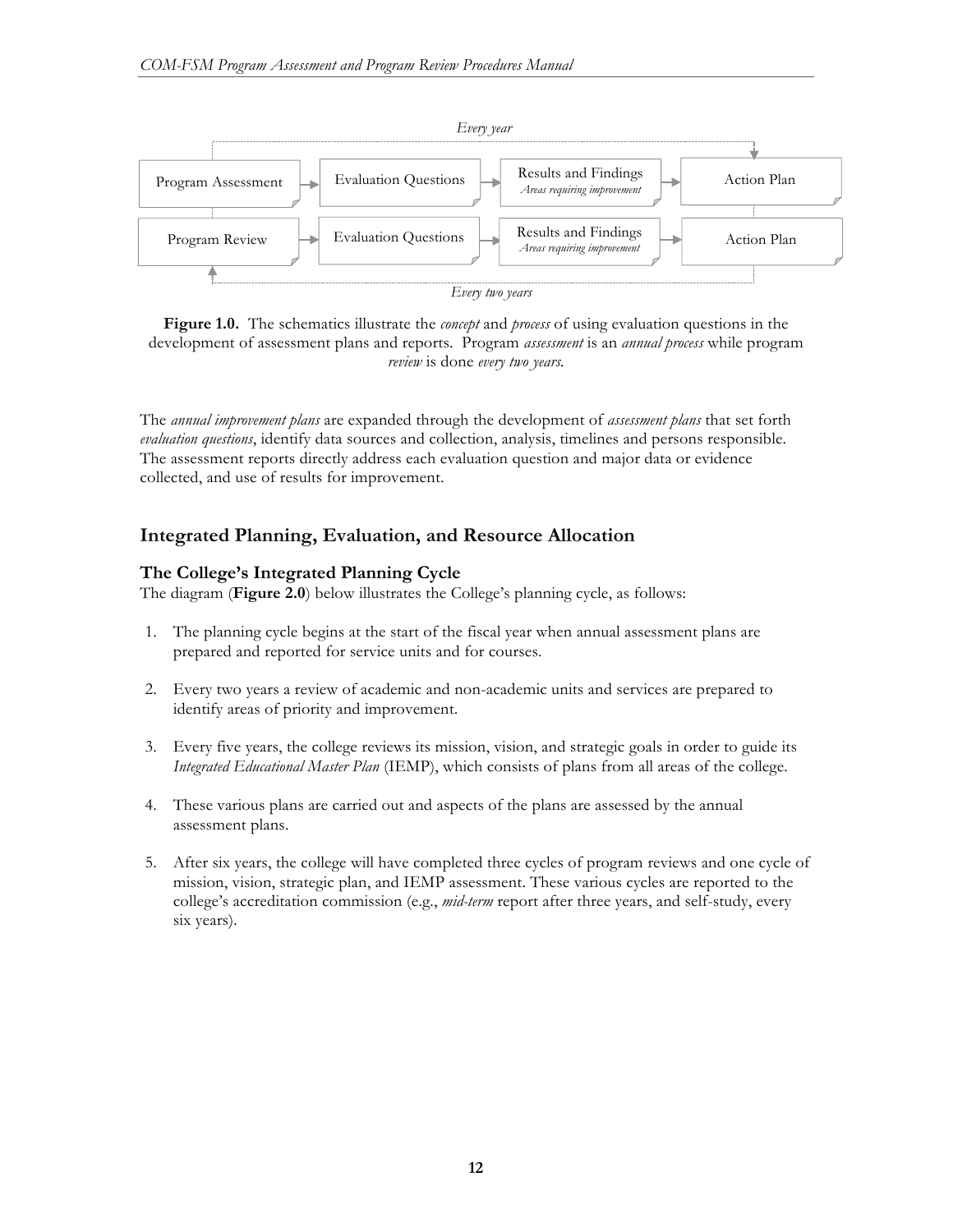

**Figure 2.0.** The *schematic diagram* of the College's *Planning Cycle* (2013 COM-FSM IEMP Narrative, p.5).

# **The College's Process for Goal and Objective Setting**

The departments within the college set their *goals* and *objectives* that must relate to the college's mission, strategic directions and goals. Additionally, divisions or units under the purview of these departments must strive to attain these *goals* and *objectives.*

| Strategic Plan Goals 2013-2017                                                                                                                                                      |  | Departments |           |           |            |
|-------------------------------------------------------------------------------------------------------------------------------------------------------------------------------------|--|-------------|-----------|-----------|------------|
|                                                                                                                                                                                     |  | <b>IEQA</b> | <b>AS</b> | <b>SS</b> | <b>CRE</b> |
| Providing collaborative institutional support to<br>1.1.<br>advance student success by promoting student<br>engagement and Institutional Student Learning<br>Outcomes.              |  |             |           |           |            |
| Increase the number of four-year program<br>2.1.<br>opportunities.<br>Strengthen career and technical educational<br>2.2.<br>opportunities for non-college-bound students           |  |             |           |           |            |
| Maintain a financially sound, fiscally responsible<br>3.1.<br>institution.                                                                                                          |  |             |           |           |            |
| Supporting and strengthening faculty, staff, and<br>4.1.<br>administrators.<br>Support professional development that builds upon<br>4.2.<br>organizational and leadership capacity. |  |             |           |           |            |
| Become a learning organization.<br>5.1.<br>Achieve and strengthen purposeful dialogue.<br>5.2.                                                                                      |  | П           | П         |           |            |
| 6.1. Achieve recognition as a best practices institution.                                                                                                                           |  | П           |           |           |            |

**Table 2.0.** Strategic plan goals relevant to each department of the college.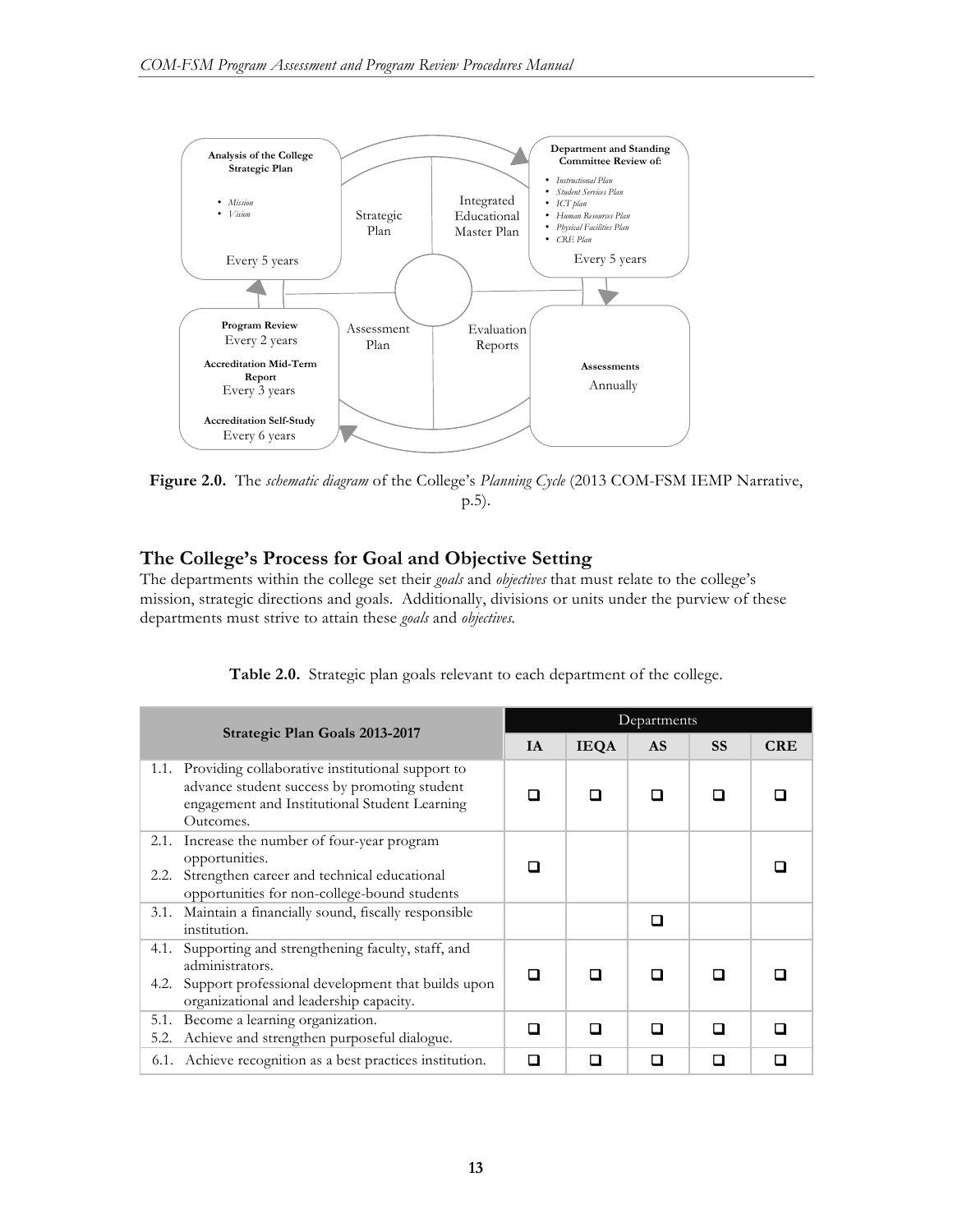# **Academic Programs and Administrative Units Key Performance Indicators (KPIs)**

Table 2 lists the recommended *core* indicatorsthat are collected and used in the *review of* both academic programs and administrative units of the college. However, individual programs and administrative units may elect to *track additional indicators*.

| Academic Program Review                                                                                                                                                                                                                                                                    | <i>Administrative Unit Review</i>                                                                                                                                                                                                                                                                                                            |
|--------------------------------------------------------------------------------------------------------------------------------------------------------------------------------------------------------------------------------------------------------------------------------------------|----------------------------------------------------------------------------------------------------------------------------------------------------------------------------------------------------------------------------------------------------------------------------------------------------------------------------------------------|
| Program enrollment<br>Graduation rate<br>Average class size<br>Student seat cost<br>Course completion rate for the program<br>Student's satisfaction rate<br>Employment data<br>Transfer data<br>Program's student learning outcomes<br>Student's learning outcomes for program<br>courses | Evaluation of program goals by objective<br>measure<br>Evaluation of students' learning outcomes<br>for programs<br>Evaluation of efficiency of program<br>Cost effectiveness evaluation<br>Program completion rate<br>Surveys of students' satisfaction rate<br>Review of staff employment data/turnover<br>Other measures to be determined |
|                                                                                                                                                                                                                                                                                            |                                                                                                                                                                                                                                                                                                                                              |

| Table 3. COM-FSM Key Performance Indicators (KPIs) |  |
|----------------------------------------------------|--|
|----------------------------------------------------|--|

# **Role of the COM-FSM Student Information System (SIS) in Program Assessment and Review**

To improve its ability to report on *critical indicators* in an accurate and timely manner, the college had implemented in May 2009 the use of a web-based Student Information System (SIS). The college's IRPO office is responsible for *extracting data* from the SIS required to support program assessment and review.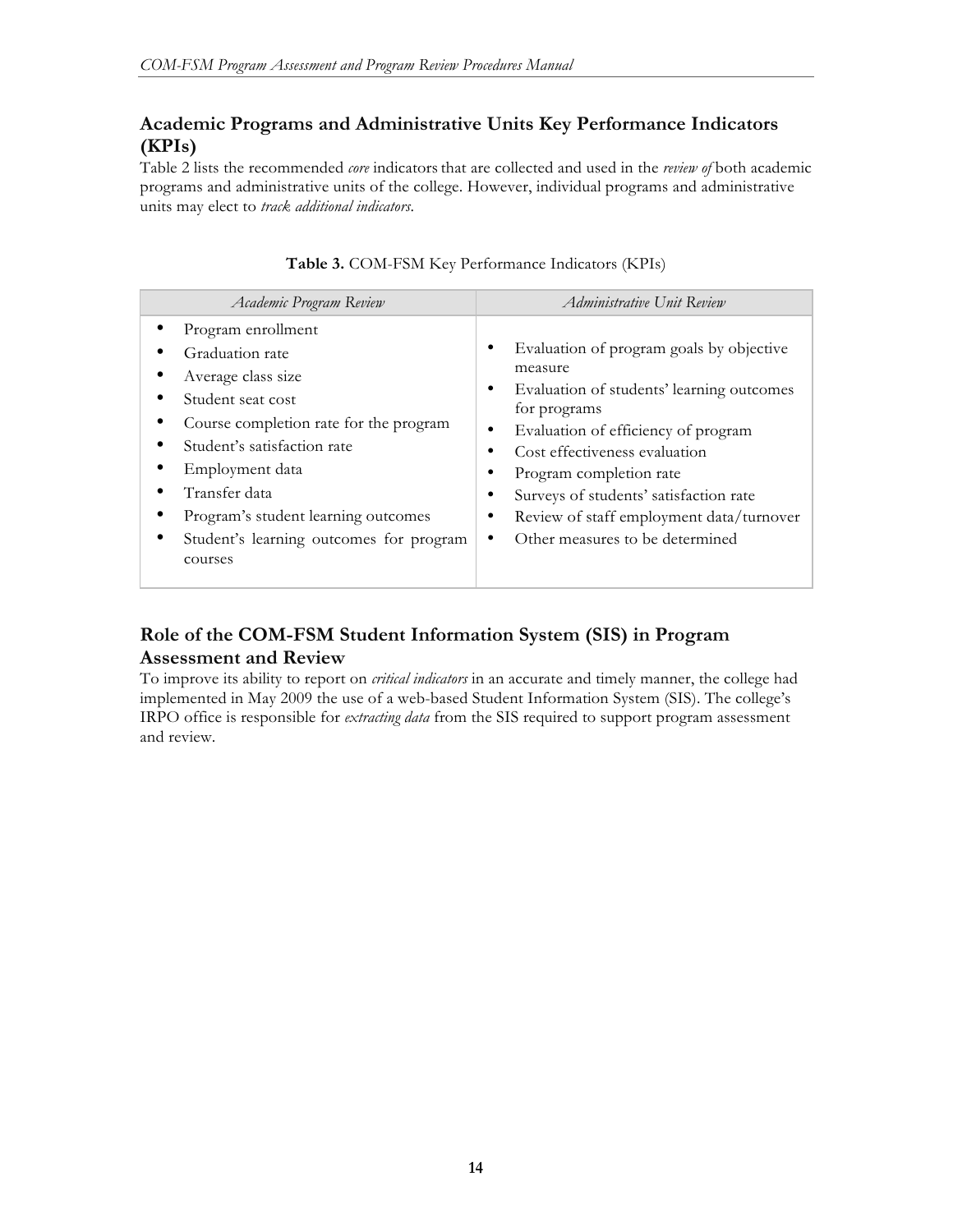

*Provides data requested to support program assessment and review*

**Figure 3.0.** Procedure for requesting *data* in the COM-FSM Student Information System to support academic and administrative program *assessment* and review

# **The Role of the College's Participatory Governance in Program Assessment and Program Review**

As illustrated in the **Figure 2.0**, the college's *Planning Cycle* is grounded in the philosophy of *participatory governance*. The college promotes a participatory governance structure. This structure involves the commitment and participation of all campus constituencies and is guided by the college's mission, goals, values and institutional learning outcomes in the development of policies and procedures. Specifically, the college's defines *participatory governance* as:

> "…. The process for shared development of policies, procedures and recommendations. Participatory governance provides the means through which all membership of the college community—students, faculty, administration and external stakeholder — can participate effectively in the systematic growth and development of COM-FSM. Participatory governance will be reflected in the functioning of the cabinet, Faculty/Staff senate, collegewide committees, and the college community at large" (COM-FSM Policy on Participatory Governance, 2012).

The purpose of the College's *Participatory Governance* is to guarantee *broad-based decision-making*. Its fundamental premise rests upon active and responsible involvement of all college employees and students. It is a system of committees and subcommittees that addresses institutional needs and provides a conduit for communication. Through this system, details of issues and policy matters are to be brought to a forum in which broad-based participation in the decision-making process can be assured.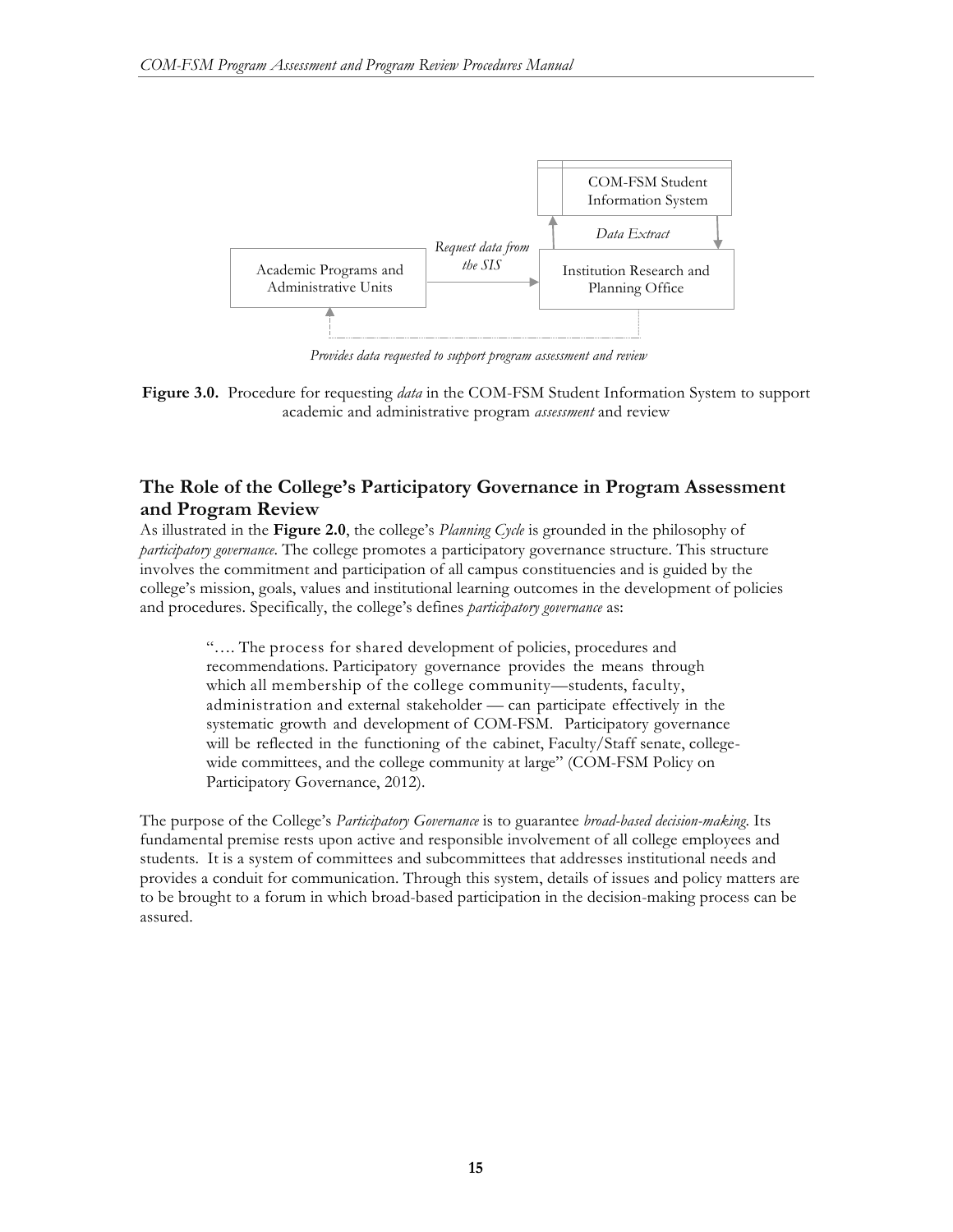# **IV. Academic Program Review**

# **Academic Programs**

An academic program is defined as any combination of courses and/or requirements leading to a degree or certificate, or to a major, co-major, minor or academic track and/or concentration. The following are the college's *academic programs.* Some examples are all degree and certificate programs, general education courses, and Achieving College Excellence (ACE) courses.

|                      | <b>Academic Programs</b>                    |
|----------------------|---------------------------------------------|
|                      | Third-Year Programs in                      |
| а.                   | Teacher Preparation-Elementary              |
| b.                   | <b>General Business</b>                     |
| c.                   | Accounting                                  |
|                      | Associate of Science Programs in            |
| a.                   | Agriculture and Natural Resource Management |
| b.                   | Business Administration                     |
| c.                   | Computer Information System                 |
| d.                   | Hospitality and Tourism Management          |
| e.                   | Marine Science                              |
| f.                   | Nursing                                     |
| g.                   | Public Health                               |
|                      | Associate of Arts Programs in               |
| а.                   | Liberal Arts                                |
| b.                   | Health Career Opportunity Program           |
| c.                   | Micronesian Studies                         |
| d.                   | Teacher Preparation                         |
|                      | Associate of Applied Science Programs in    |
| a.                   | Telecommunication Technology                |
| b.                   | Electronics Technology                      |
| c.                   | <b>Building Technology</b>                  |
|                      | Certificate of Achievement Programs in      |
| a.                   | Agriculture and Food Technology             |
| b.                   | Bookkeeping                                 |
| c.                   | Building Maintenance and Repair             |
| d.                   | Carpentry                                   |
| e.                   | Cabinet Making/Furniture Making             |
| f.                   | Electronic Engineering Technology           |
| g.                   | <b>Electrical Technology</b>                |
| h.                   | Health Assistant Training Program           |
| $\dot{\mathbf{i}}$ . | Masonry                                     |
| $\mathbf{j}$ .       | Motor Vehicle Mechanics                     |
| k.                   | Nursing Assistant                           |
| l.                   | Plumbing                                    |
| m.                   | Public Health                               |
| n.                   | Refrigeration and Air-conditioning          |
| О.                   | Secretarial Science                         |
| p.                   | Trial Counselors                            |
| Others               |                                             |
| a.                   | <b>General Education Courses</b>            |
| b.                   | Achieving College Excellence                |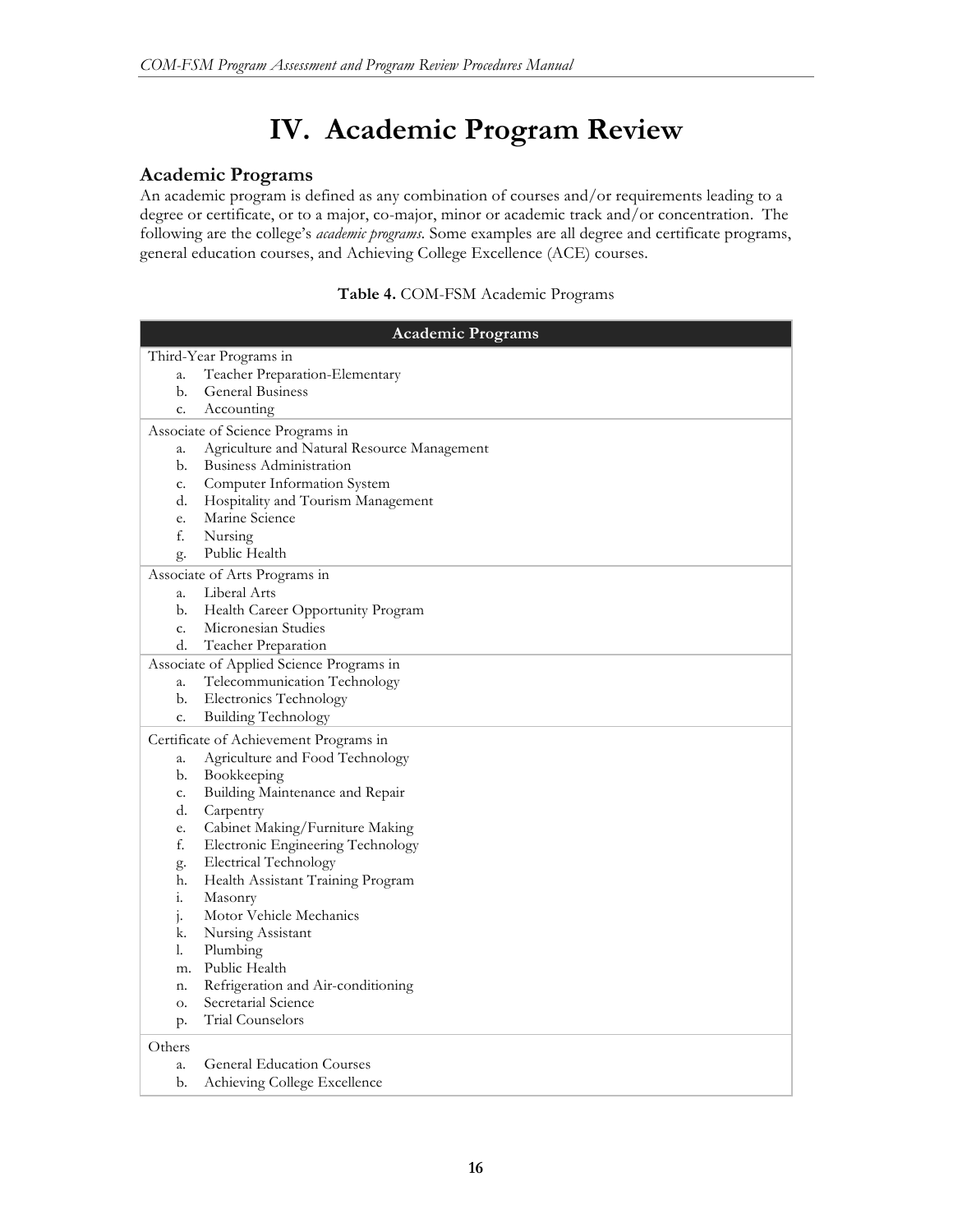# **Academic Program Review Process**

Academic program review is to be part of the institution's overall planning and assessment process. Divisions and the state campuses are to evaluate a program according to its goals and learning outcomes as they relate to the college mission. The academic program review is completed every two years. The academic program review serves several purposes:

- to continually refine and improve program practices resulting in appropriate improvements in student achievement and learning;
- to determine program sustainability and quality.

The academic program review process applies to each academic program that utilizes college resources for its operation.

# **How to Complete an Academic Program Review**

An academic program review is completed *every two years*. Academic program review includes two years of student learning outcome assessment data, student achievement data and program viability data. The process is outlined below:





# **Stage 1. Provide required information and data.**

- 1.1 The division chair/campuses program(s) provides the following information and data for review by the end of every other spring semester (2014, 2016, 2018…):
- a. *Program goals*. The program goals are broad statements concerning knowledge, skills, or values that the faculty members expect the graduating students to achieve.
- b. *Program history*. This section describes the history of the program. This history includes the date and reason of implementation, significant milestones in the development of the program, and significant current activities.
- c. *Program description.* The program description describes the program, including its organization, relationship to other programs in the system, program design, degree(s) offered, and other significant features of the program, such as elements/resources for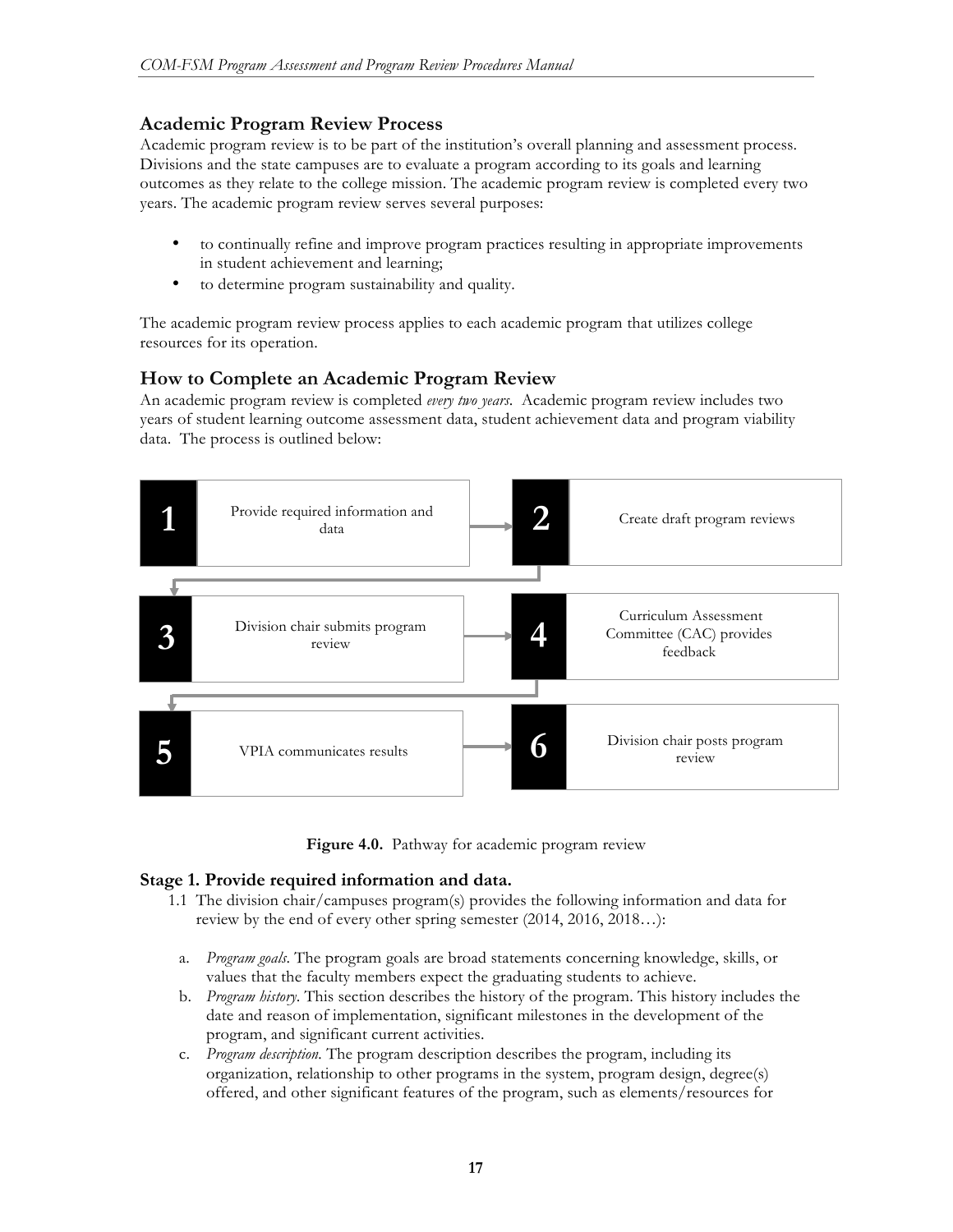forward-looking new program contributions to the state's economy, or specialized program accreditation.

- d. *Program admission requirements.* This section describes the requirements for admission into the program and other requisites.
- e. *Program certificate/degree requirements.* This section specifies the requirements for obtaining a certificate/degree in the program, including specific courses, credits, internships, practical, etc.
- f. *Program courses and enrollment.* This section lists courses offered in the program, including number of sections, course enrollment, section fill rates, and redundancy of courses across the institution.
- g. *Program faculty*. This section reports the faculty of the program, including full-time and parttime faculty. The degrees held and rank are provided for the full-time and part-time faculty.
- h. *Program indicators*. This section provides the data for analyzing the extent to which the program has achieved the established outcomes and criteria. Documenting performance against Program Indicators is the **most important** part of the program review. The data that will be collected and evaluated are the following:
	- o *Assessment of course student learning outcomes of program courses (TracDat reports for 2 years)*
	- o *Assessment of program student learning outcomes (TracDat reports for 2 years)*
	- o *Program enrollment – historical enrollment patterns, student credits by major*
	- o *Average class size*
	- o *Course completion rate*
	- o *Student retention rate – (fall to fall for 2-year programs; fall to spring for 1-year programs)*
	- o *Graduation rate – based on yearly numbers.*
	- o *Students seat cost*
	- o *Cost of duplicate or redundant courses/programs/services*
	- o *Revenue generated by program – tuition, program-allocated (credits for 2 years x tuition), grant income.*
	- o *Students' satisfaction rate*
	- o *Alumni data*
	- o *Employment data and employer feedback (employer survey)*
	- o *Program added or cancelled at nearby regional institutions (PCC, GCC, Hawaii schools, UOG, CMI, and NMC).*
	- o *Transfer rate*
- i. *Analysis.* 
	- o Findings This section provides discussion of information discovered as a result of the evaluation. Such discussion includes problems or concerns with the program and what part of the program is working well and meeting expectation.
	- o Recommendations This section provides recommendations from the program on what to do to improve or enhance the quality of program and course learning outcomes as well as program goals and objectives. This section should also include suggestions that describe how the program might be able to create opportunities for a better program in the future. Some examples are exploring alternate delivery mechanisms, forming external partnerships, or realigning with other programs.

## **Stage 2. Create draft program reviews.**

2.1 Draft program reviews are shared with program faculty for dialogue and input.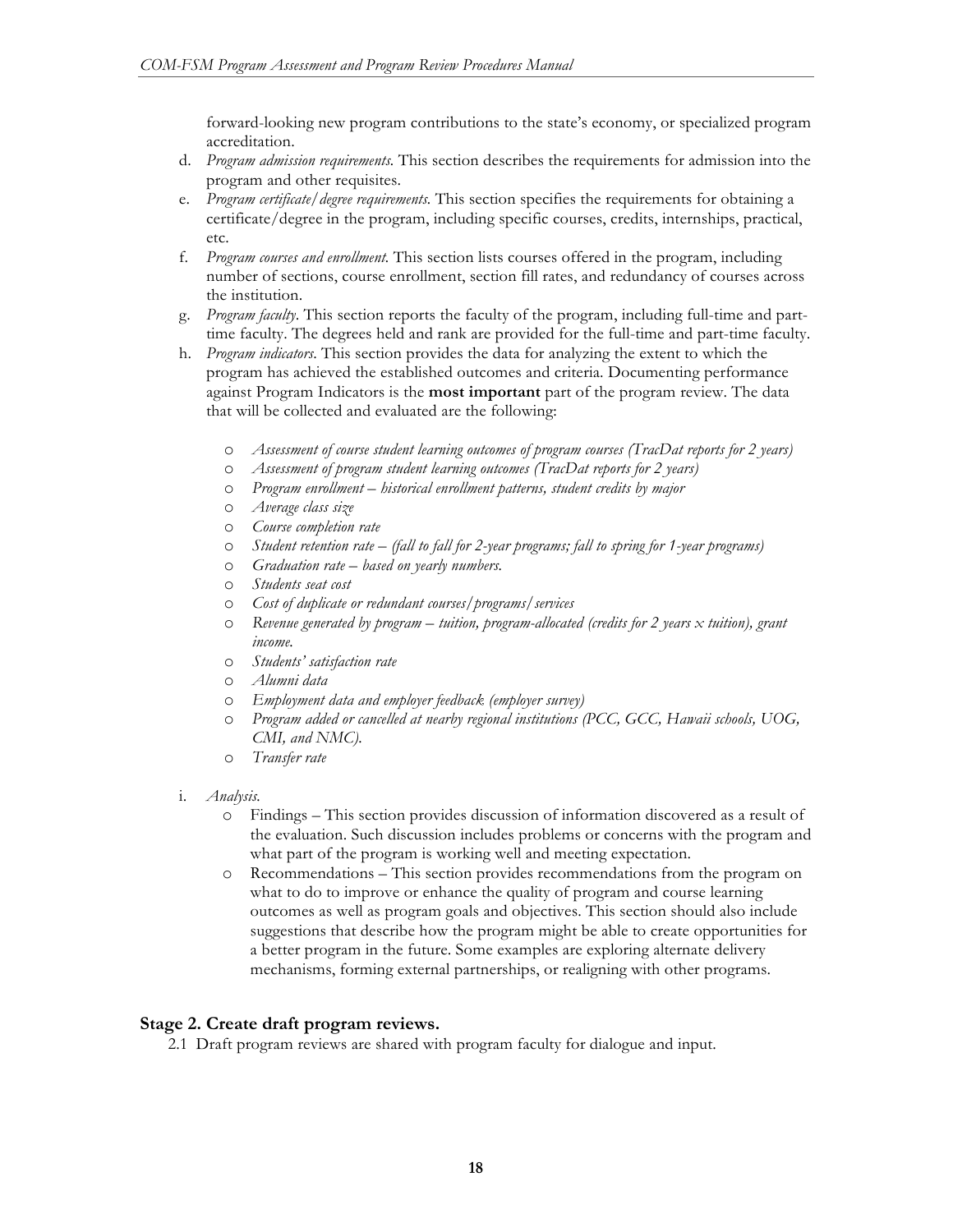# **Stage 3. Division chair submits program review.**

4.1 The division chair finalizes program reviews and submits them to the Curriculum and Assessment Committee (CAC) for dialogue and review.

# **Stage 4. CAC provides feedback.**

4.1 Comments are to be noted in CAC minutes and recommendations for improvement sent to the dean of academic programs, the director of career and technical education and the VPIA. These recommendations are to be used for improvement, planning and resource allocation.

## **Stage 5. VPIA communicates results.**

I.1 The VPIA informs the division chair of the results of the planning and resource allocation.

## **Stage 6. Division chair posts program review.**

8.1 The division chair posts the program review document on the college web site for distribution to the college community. http://wiki.comfsm.fm/Academic\_Programs.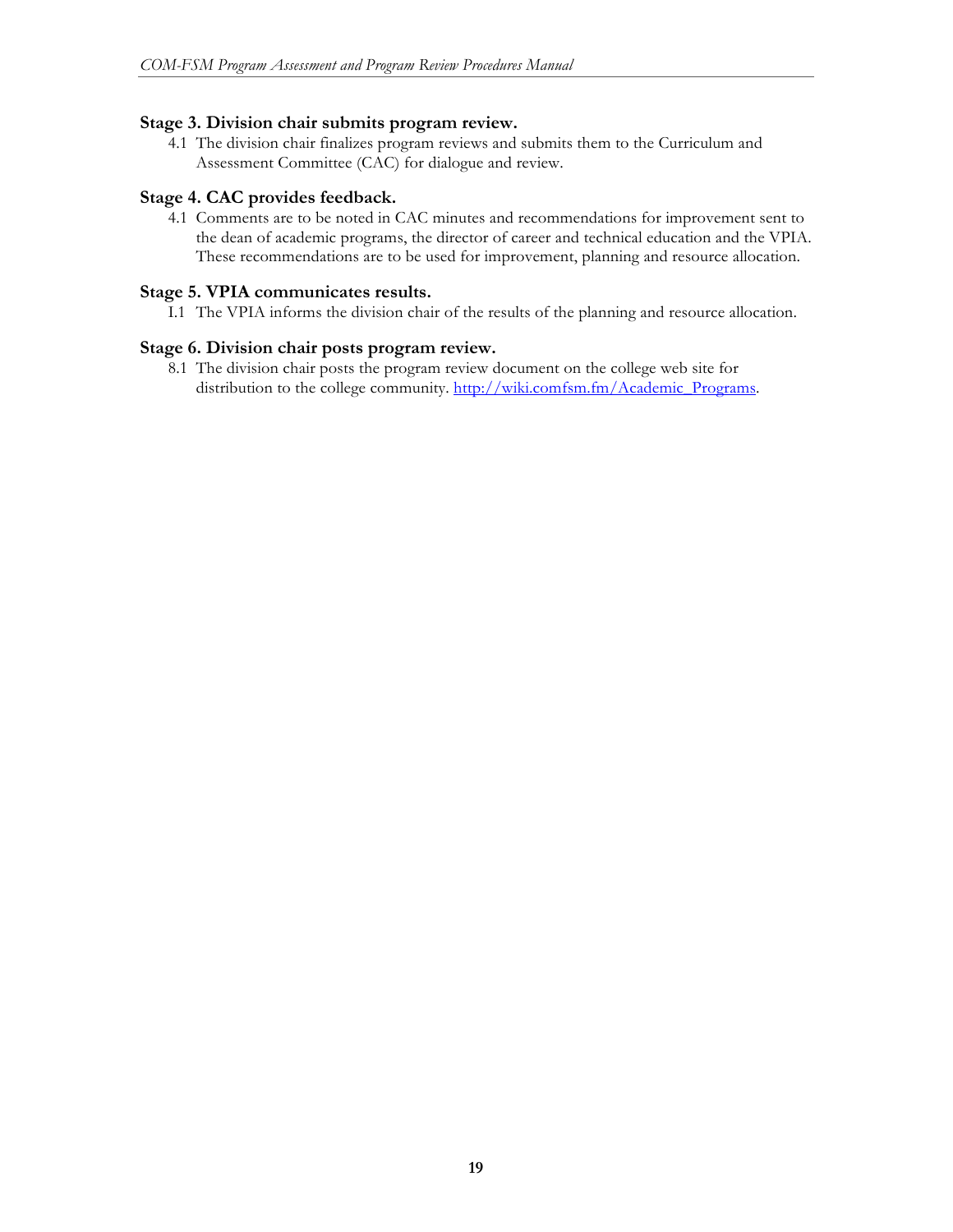# **V. Administrative Unit Program Review**

# **Administrative Units**

Also known as *nonacademic programs*, by definition they include *units* at the college that support the student or institutions but are *not* part of the credit-granting *academic experience*. The following are the college's *administrative units* (or nonacademic programs):

| <b>Administrative Units or Nonacademic Programs</b>                                        |  |  |  |  |  |
|--------------------------------------------------------------------------------------------|--|--|--|--|--|
| Office of the President and Chief Executive Officer                                        |  |  |  |  |  |
| Office of the Vice President for Instructional Affairs                                     |  |  |  |  |  |
| Dean of Administrative unit<br>$a_{\cdot}$                                                 |  |  |  |  |  |
| Dean of CTE<br>$h_{-}$                                                                     |  |  |  |  |  |
| Learning Resources Center<br>C <sub>1</sub>                                                |  |  |  |  |  |
| Campus Deans<br>d.                                                                         |  |  |  |  |  |
| *Instructional Coordinators                                                                |  |  |  |  |  |
| *Student Services Coordinators                                                             |  |  |  |  |  |
| *Campus' administrative offices                                                            |  |  |  |  |  |
| Office of the Vice President for Student Support Services                                  |  |  |  |  |  |
| Financial Aid<br>$a_{\cdot}$                                                               |  |  |  |  |  |
| Counseling Services<br>b.                                                                  |  |  |  |  |  |
| Student Life (Residence Halls, Sports and Recreations, and Health Services)<br>$C_{\star}$ |  |  |  |  |  |
| Admissions, Records and Retention<br>d.                                                    |  |  |  |  |  |
| Special programs, e.g., Peer Counseling<br>e.                                              |  |  |  |  |  |
| Office of the Vice President for Administrative Services                                   |  |  |  |  |  |
| Human Resources<br>$a_{\cdot}$                                                             |  |  |  |  |  |
| Business Office<br>b.                                                                      |  |  |  |  |  |
| Physical Facilities and Security<br>C <sub>1</sub>                                         |  |  |  |  |  |
| Office of the Vice President for Institutional Effectiveness and Quality Assurance         |  |  |  |  |  |
| Institutional Research and Planning<br>a.                                                  |  |  |  |  |  |
| Information Communication Technology<br>b.                                                 |  |  |  |  |  |
| Community Relations<br>$C_{\star}$                                                         |  |  |  |  |  |
| Office of the Cooperative Research and Extension                                           |  |  |  |  |  |

# **Table 5.** COM-FSM Administrative Units (or *Nonacademic Programs*)

# **AU Program Assessment and Review Process**

The *assessment* and *review* process for administrative units follows a similar pattern to academic programs. The administrative units develops assessment plan, collects assessment data and *close the loop* for improvement. However, there are a few *differenc*es in steps and methods used. The biggest difference is the concentration on (a) how well administrative units provide their services, and (b) how these services are linked to the college's mission and strategic goals.

The focus of *assessment* and r*eview* is on how to improve those **services** and ensure that they are linked to the overall mission and goals of the college and affect students. The diagram below shows the six stages of the process: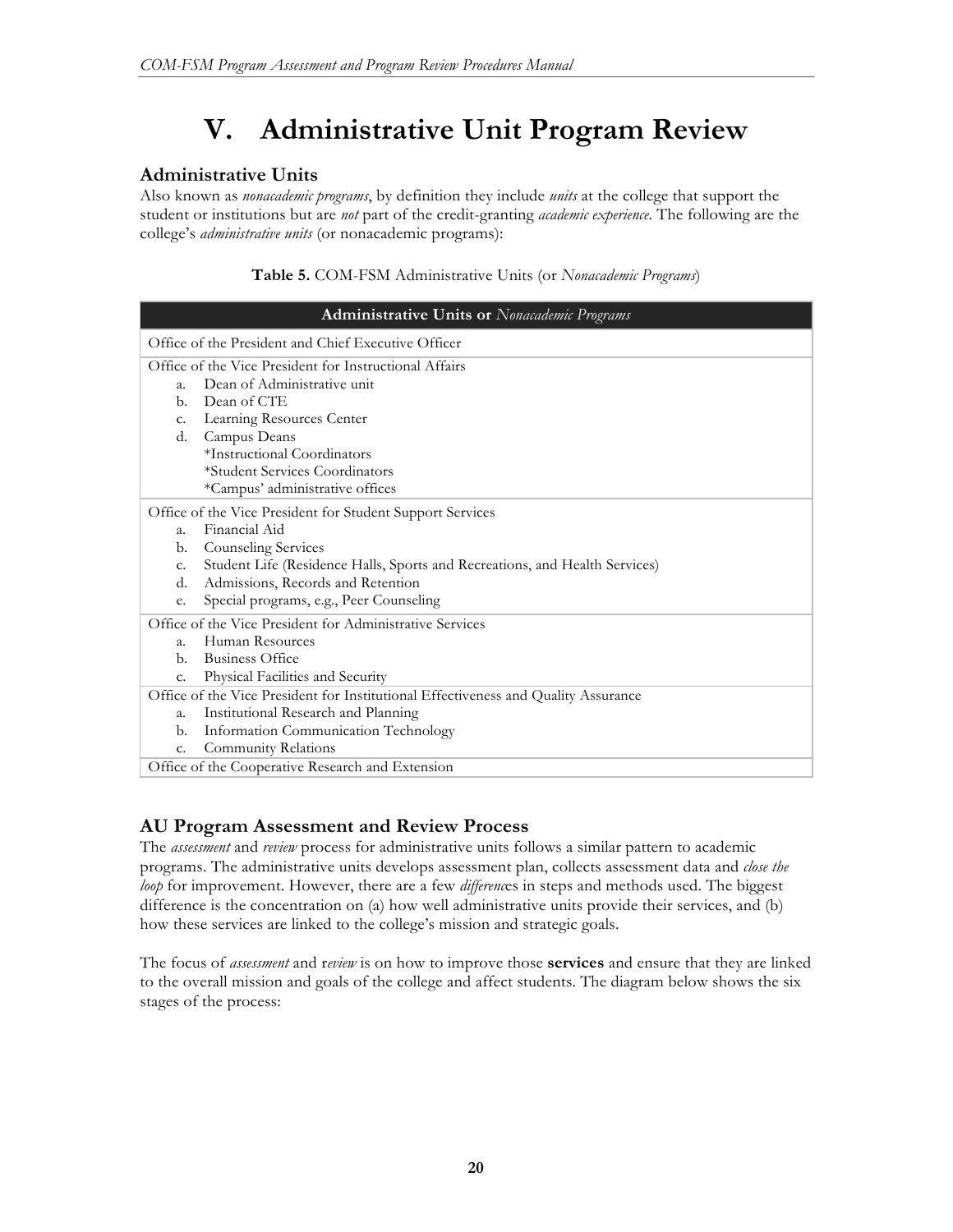

**Figure 5.0.** Stages in assessment of administrative units

# **Stage 1. Establish a linkage to the institution's mission and goals**

Administrative units can link their services to strategic goals *relevant* to each their departments (*see*  **Figure 3.0**). Normally these are the goals under which they report on their *monthl*y and *quarterly* activities. These *goals* would be the units' linkage to the overall mission and goals of the college.

# **Stage 2. Establish administrative unit's mission statement**

Each administrative unit should establish a *mission statement* that includes the services that the unit provides. Considering the fact that *services will change* overtime, the mission should be updated to reflect changes in the services being provided. It may also be useful to find ways to categorize services in your mission statement instead of a *long laundry* list of services. Below are some examples of AU mission statements:

- The Department of Student Services' mission is to promote student development and leadership by providing quality programs and services that fulfill the diverse educational, recreational, social, and multi-cultural needs of the student population and the college community (*Office of the Vice President for Student Services*).
- Institutional Effectiveness and Quality Assurance assesses and supports the capacity and extent to which the college fulfills and maintains its mission; while fostering and embedding a college culture of sustainable continuous quality improvement at all institutional levels. At the core of effectiveness and ongoing quality improvement is a focus on student learning and student success. Leadership and guidance are provided to the college community to ensure accountability as accreditation and regulatory standards are understood and met, and/or exceeded at all times (*Office of the Vice President for Institutional Effectiveness and Quality Assurance*).
- The COM-FSM Office of Information Technology provides technology expertise for the College of Micronesia-FSM system. To ensure that services are provided in an effective, efficient and timely manner, the Office of IT supports and promotes the productive use of technology throughout the organization by ensuring that all technology in place is secure, reliable and performing as needed as well as implementing new technology (*Office of Information Technology*).
- It is the mission of the Office of Admissions, Records and Retention (OARR) to serve its patrons in a professional, courteous, and timely manner, which will enable them to meet their goals while upholding college policies. As such, OARR is committed to make its services continuously accessible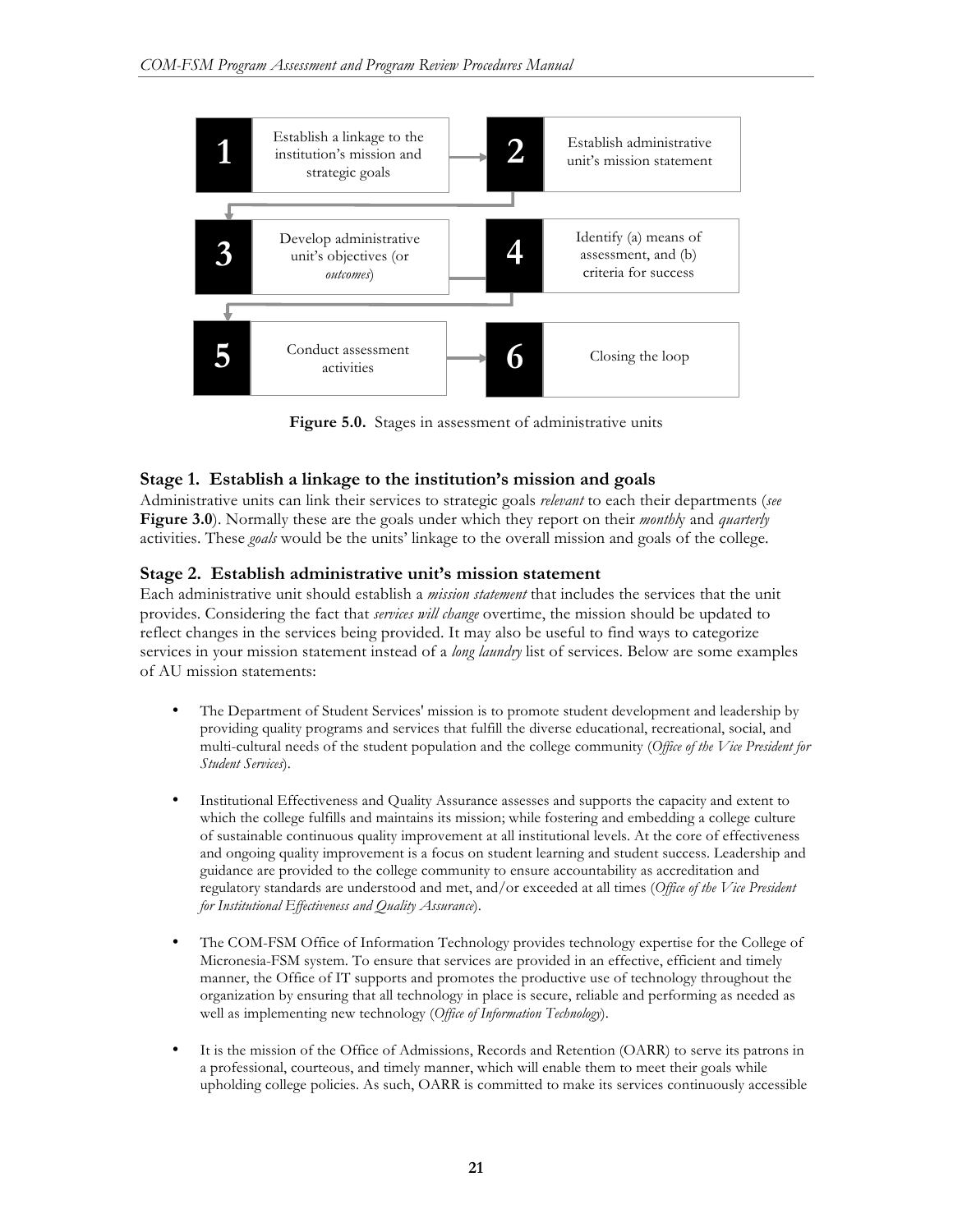to all its patrons through improved, dedicated, motivated, and skillful employees that guarantee the integrity, confidentiality, and security of all academic records (*Office of Admissions, Records and Retention*).

# **Stage 3. Develop administrative unit's objectives (outcomes)**

Once a mission statement is developed, administrative units develop objectives (or outcomes) that help determine if they are accomplishing their purpose *especially* in providing the services described in the mission statement. The objectives should address the services currently being provided. The objectives will form the basis for *what are* to be assessed during any *assessment cycle*.

Below are *some* guidelines for developing objectives (*or outcomes*) for administrative units (*2009 COM-FSM Institutional Assessment Plan Handbook*):

- The objective (or *outcome*) is related to *something* that is under the control of an administrative unit.
- The objective (*or outcome*) should be worded in terms of what the administrative units will *accomplish* or what their clients *should think, know, or do* following the provision of the services.
- The objective (*or outcome*) should lead to *improved* services.
- The objective *(or outcome*) is linked to a service specifically described in the administrative unit's mission statement.

Administrative unit objectives (*or outcomes*) should be constructed based on *currently* existing services. The following are some examples of administrative unit's objectives (or *outcomes*):

- Accurate, real-time class enrollment data are continuously available to faculty and administrators (*Office of Admissions, Records and Retention*).
- Students who attend a *Career Orientation Workshop* can prepare a resume, interview well, and use our on-line bulletin board to monitor potential employment opportunities (*Counseling Services*).
- All students who participated in the *ICT orientation on COM-FSM e-mail system* will receive email accounts and will know how to use the e-mail system to communicate with students, faculty, and staff (*Information and Communication Technology Office*).
- Interlibrary loan materials will be delivered within eight working days (*Learning Resources Center*).
- Students report satisfaction with Health Center Services; ratings will average at least 3.80 on a 5-point rating scale (*Health Services*).
- Student government meetings follow procedures defined in the *Student Handbook* (*Office of the Vice President for Student Services*).
- Students using the *Writing Center* improve writing skills (*Writing Center*)*.*

Below is an example of a *completed* AU Mission and Outcome Development Worksheet 1:

## **Table 6.** Mission and Outcomes Development Worksheet 1

| AP/AU Name                                                                                                                                                                                                                                                                                                                                                                        | Office of Admissions, Records and Retention |                     |                   | Campus       | <b>National Campus</b> |  |
|-----------------------------------------------------------------------------------------------------------------------------------------------------------------------------------------------------------------------------------------------------------------------------------------------------------------------------------------------------------------------------------|---------------------------------------------|---------------------|-------------------|--------------|------------------------|--|
| AP/AU Head                                                                                                                                                                                                                                                                                                                                                                        | John Doe                                    |                     | Assessment Period |              | 2008-2009              |  |
| Assessment Start Date<br>January 2008                                                                                                                                                                                                                                                                                                                                             |                                             | Assessment End Date |                   | January 2009 |                        |  |
| <b>Institutional Mission Statement</b>                                                                                                                                                                                                                                                                                                                                            |                                             |                     |                   |              |                        |  |
| Historically diverse, uniquely Micronesian and globally connected, the College of Micronesia-FSM is a continuously improving and<br>student centered institute of higher education. The college is committed to assisting in the development of the Federated States of<br>Micronesia by providing academic, career and technical educational opportunities for student learning. |                                             |                     |                   |              |                        |  |
| <b>Institutional Strategic Goals Supported</b>                                                                                                                                                                                                                                                                                                                                    |                                             |                     |                   |              |                        |  |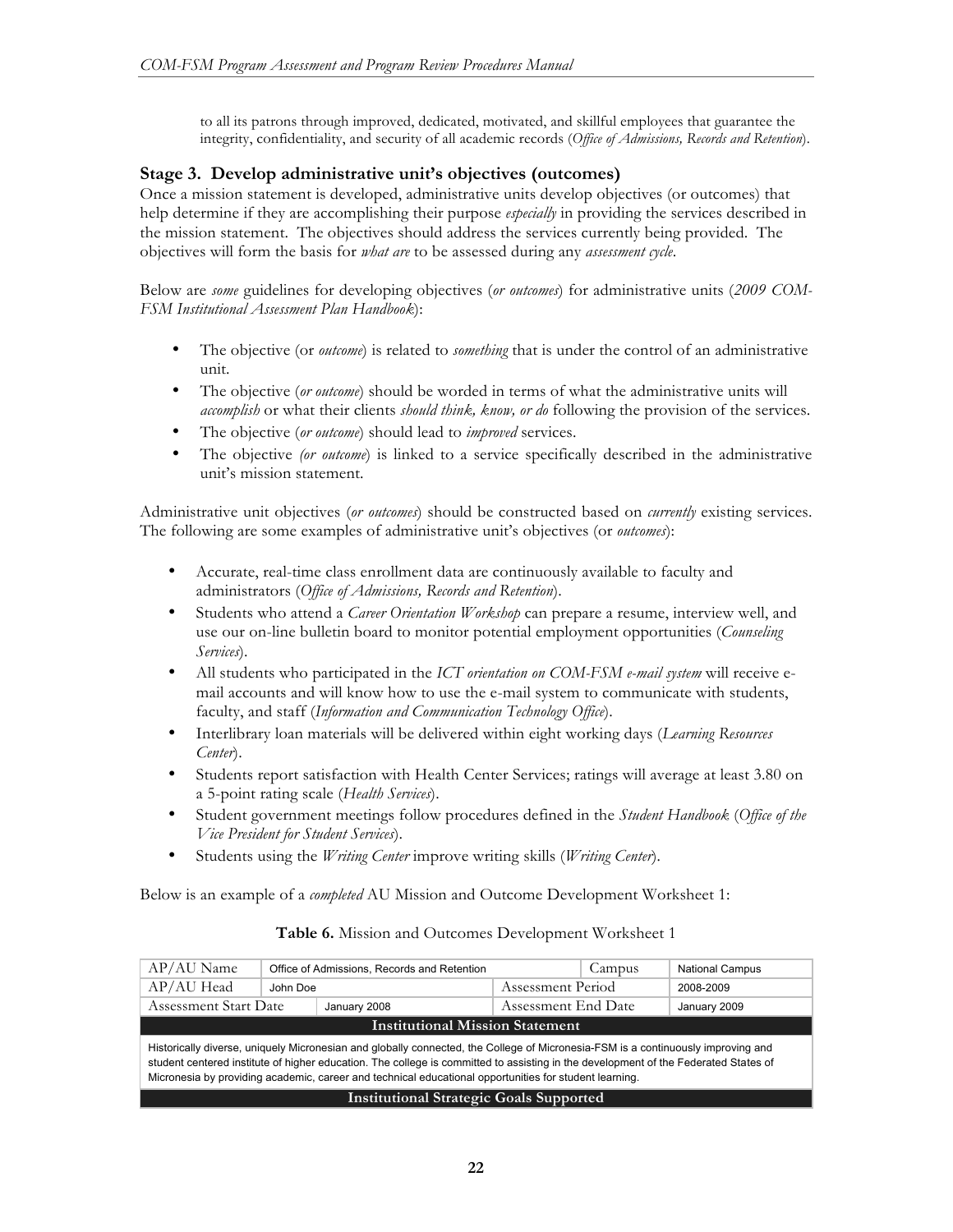#### Strategic Goal 2. Provide institutional support to foster student success and satisfaction

- 1. Promote strategic enrollment management for the College
- 2. Become more student-centered in the development of specific college system policies and procedures
- 3. Promote timely college tenure and graduation of students with mastery of array of core learning objectives, including civicmindedness and self-value
- 4. Develop a student-friendly campus environment that encourages and enables students to be health conscious

#### Strategic goal 9. Provide for continuous improvement of programs, service and college environment

- 1. Improve institutional assessment and evaluation
- 2. Integrate planning, evaluation and resource allocation for continuous improvement
- 3. Increase research and data driven decision making
- 4. Develop an integrated data system

#### **Department's Mission Statement**

The Department of Student Services' mission is to promote student development and leadership by providing quality programs and services that fulfill the diverse educational, recreational, social, and multi-cultural needs of the student population and the college community*.*

#### **Department's Goals**

#### To foster student access, success and satisfaction.

#### **AP/AU's Mission Statement**

It is the mission of the Office of Admissions, Records and Retention (OARR) to serve its patrons in a professional, courteous, and timely manner, which will enable them to meet their goals while upholding college policies. As such, OARR is committed to make its services continuously accessible to all its patrons through improved, dedicated, motivated, and skillful employees that guarantee the integrity, confidentiality, and security of all academic records.

Currently, the OARR provides programs and services to its patrons, as follows:

- Academic transcripts
- Admission, registration and matriculation
- Record and report academic standing (e.g., academic honors, probation, and suspension)
- Enrollment and program completion verification
- U.S. Veteran Affairs e-certification
- Degree audit, and graduation check
- Grade change, name change, change of major and individual degree plan (IDP), and others
- Transfer credit evaluation and equivalencies
- Issuance of degrees and certificates, duplicate degrees or certificates, transfer credentials, and others
- Evaluation, consolidation, systematization, maintenance, and preservation of student academic records
- Reports to other divisions, such as, but by any means not limited to, enrollment lists, mid-term deficiency reports, academic standing, program completion reports, persistence and attrition reports, and others

| <b>AP/AU's Outcomes</b>                                                                                                                                  |                                                                                                                                                                                                                                                                                                                                |                                                               |                        |              |  |  |  |
|----------------------------------------------------------------------------------------------------------------------------------------------------------|--------------------------------------------------------------------------------------------------------------------------------------------------------------------------------------------------------------------------------------------------------------------------------------------------------------------------------|---------------------------------------------------------------|------------------------|--------------|--|--|--|
| <b>Outcome Name</b>                                                                                                                                      | <b>Description of Outcome</b>                                                                                                                                                                                                                                                                                                  |                                                               | <b>Assessment Type</b> |              |  |  |  |
| Outcome One                                                                                                                                              | To serve the students and alumni, in their pursuit of personal and<br>professional development inside and outside the college through the<br>issuance of complete and authentic documents to support their<br>attainments and experiences.                                                                                     |                                                               |                        |              |  |  |  |
|                                                                                                                                                          | Assessment Strategies                                                                                                                                                                                                                                                                                                          | Target                                                        |                        | <b>Notes</b> |  |  |  |
| To determine the perceptions of the patrons about the<br>meeting their needs) regarding the current conditions, a<br>2008 and ending, February 13, 2009. | efficiency and effectiveness of OARR's delivered services in<br>normative survey will be administered to a non-probability<br>sample of students at the National Campus beginning June 2,                                                                                                                                      | <b>Criteria for Success</b>                                   |                        |              |  |  |  |
| availed from OARR by the subjects; and (b) series of<br>provided them by OARR.                                                                           | The survey instrument, OARR Satisfaction Survey, consists of<br>several sections: (a) demographics and types of services<br>questions employing five-point Likert Scale (very satisfied,<br>satisfied, neutral, dissatisfied, and very dissatisfied) that are<br>aimed at soliciting the subjects' perceptions of the services | 75% positive rating on the OARR Annual<br>Satisfaction Survey |                        |              |  |  |  |
| <b>Endorsed by</b>                                                                                                                                       |                                                                                                                                                                                                                                                                                                                                |                                                               |                        |              |  |  |  |

| Endorsed by           |                        |      |  |  |  |  |
|-----------------------|------------------------|------|--|--|--|--|
| Supervisor's Name     | Title                  | Date |  |  |  |  |
|                       |                        |      |  |  |  |  |
| <b>Committee Name</b> | <b>Committee Chair</b> | Date |  |  |  |  |
|                       |                        |      |  |  |  |  |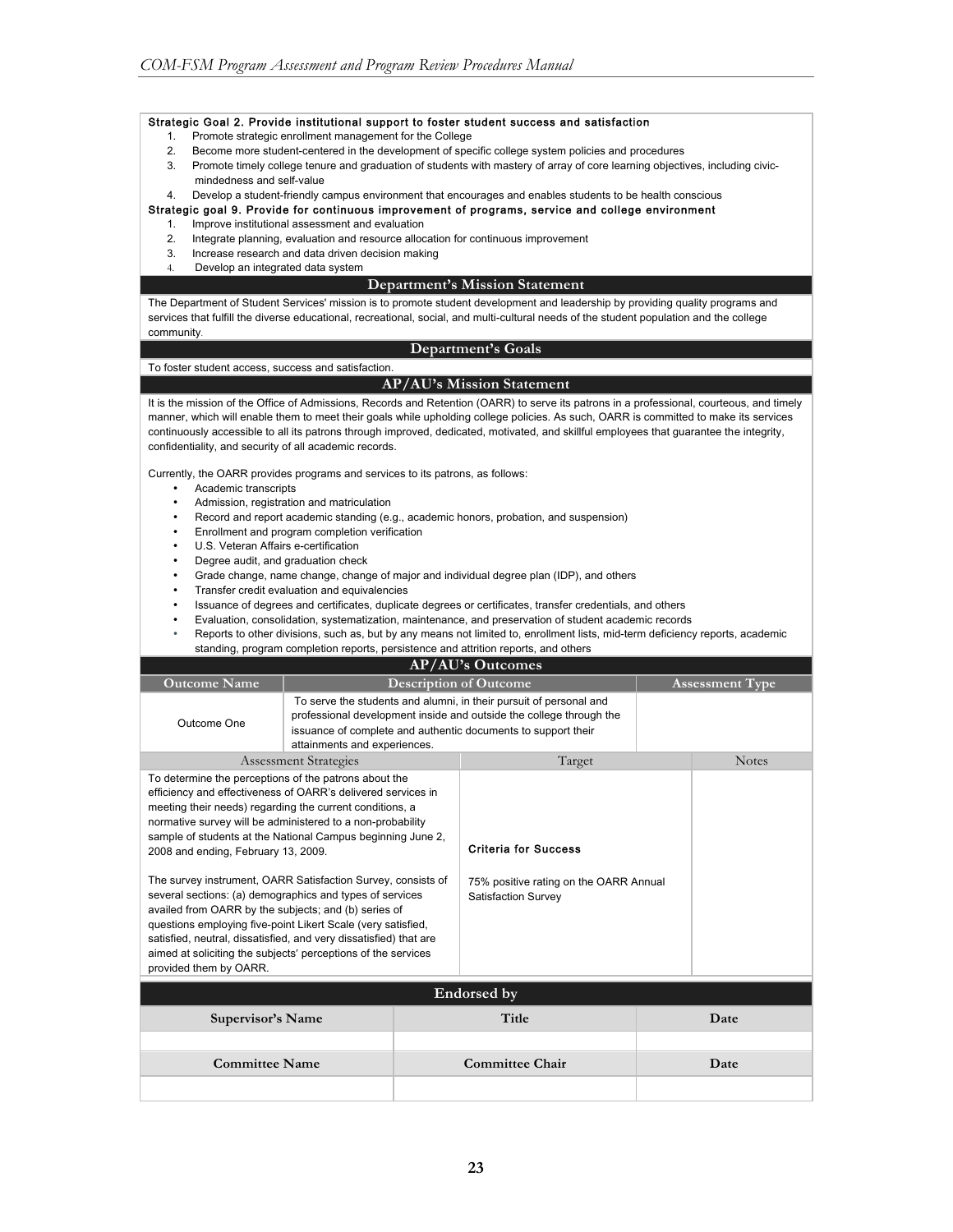| Approved by       |      |
|-------------------|------|
| President and CEO | Date |
|                   |      |

## **Stage 4. Identify (a) means of assessment, and (b) criteria for success**

In many ways, *assessment* and *review* of administrative units is easier than academic programs. Much of the data needed for assessment may come from existing records. Additionally, they do not need to wait until students complete a program of student to conduct your assessment nor do they have to search for a current test or examination to provide them data needed in their assessments.

Generally the analyses of data are more straightforward than for academic programs. Administrative units will use the same assessment planning and reporting formats as academic programs. Below is an example of a *completed* AU Assessment Plan Worksheet 2:

| AP/AU Name<br>Office of Admissions, Records and Retention                                                                                                                                                                                                                                                                                                                                                                                                                                                                                                                                                                                                                                                                                                           |                                                                                                                                                             |                                                                                                     |                                                          |                           |                               |                               |  |
|---------------------------------------------------------------------------------------------------------------------------------------------------------------------------------------------------------------------------------------------------------------------------------------------------------------------------------------------------------------------------------------------------------------------------------------------------------------------------------------------------------------------------------------------------------------------------------------------------------------------------------------------------------------------------------------------------------------------------------------------------------------------|-------------------------------------------------------------------------------------------------------------------------------------------------------------|-----------------------------------------------------------------------------------------------------|----------------------------------------------------------|---------------------------|-------------------------------|-------------------------------|--|
| Campus                                                                                                                                                                                                                                                                                                                                                                                                                                                                                                                                                                                                                                                                                                                                                              | <b>National Campus</b>                                                                                                                                      |                                                                                                     | Assessment Period                                        |                           |                               | 2008-2009                     |  |
| Submitted by                                                                                                                                                                                                                                                                                                                                                                                                                                                                                                                                                                                                                                                                                                                                                        | John Doe                                                                                                                                                    |                                                                                                     | Date Submitted                                           |                           | August 2008                   |                               |  |
| Type of                                                                                                                                                                                                                                                                                                                                                                                                                                                                                                                                                                                                                                                                                                                                                             | $\blacktriangleright$ Formative Assessment                                                                                                                  | Endorsed by                                                                                         |                                                          | $\Delta AP/AU$ Supervisor |                               |                               |  |
| Assessment                                                                                                                                                                                                                                                                                                                                                                                                                                                                                                                                                                                                                                                                                                                                                          | $\Box$ Summative Assessment                                                                                                                                 |                                                                                                     |                                                          | $\Box$ Committee          |                               |                               |  |
|                                                                                                                                                                                                                                                                                                                                                                                                                                                                                                                                                                                                                                                                                                                                                                     |                                                                                                                                                             | <b>AP/AU's Outcomes</b>                                                                             |                                                          |                           |                               |                               |  |
| <b>Outcome Name</b>                                                                                                                                                                                                                                                                                                                                                                                                                                                                                                                                                                                                                                                                                                                                                 |                                                                                                                                                             | <b>Description of Outcome</b>                                                                       |                                                          |                           |                               | <b>Assessment Methodology</b> |  |
| To serve the students and alumni, in their pursuit of personal and<br>professional development inside and outside the college through<br>Outcome One<br>the issuance of complete and authentic documents to support their<br>attainments and experiences.                                                                                                                                                                                                                                                                                                                                                                                                                                                                                                           |                                                                                                                                                             |                                                                                                     |                                                          |                           |                               | Survey                        |  |
|                                                                                                                                                                                                                                                                                                                                                                                                                                                                                                                                                                                                                                                                                                                                                                     | <b>Assessment Strategies</b>                                                                                                                                |                                                                                                     |                                                          | Target                    |                               | <b>Notes</b>                  |  |
| To determine the perceptions of the patrons about the efficiency and<br>effectiveness of OARR's delivered services in meeting their needs)<br>regarding the current conditions, a normative survey will be<br>administered to a non-probability sample of students at the National<br>Campus beginning June 2, 2008 and ending, February 13, 2009.<br>The survey instrument, OARR Satisfaction Survey, consists of several<br>sections: (a) demographics and types of services availed from OARR<br>by the subjects; and (b) series of questions employing five-point Likert<br>Scale (very satisfied, satisfied, neutral, dissatisfied, and very<br>dissatisfied) that are aimed at soliciting the subjects' perceptions of the<br>services provided them by OARR. |                                                                                                                                                             | <b>Criteria for Success</b><br>75% positive rating on the OARR<br><b>Annual Satisfaction Survey</b> |                                                          |                           |                               |                               |  |
| <b>Evaluation Question</b>                                                                                                                                                                                                                                                                                                                                                                                                                                                                                                                                                                                                                                                                                                                                          |                                                                                                                                                             | Data Sources                                                                                        |                                                          |                           | Sampling                      | Analysis                      |  |
| What is the patron's level of<br>satisfaction about the efficiency<br>and effectiveness of OARR's<br>delivered services in meeting<br>their needs?                                                                                                                                                                                                                                                                                                                                                                                                                                                                                                                                                                                                                  | OARR Satisfaction Survey that will be administered<br>to a non-probability sample of students at the<br>National Campus during academic year 2009-<br>2010. |                                                                                                     |                                                          |                           | Random Sampling               | <b>Descriptive Statistics</b> |  |
|                                                                                                                                                                                                                                                                                                                                                                                                                                                                                                                                                                                                                                                                                                                                                                     |                                                                                                                                                             | Timeline                                                                                            |                                                          |                           |                               |                               |  |
|                                                                                                                                                                                                                                                                                                                                                                                                                                                                                                                                                                                                                                                                                                                                                                     | Activity                                                                                                                                                    |                                                                                                     |                                                          | Who is responsible?       |                               | <b>Timeline</b>               |  |
| Draft assessment worksheet 1, i.e., mission and outcome development<br>Draft assessment worksheet 2, i.e., assessment plan                                                                                                                                                                                                                                                                                                                                                                                                                                                                                                                                                                                                                                          |                                                                                                                                                             |                                                                                                     | Director of OARR and staff<br>Director of OARR and staff |                           | July-August 2008              |                               |  |
| Design and develop survey instrument                                                                                                                                                                                                                                                                                                                                                                                                                                                                                                                                                                                                                                                                                                                                |                                                                                                                                                             |                                                                                                     | Director of OARR and staff                               |                           | September 2008                |                               |  |
| Administer survey to a non-probability sample of students at college's<br>National Campus during Spring 2013 semester.                                                                                                                                                                                                                                                                                                                                                                                                                                                                                                                                                                                                                                              |                                                                                                                                                             |                                                                                                     | OARR staff                                               |                           | June 2008 to<br>February 2009 |                               |  |
| Tabulation and analysis of the responses to the survey                                                                                                                                                                                                                                                                                                                                                                                                                                                                                                                                                                                                                                                                                                              |                                                                                                                                                             |                                                                                                     | Director of OARR and Student<br>Services Specialist I    |                           |                               | March-April 2009              |  |
| Draft assessment report to include findings and results, and how they                                                                                                                                                                                                                                                                                                                                                                                                                                                                                                                                                                                                                                                                                               |                                                                                                                                                             |                                                                                                     | Director of OARR                                         |                           |                               | May 2009                      |  |

### **Table 7.** Assessment Plan Worksheet 2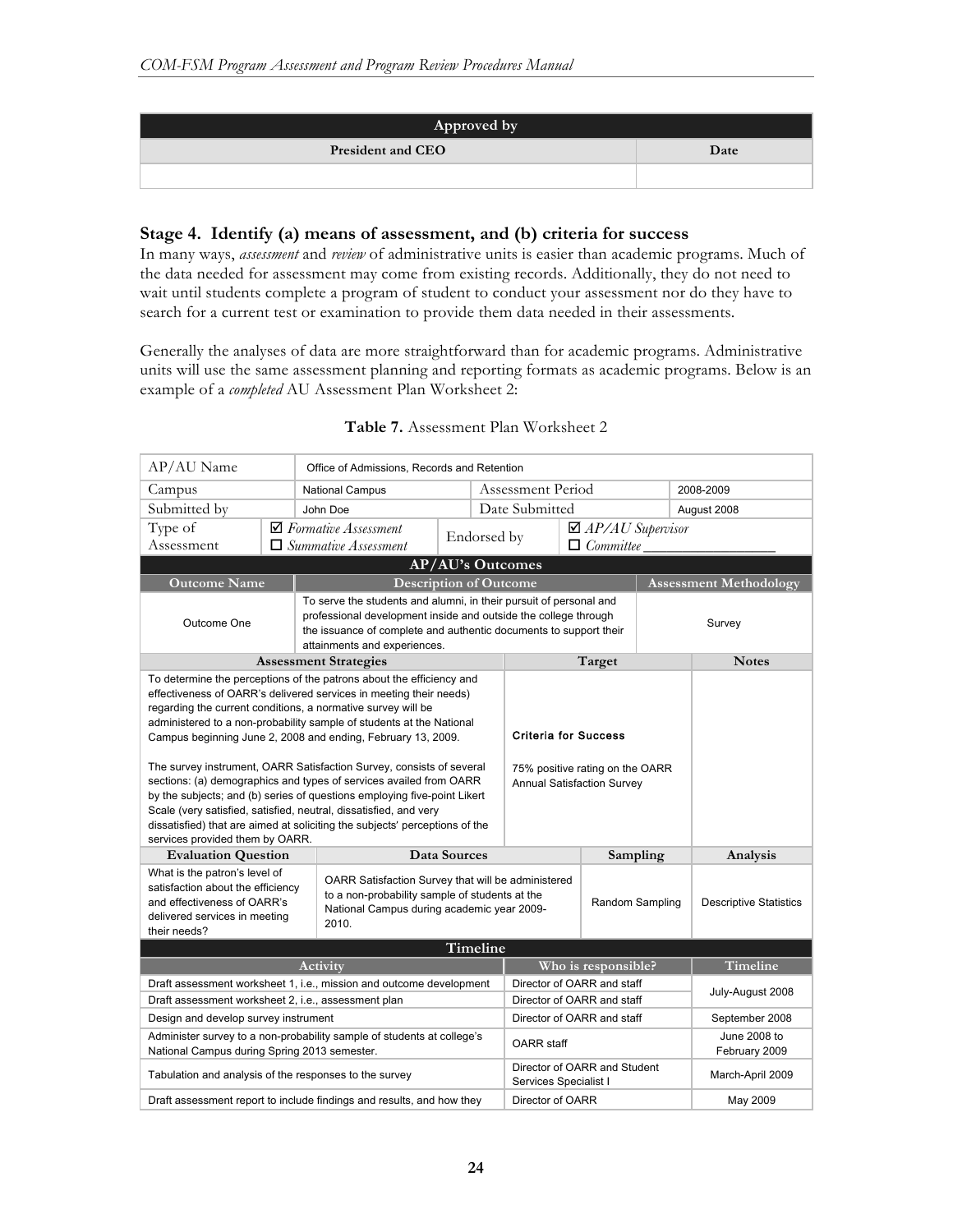| Director of OARR | June 2009        |
|------------------|------------------|
| Director of OARR | <b>July 2009</b> |
| Comments         |                  |
|                  |                  |
|                  |                  |

An administrative unit's objectives become *the basis* for developing evaluation questions used in the assessment plan, guide the data collection, analysis, and determine if the unit meeting its purpose. As the administrative units develop their assessment plans and evaluation questions, they will have to identify the objectives and services that they will assess in any one-assessment cycle. Below are the steps in developing *evaluation questions*:

- 4.1. Clarify the goals and objectives of the project;
- 4.2. Identify key stakeholders and audiences;
- 4.3. List and prioritize evaluation questions to interest to various stakeholders; and
- 4.4. Determine which questions can be addressed given the resources and constraints for the evaluation (money, deadlines, access to informants and sites).

The basic issue in assessing administrative units is to (a) determine if they are accomplishing their objectives (*or* outcomes) and at what level of accomplishment, and (b) identify areas of improvement. There are *four* main types of assessment for administrative units.

## • **Attitudinal assessment**

This type of assessment provides information on the *perception* of clients to the services provided. It may be collected through locally developed surveys or by college's participation in *standardized* survey (e.g., CCSSE, IPEDS)

• **Direct Measures**

This type of assessment provides useful information, such as but by any means not limited to *volume of activity, levels of efficiency,* and *measures of quality*.

• **External Evaluation**

This type of assessment can be also very useful. The *financial audit* conducted annually is an example of external evaluation.

• **Observation or performance of clients.**

# **Step 5. Conduct Assessment Activities**

Data and information should be conducted and tabulated in real-time throughout the academic, calendar and budget years. Much of the data and information that are collected as part of the administrative unit's assessment plan should be reported in their monthly and quarterly reports. As the administrative units track services, they should always look for ways to improve those services immediately and not wait until the end of an assessment cycle.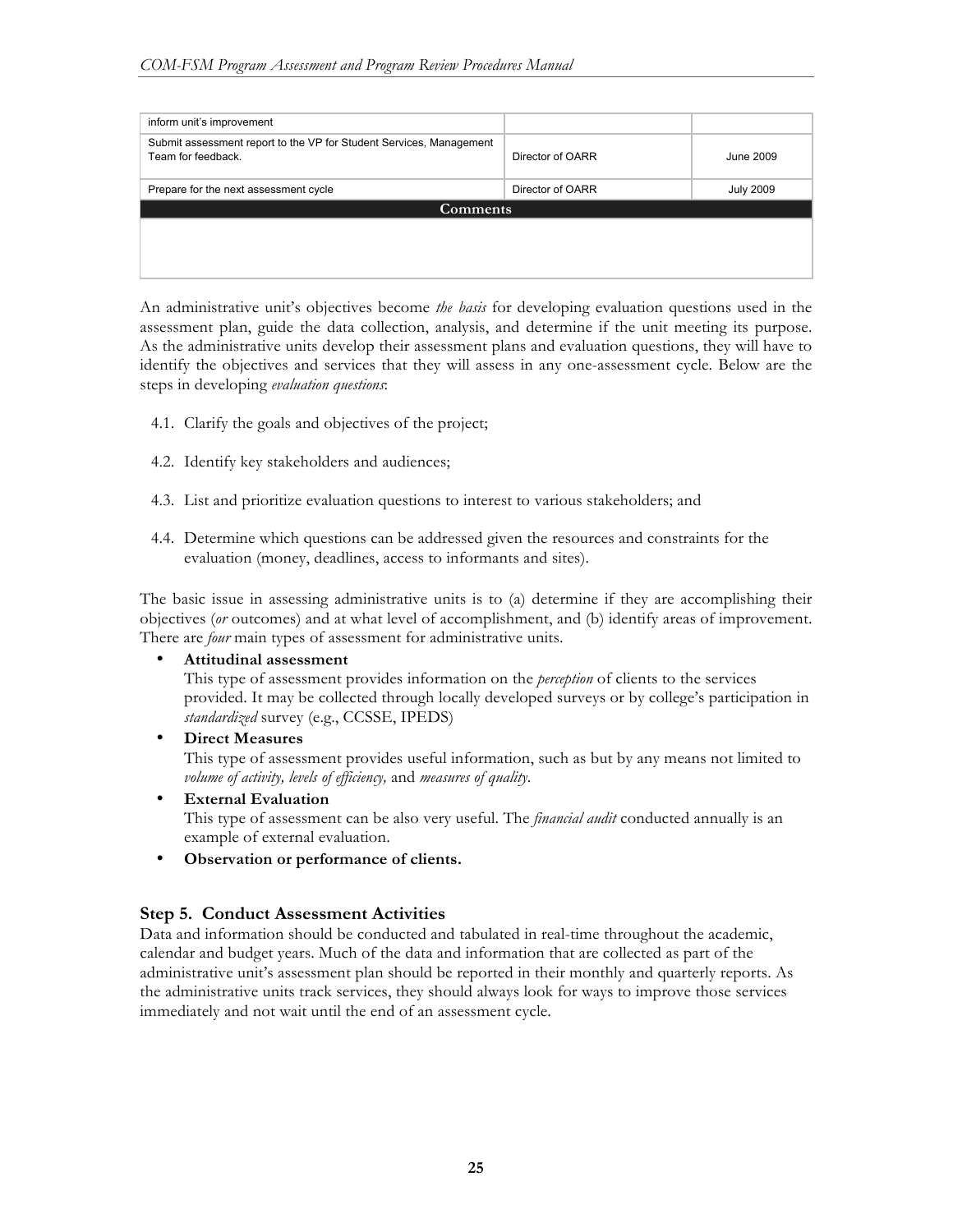# **Step 6. Closing the Loop**

The *most important aspect* of *assessment* for administrative units is the *description* of what changes have been made to improve the quality or type of services being offered. Generally closing the loop may address among other changes:

- *Changes in the assessment plan*
	- o Changes the units mission statement and/or objectives (*or outcomes*)
	- o Revision of data and measurement approaches
	- o Collection of data and analysis of additional data and information
	- o Changes in data collection methods
- *Changes to services*
	- o Modification of services provided
	- o Addition to or removal of services being provided
- *Changes in the way services are provided*
	- o Changes in frequency of service being provided
	- o Improvements in technology
	- o Changes in personnel and/or time allocation
	- o Provision for additional training
	- o Revision of services standards
	- o Other implemented or planned changes

Table 8 displays an example of a *completed* AU Assessment Report Worksheet 3:

| AP/AU Name                                                                                                                                                                                                                                                                                                                                                                                                                                                                                                                                                                                                                                                                                                                                           |  | Office of Admissions, Records and Retention                                                                                            |                   |                                                                                   |                           |                                                               |
|------------------------------------------------------------------------------------------------------------------------------------------------------------------------------------------------------------------------------------------------------------------------------------------------------------------------------------------------------------------------------------------------------------------------------------------------------------------------------------------------------------------------------------------------------------------------------------------------------------------------------------------------------------------------------------------------------------------------------------------------------|--|----------------------------------------------------------------------------------------------------------------------------------------|-------------------|-----------------------------------------------------------------------------------|---------------------------|---------------------------------------------------------------|
| Campus                                                                                                                                                                                                                                                                                                                                                                                                                                                                                                                                                                                                                                                                                                                                               |  | <b>National Campus</b>                                                                                                                 | Assessment Period |                                                                                   |                           | 2008-2009                                                     |
| Submitted by                                                                                                                                                                                                                                                                                                                                                                                                                                                                                                                                                                                                                                                                                                                                         |  | John Doe                                                                                                                               |                   | Date Submitted                                                                    |                           | May 2009                                                      |
| Type of                                                                                                                                                                                                                                                                                                                                                                                                                                                                                                                                                                                                                                                                                                                                              |  | $\blacktriangleright$ Formative Assessment                                                                                             |                   |                                                                                   | $\Delta AP/AU$ Supervisor |                                                               |
| Assessment                                                                                                                                                                                                                                                                                                                                                                                                                                                                                                                                                                                                                                                                                                                                           |  | $\Box$ Summative Assessment                                                                                                            |                   | Endorsed by<br>$\Box$ Committee                                                   |                           |                                                               |
|                                                                                                                                                                                                                                                                                                                                                                                                                                                                                                                                                                                                                                                                                                                                                      |  |                                                                                                                                        |                   | <b>Evaluation Question</b><br>(Use a different form for each evaluation question) |                           |                                                               |
|                                                                                                                                                                                                                                                                                                                                                                                                                                                                                                                                                                                                                                                                                                                                                      |  | What is the patron's level of satisfaction about the efficiency and effectiveness of OARR's delivered services in meeting their needs? |                   |                                                                                   |                           |                                                               |
|                                                                                                                                                                                                                                                                                                                                                                                                                                                                                                                                                                                                                                                                                                                                                      |  | First Means of Assessment for the Evaluation Question Identified Above                                                                 |                   | (Refer to your approved assessment plan)                                          |                           |                                                               |
| <b>Means of Assessment</b>                                                                                                                                                                                                                                                                                                                                                                                                                                                                                                                                                                                                                                                                                                                           |  |                                                                                                                                        |                   |                                                                                   |                           | <b>Criterion for Success</b>                                  |
| To determine the perceptions of the patrons about the efficiency and effectiveness of<br>OARR's delivered services in meeting their needs) regarding the current conditions, a<br>normative survey was administered to a non-probability sample of 76 students at the<br>National Campus beginning June 2, 2008 and ending, February 13, 2009.<br>The survey instrument, OARR Satisfaction Survey, consisted of several sections: (a)<br>demographics and types of services availed from OARR by the subjects; and (b)<br>series of questions employing five-point Likert Scale (very satisfied, satisfied, neutral,<br>dissatisfied, and very dissatisfied) aimed at soliciting the subjects' perceptions of the<br>services provided them by OARR. |  |                                                                                                                                        |                   |                                                                                   |                           | 75% positive rating on the OARR Annual<br>Satisfaction Survey |
|                                                                                                                                                                                                                                                                                                                                                                                                                                                                                                                                                                                                                                                                                                                                                      |  |                                                                                                                                        |                   | <b>Summary of Assessment Data Collected</b>                                       |                           |                                                               |
| OARR Annual Satisfaction Survey was administered from June 2, 2008 to February 13, 2009 to non-randomly selected sample of<br>76 subjects. Tabulated results of the survey showed that the subjects (n=76) gave OARR 79% positive ratings on Q3 (I was served in a<br>reasonably period of time) and Q13 (Staff gave me a clear understanding of the steps needed for resolution and an accurate estimate of<br>the time needed to fulfill my request) and 75% nositive rating on 09 (Staff answered my questions in an easy to understand way)                                                                                                                                                                                                      |  |                                                                                                                                        |                   |                                                                                   |                           |                                                               |

### **Table 8.** Assessment Report Worksheet 3

the time needed to fulfill my request), and 75% positive rating on Q9 (Staff answered my questions in an easy to understand way). However, the OARR had received only 68% positive rating to Q5 (Staff seemed willing to go "the extra mile" to help me meet my needs).

Nevertheless, Overall, 75% of the 76 subjects surveyed signified levels of agreement (positive rating) while 24% expressed neutrality, and only 1% expressed disagreement. As such, the criterion for success was met.

#### **Closing the Loop**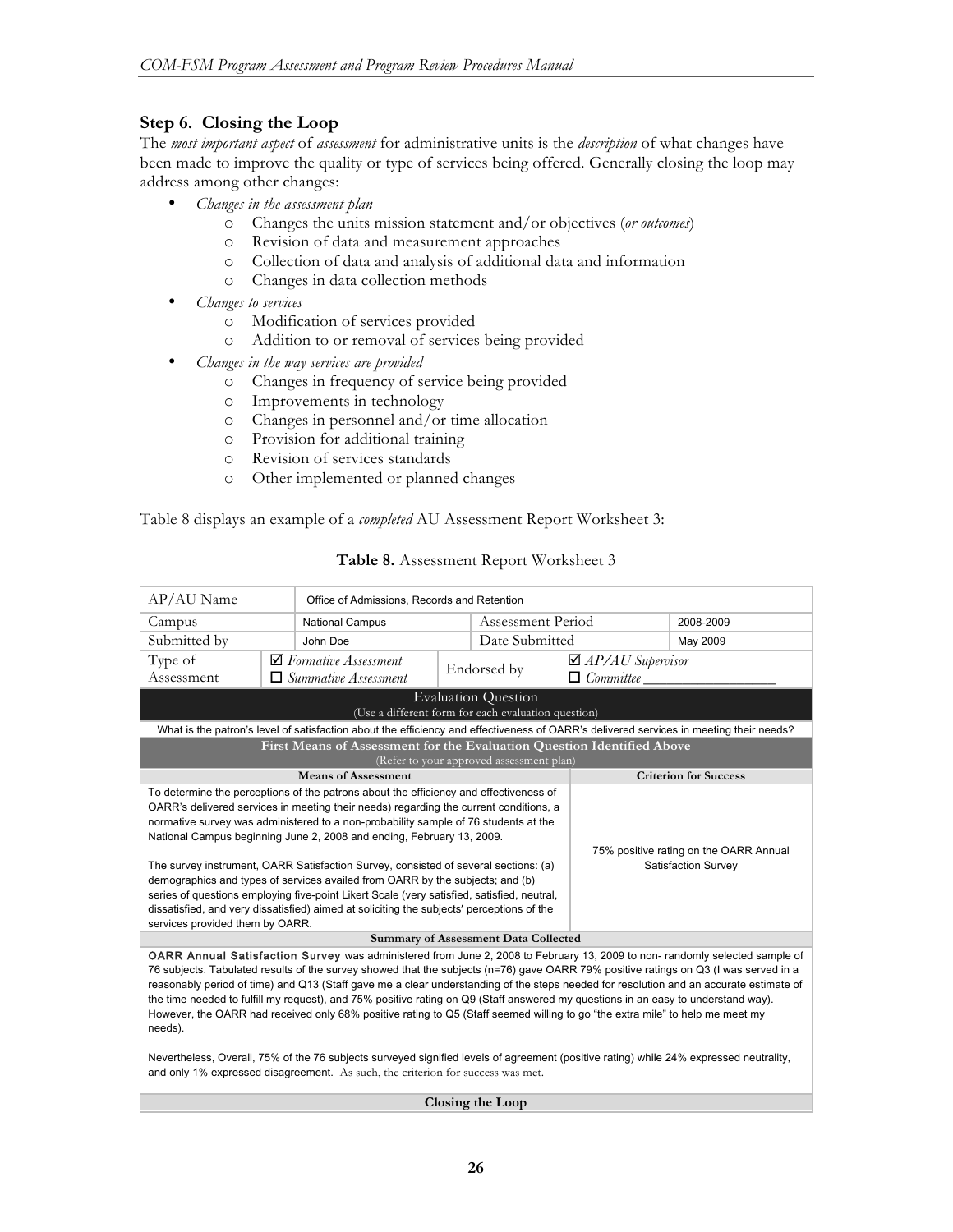#### Use of Results to Improve AP/AU Services/Impact

OARR recognized the fact that the outcomes and objectives it had articulated in this assessment plan and report were not specifically written in SMART format. However, it shall ensure that in the next assessment cycle, outcomes and objects will be written in SMART format. Additionally, it also recognized the limitations of the sampling method it opted to use in this assessment, i.e., it used nonprobability sampling with perhaps the least validity. In its next assessment cycle, OARR will consider employing sampling method that may yield a higher validity in terms of its representativeness of the population targeted for investigation, such as stratified sampling.

| Needs or Areas Requiring Improvement                          | <b>Action Steps</b>                     | Timeline                      |
|---------------------------------------------------------------|-----------------------------------------|-------------------------------|
| A level II Student Information Systems (SIS) training         | Level II training will be scheduled     | By end of October 2010        |
| should be provided for all OAR staff. The last and only SIS   | during the month of October 2010 -      |                               |
| training facilitated to all OAR staff and other SIS users was | prior to the early registration for     |                               |
| during the months of April and May 2008 prior to the          | Spring 2010. Level II SIS training will |                               |
| implementation of Phase I of the SIS. This level II SIS       | be facilitated to SIS production        |                               |
| training will further increase the proficiency and know-how   | database users at various sites         |                               |
| of OAR staff especially in the use of the SIS.                | during scheduled visits.                |                               |
| OARR to revisit the SIS-driven registration process, and if   | OARR Director and Registrar to          | By end of November 2010       |
| necessary, through consultations and collaborations with      | conduct consultation and solicit        |                               |
| other units directly and indirectly involved in facilitating  | feedbacks from all stakeholders to      |                               |
| registration, redesign the process making it more             | simplify and further improve the        |                               |
| accessible and convenient.                                    | registration process making it more     |                               |
|                                                               | accessible and convenient.              |                               |
| OARR to continue facilitating early registration for Fall and | OARR Director and Registrar shall       | By and of October 2010        |
| Spring Semesters, including Summer session.                   | coordinate with all units who are       |                               |
|                                                               | directly and indirectly involved in     |                               |
|                                                               | facilitating registration to come up    |                               |
|                                                               | with definite and final schedules of    |                               |
|                                                               | these early registrations so they can   |                               |
|                                                               | be publicized in the college's catalog, |                               |
|                                                               | website, and other types of             |                               |
|                                                               | publications.                           |                               |
| OARR should continue its initiative of redesigning all its    | <b>OARR Director and Registrar</b>      | Request communicated to       |
| forms not only in both static and dynamic portable            | requests ICT assistance to fund         | the ICT Committee via IT      |
| document formats. These forms should be accessible via        | acquisition of Abobe application        | Director, by mid- October     |
| the college's website.                                        | software necessary to design and        | 2010                          |
|                                                               | develop forms in both static and        |                               |
|                                                               | dynamic portable document formats.      |                               |
|                                                               |                                         |                               |
| OARR shall consistently offers the following scheduled        | OARR Director and Registrar to          | Request to the President via  |
| hours of services: Office will open and serve all patrons     | secure endorsement from the VP for      | the VPSS to officially- grant |
| and clients, 8:00 AM to 5:00 PM., meaning, 9 hours per        | Student Services request to the         | OARR staff flextime, end-of-  |
| day. Inasmuch as staff are only required to render 8          | President allowing OARR staff to be     | October 2010.                 |
| regular work hours per day; scheduling will be arranged       | covered by flextime.                    |                               |
| and flextime shall be extended subject approval of the        |                                         |                               |
| President to accommodate the foregoing office hours.          |                                         |                               |
|                                                               |                                         |                               |
|                                                               |                                         |                               |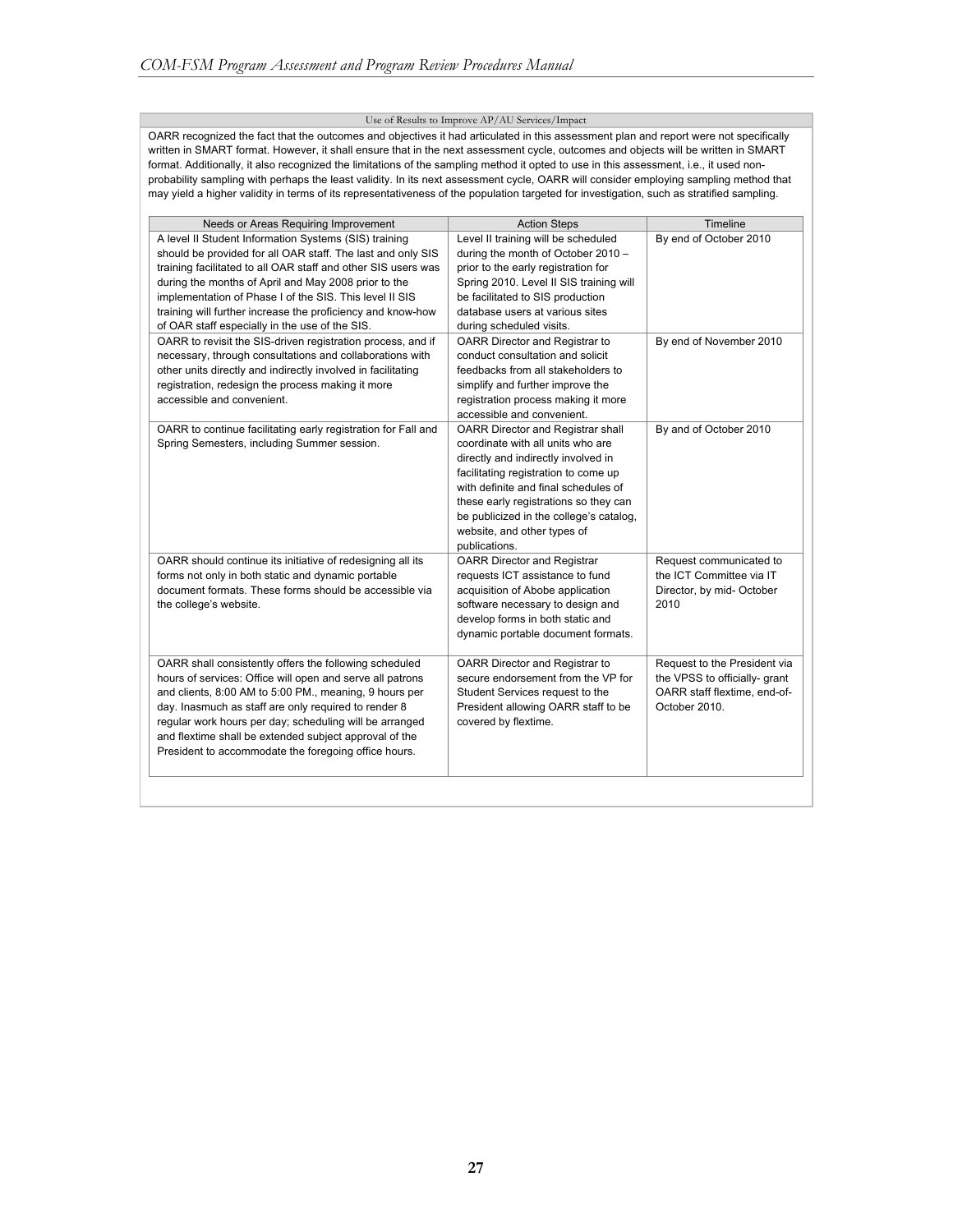# **VI. Bibliography**

- Astin, A.W., Banta, T.W., Cross, K.P., El-Khawas, E., Ewell, P.T., Hutchings, P., Marchese, T.J., McClenney, K.M., Mentkowski, M., Miller, M.A., Moran, E.T., & Writght, B.D. (2012). *AAHE principles of good practice: Aging nicely.* Retrieved from http://www.learningoutcomesassessment.org/PrinciplesofAssessment.html
- College of Micronesia-FSM. (2006). COM*-FSM strategic plan 2006-2011*. Retrieved from http://www.comfsm.fm/dev/irpo/researchdocs/Strategic%20Plan%202006%20- %202011%20BOR%20approved.pdf
- College of Micronesia-FSM (2009). *Continuous improvement policy.* Retrieved from http://www.comfsm.fm/dev/irpo/researchdocs/policies/Policy%20on%20Continuous%20I mprovement%20Cycle%20BOR%20APPROVED.pdf
- College of Micronesia-FSM (2013). *Draft of the policy on academic program review*.
- College of Micronesia-FSM (2009). *Institutional assessment plan (IAP) handbook*. Palikir, Pohnpei, FM: Institutional Research and Planning Office (IRPO).
- College of Micronesia-FSM (2013). *Prioritization of nonacademic programs.* Retrieved from http://wiki.comfsm.fm/@api/deki/files/2123/=Nonacademic\_prioritization-Report.pdf
- Education.com. (2013). *Glossary of education: Authentic assessment.* Retrieved from http://www.education.com/definition/authentic-assessment/
- Elizabeth City State University (2013). *Institutional effectiveness resource manual*. Office of Institutional Research, Effectiveness, and Assessment. Retrieved, from http://www.ecsu.edu/administration/iera/docs/InstitutionalEffectivenessResourceManual.pd f
- Frchtling, J., Sharp, L. & Westat. (Eds.). (1997). User*-friendly handbook for mixed method evaluations*. Retrieved from http://www.nsf.gov/pubs/1997/nsf97153/chap\_5.htm
- Fullerton College. (2012-2013). *Program review handbook.* Retrieved from http://programreview.fullcoll.edu/ProgramReview/Program%20Review%20Handbook%202 012-2013.pdf
- Harvey, L. (2012). *Analytic quality glossary.* Retrieved on January 25, 2013, from http://www.qualityresearchinternational.com/glossary/effectiveness.htm
- Palomba, C & Banta T. (1999). Assessment essentials: Planning, implementing, and improving assessment in higher education. San Francisco: Jossey Bass.
- Reh, F.J. (2013). *Key performance Indicators: How an organization defines and measures progress toward its goals*. Retrieved from http://management.about.com/cs/generalmanagement/a/keyperfindic.htm
- University of California-Los Angeles. (2013). Assessment *glossary*. National Center for Research, Evaluation, Standards, and Student Testing (CRESST). Retrieved from http://www.cse.ucla.edu/products/glossary.php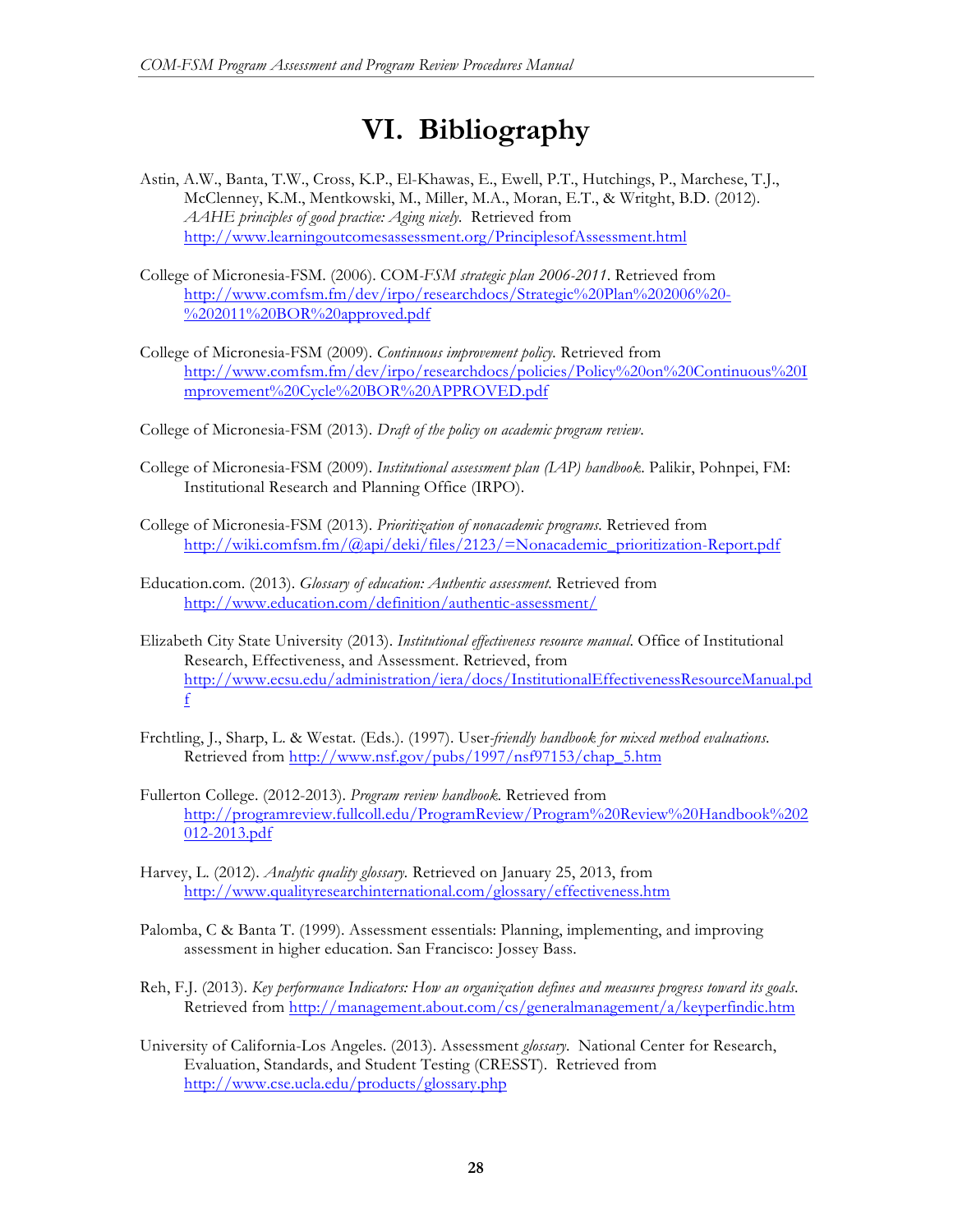- University of New England. (2007). Operational *definitions: Outcomes assessment and program review.* Retried from http://www.une.edu/academics/provost/iac/upload/iacdefinitions.pdf
- University of California-Los Angeles, Center for Research on Evaluation, Standards, and Student Testing. (2013). Assessment *glossary.* Retrieved on from http://www.cse.ucla.edu/products/glossary.php
- University of Hawaii at Manoa. (2011). Definitions *and glossary.* Retrieved from http://manoa.hawaii.edu/assessment/resources/definitions.htm
- Ventura College (2012). *Integrated planning manual: Planning, program review, and resource allocation.*  Retrieved from http://www.venturacollege.edu

Vlãsceanu, L., Grunberg, L., & Parlea, D. (2007). *Quality assurance and accreditation: A glossary of basic terms and definitions.* Retrieved, from http://unesdoc.unesco.org/images/0013/001346/134621e.pdf

Wilde, J. (*Undated*). *Definition and characteristics of goals.* Retrieved from http://www.dpi.state.nd.us/bilingul/nochild/goals.pdf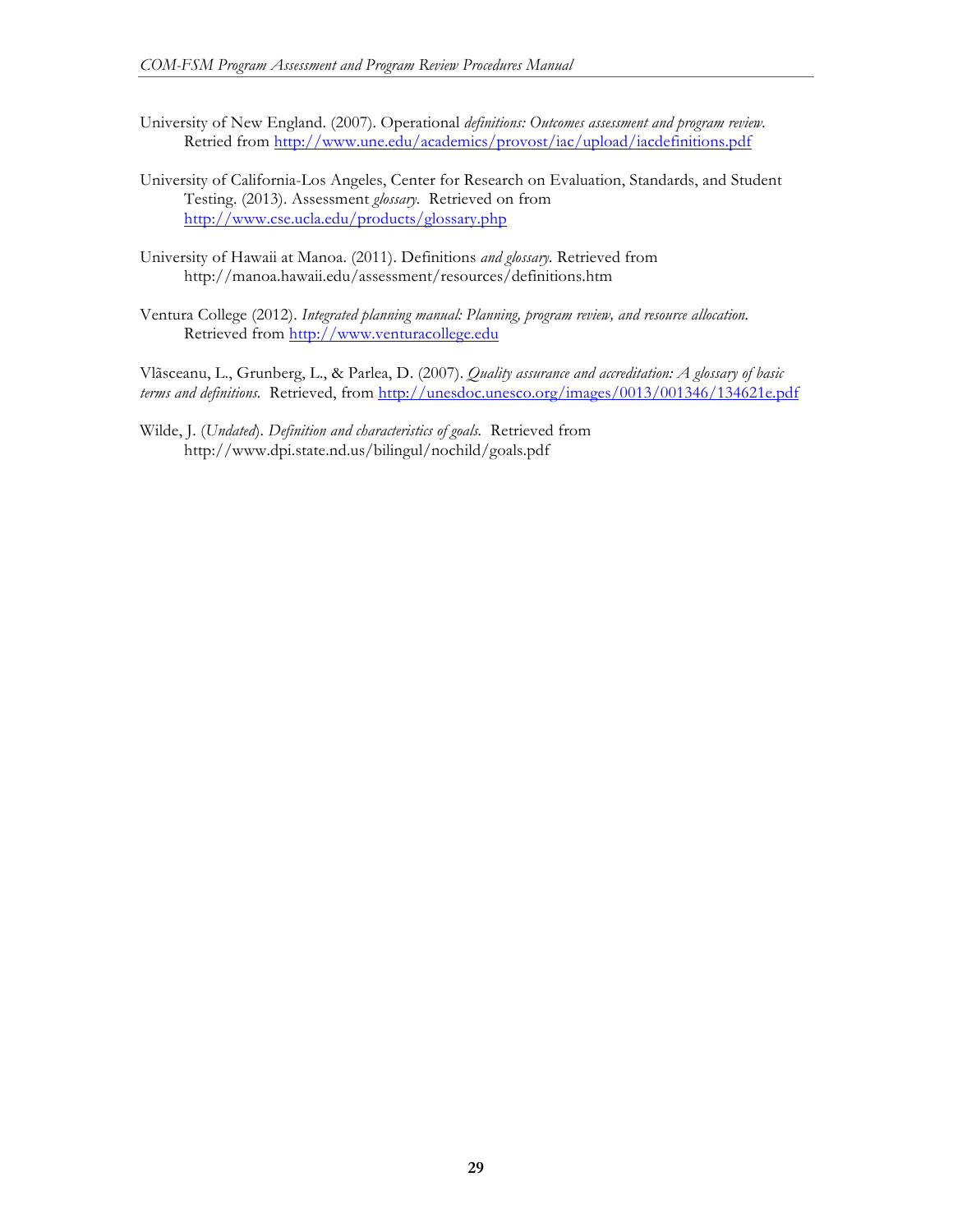# **VII. Appendices**

| Appendix A Principles of Good Practice for Assessing Student Learning Outcomes 31           |  |
|---------------------------------------------------------------------------------------------|--|
|                                                                                             |  |
|                                                                                             |  |
| Appendix D Academic Program Assessment Planning and Reporting Worksheets and Checklists  38 |  |
|                                                                                             |  |
|                                                                                             |  |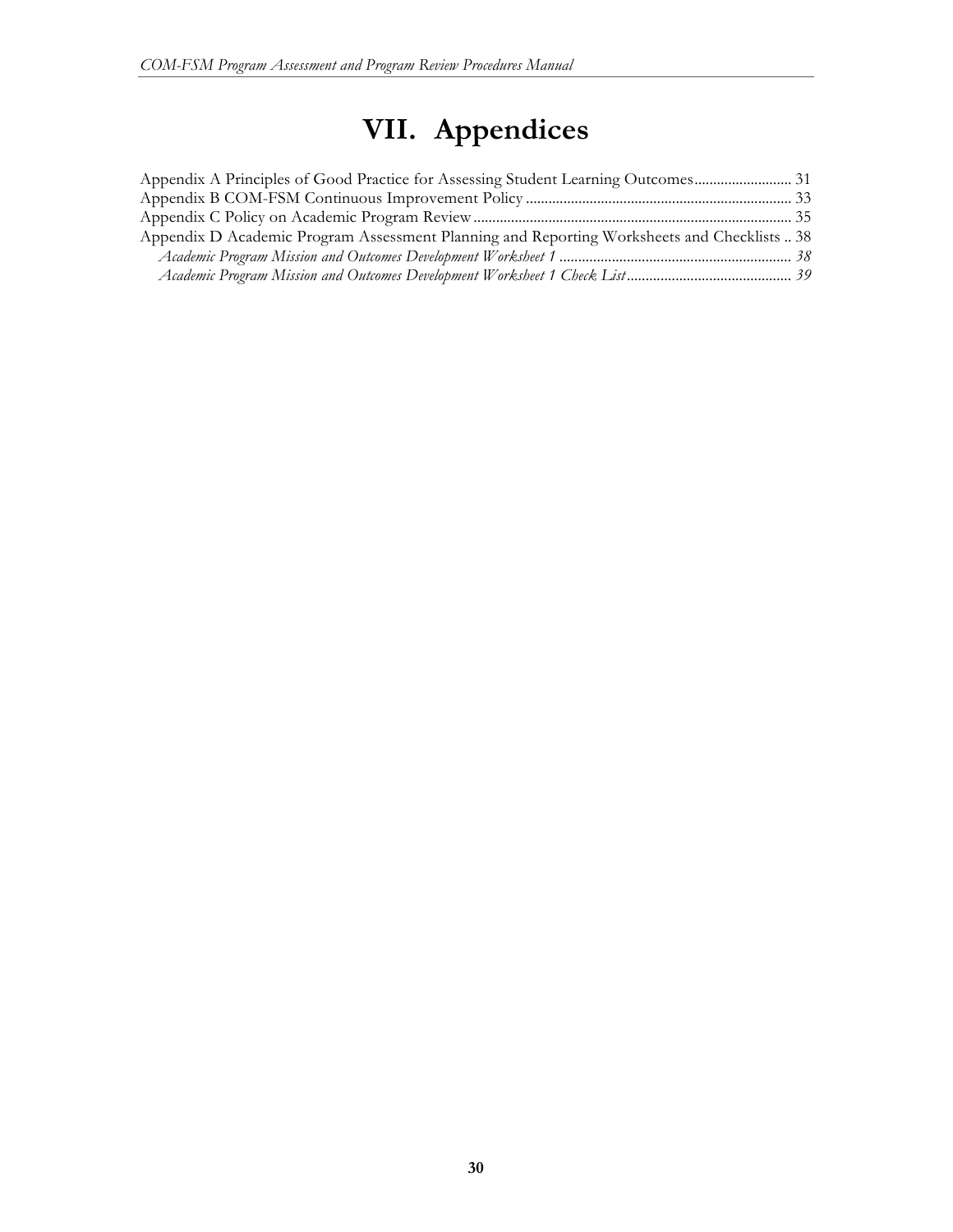# **Appendix A**

Principles of Good Practice for Assessing Student Learning Outcomes *(According to the American Association of Higher Education, 1992)*

- 1. **The assessment of student learning begins with educational values.** Assessment is not an end in itself but a vehicle for educational improvement. Their effective practices, then, begins with and enacts a vision of the kinds of learning we most value for students and strive to help them achieve. Educational values should drive not only what we choose to assess but also how we do so. Where questions about educational mission and values are skipped over, assessment threatens to be an exercise in measuring what's easy, rather than a process of improving what we really care about.
- 2. **Assessment is most effective when it reflects an understanding of learning as multidimensional, integrated, and revealed in performance over time.** Learning is a complex process. It entails not only what students know but what they can do with what they know; it involves not only knowledge and abilities but values, attitudes, and habits of mind that affect both academic success and performance beyond the classroom. Assessment should reflect these understandings by employing a diverse array of methods including those that call for actual performance, using them over time so as to reveal change, growth, and increasing degrees of integration. Such an approach aims for a more complete and accurate picture of learning, and therefore firmer bases for improving our students' educational experience.
- 3. **Assessment works best when the programs it seeks to improve have clear, explicitly stated purposes.** Assessment is a goal-oriented process. It entails comparing educational performance with educational purposes and expectations-these derived from the institution's mission, from faculty intentions in program and course design, and from knowledge of students' own goals. Where program purposes lack specificity or agreement, assessment as a process pushes a campus toward clarity about where to aim and what standards to apply; assessment also prompts attention to where and how program goals will be taught and learned. Clear, shared, implementable goals are the cornerstone for assessment that is focused and useful.
- 4. **Assessment requires attention to outcomes but also and equally to the experiences that lead to those outcomes.** Information about outcomes is of high importance; where students "end up" matters greatly. But to improve outcomes, we need to know about student experience along the way about the curricula, teaching, and kind of student effort that lead to particular outcomes. Assessment can help understand which students learn best under what conditions; with such knowledge comes the capacity to improve the whole of their learning.
- 5. **Assessment works best when it is ongoing, not episodic.** Assessment is a process whose power is cumulative. Though isolated, *"one-shot"* assessment can be better than none, improvement is best fostered when assessment entails a linked series of activities undertaken over time. This may mean tracking the progress of individual students, or of cohorts of students; it may mean collecting the same examples of student performance or using the same instrument semester after semester. The point is to monitor progress toward intended goals in a spirit of continuous improvement. Along the way, the assessment process itself should be evaluated and refined in light of emerging insights.
- 6. **Assessment fosters wider improvement when representatives from across the educational community are involved.** Student learning is a campus-wide responsibility, and assessment is a way of enacting that responsibility. Thus, while assessment efforts may start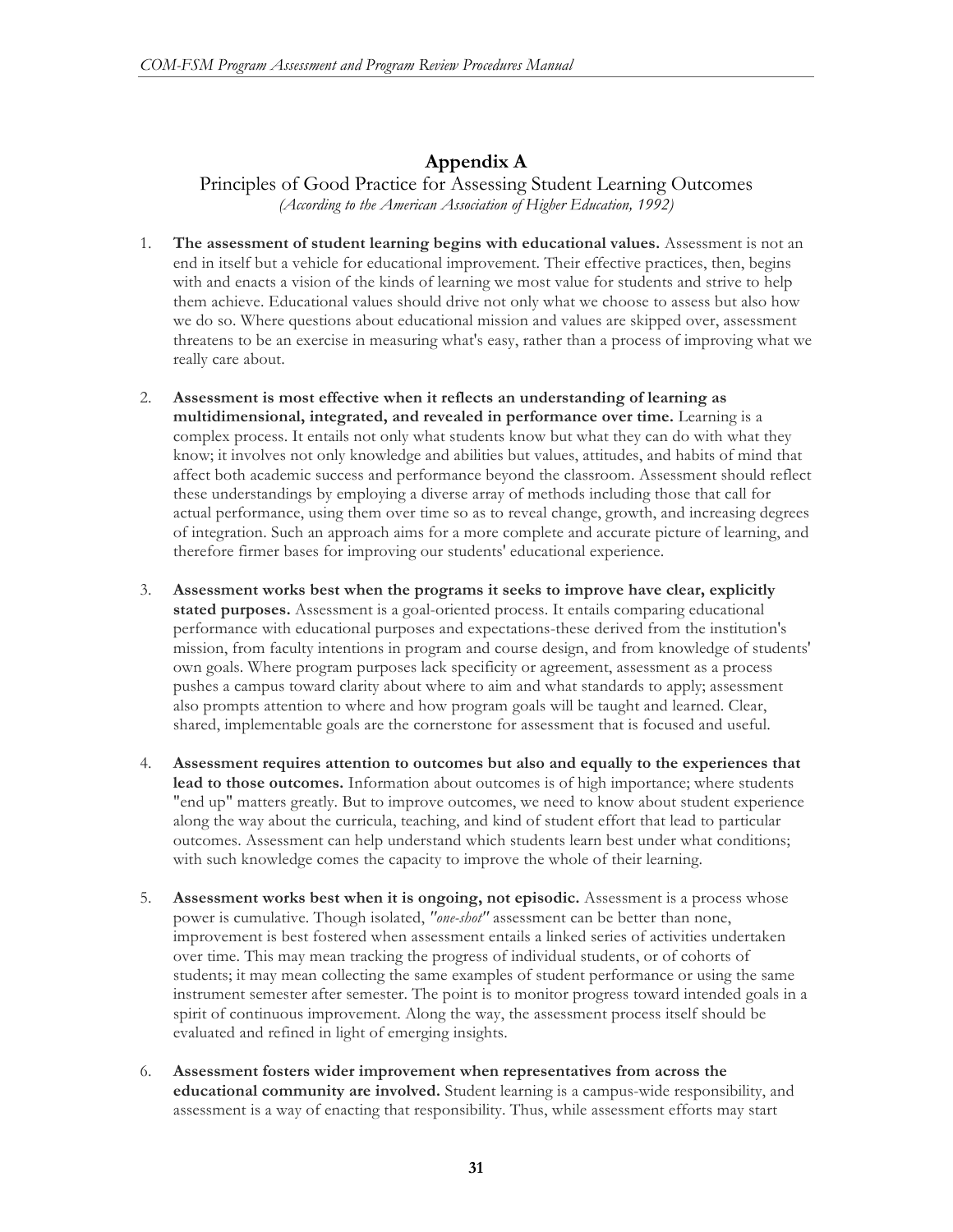small, the aim over time is to involve people from across the educational community. Faculty plays an especially important role, but assessment's questions can't be fully addressed without participation by student-affairs educators, librarians, administrators, and students. Assessment may also involve individuals from beyond the campus (alumni/ae, trustees, employers) whose experience can enrich the sense of appropriate aims and standards for learning. Thus, understood, assessment is not a task for small groups of experts but a collaborative activity; its aim is wider, better-informed attention to student learning by all parties with a stake in its improvement.

- 7. **Assessment makes a difference when it begins with issues of use and illuminates questions that people really care about.** Assessment recognizes the value of information in the process of improvement. But to be useful, information must be connected to issues or questions that people really care about. This implies assessment approaches that produce evidence that relevant parties will find credible, suggestive, and applicable to decisions that need to be made. It means thinking in advance about how the information will be used, and by whom. The point of assessment is not to gather data and return *"results"*; it is a process that starts with the questions of decision-makers, that involves them in the gathering and interpreting of data, and that informs and helps guide continuous improvement.
- 8. **Assessment is most likely to lead to improvement when it is part of a larger set of conditions that promote change.** Assessment alone changes little. Its greatest contribution comes on campuses where the quality of teaching and learning is visibly valued and worked at. On such campuses, the push to improve educational performance is a visible and primary goal of leadership; improving the quality of undergraduate education is central to the institution's planning, budgeting, and personnel decisions. On such campuses, information about learning outcomes is seen as an integral part of decision-making, and avidly sought.

## 9. **Through assessment, educators meet responsibilities to students and to the**

**public.** There is compelling public stake in education. As educators, we have a responsibility to the publics that support or depend on us to provide information about the ways in which our students meet goals and expectations. But that responsibility goes beyond the reporting of such information; our deeper obligation-to ourselves, our students, and society-is to improve. Those to whom educators are accountable have a corresponding obligation to support such attempts at improvement.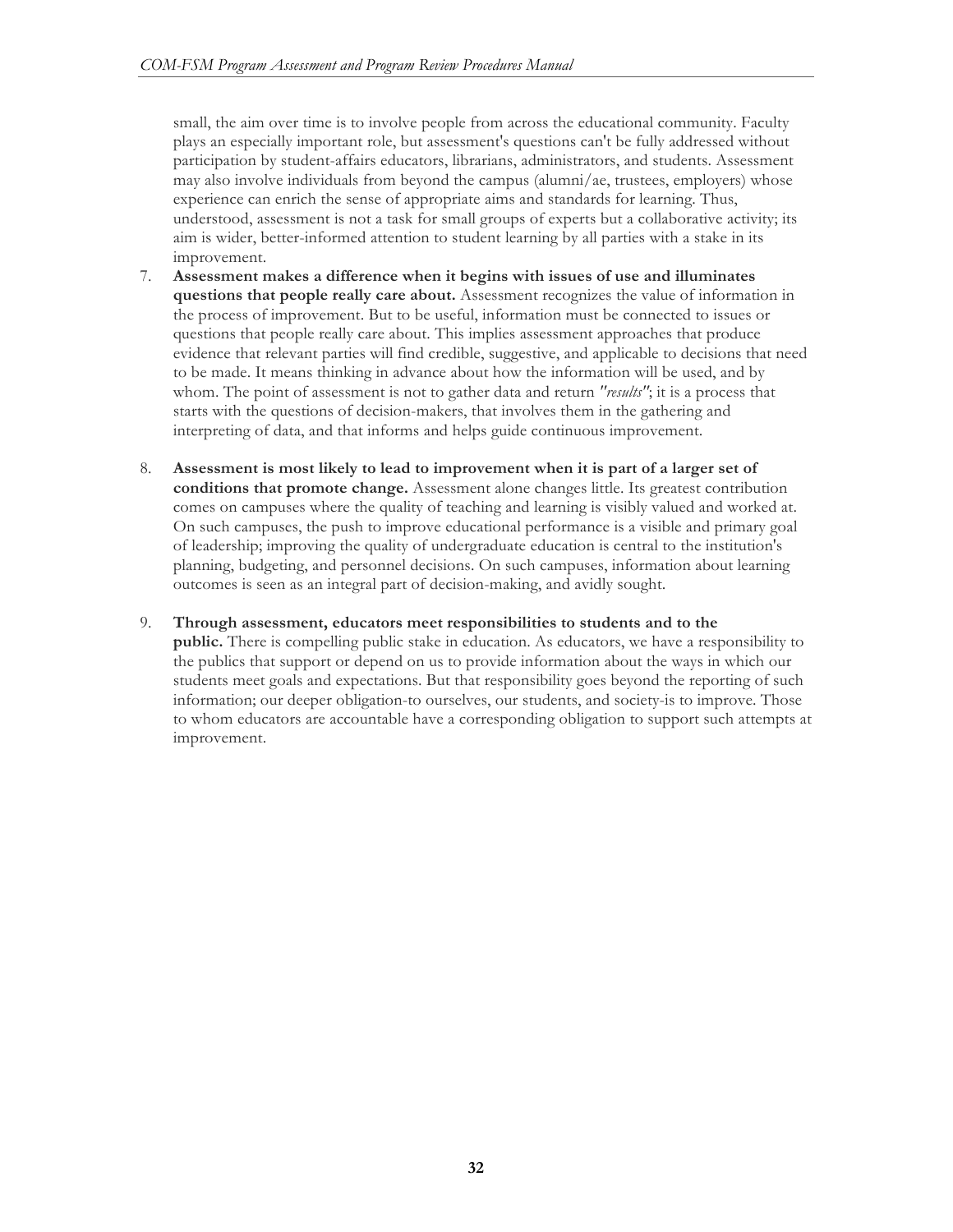# **Appendix B**

# COM-FSM Continuous Improvement Policy

*(Approved by COM-FSM Cabinet, February 2009)*

## **Policy**

It is the policy of the College of Micronesia–FSM to continuously improve its programs and services through a systematic process that links planning, evaluation, feedback, and resource allocation to meet its mission and increase its effectiveness.

The *continuous improvement cycle* itself is to be periodically reviewed.

# **Purpose**

The College of Micronesia–FSM is committed to continuously improving its programs and services through a systematic process that links planning, evaluation, feedback and resource allocation and to continuously improving its processes and procedures for planning, evaluation, reporting, and resource allocation.

A policy is needed to express that commitment to ensure the college is effectively meeting its mission, and clearly written processes and procedures established to improve the understanding of the framework in which the continuous improvement cycle occurs.

# **Application**

This policy applies to all programs and services of the college and to college policies, processes, and procedures regarding continuous improvement.

# **Procedure**

The college is to establish processes and procedures that link planning, evaluation and resource allocation at the college through its strategic planning and reporting; program assessment and program review; and allocation of resources through its budget development and resource management. The governance structure of the college allows for collective review and decisionmaking on planning; assessment and evaluation; and resource allocation.

The college's continuous improvement cycle is implemented through (a) the overall guidance of the college's strategic plan, (b) Institutional Assessment Plan, (c) line item and performance budgeting including annual improvement plans, (d) annual President's Retreat, and (e) the governance structure of the college's standing committees.

- The college's Strategic Plan 2006–2011 and tactical plans set out the college's strategic goals and objectives and the overall approach to linking planning, evaluation and resource allocation and provides the framework for reporting accomplishments against strategic goals.
- The college's Institutional Assessment Plan (IAP) process requires systematic program assessment and program review of degree and certificate programs; student services; administrative services; and other sponsored programs, policies and activities of the college. The IAP coupled with data generated from the Student Information System (SIS) provides the college the necessary information, data and evidence to provide a sound basis for planning, setting institutional priorities and resource allocation across the college. The IAP Handbook that provides the processes and procedures for assessment and best practices in instruction and assessment supports the IAP. The Assessment Committee oversees the IAP.
- The annual President's Retreat provides a mechanism for the college community together with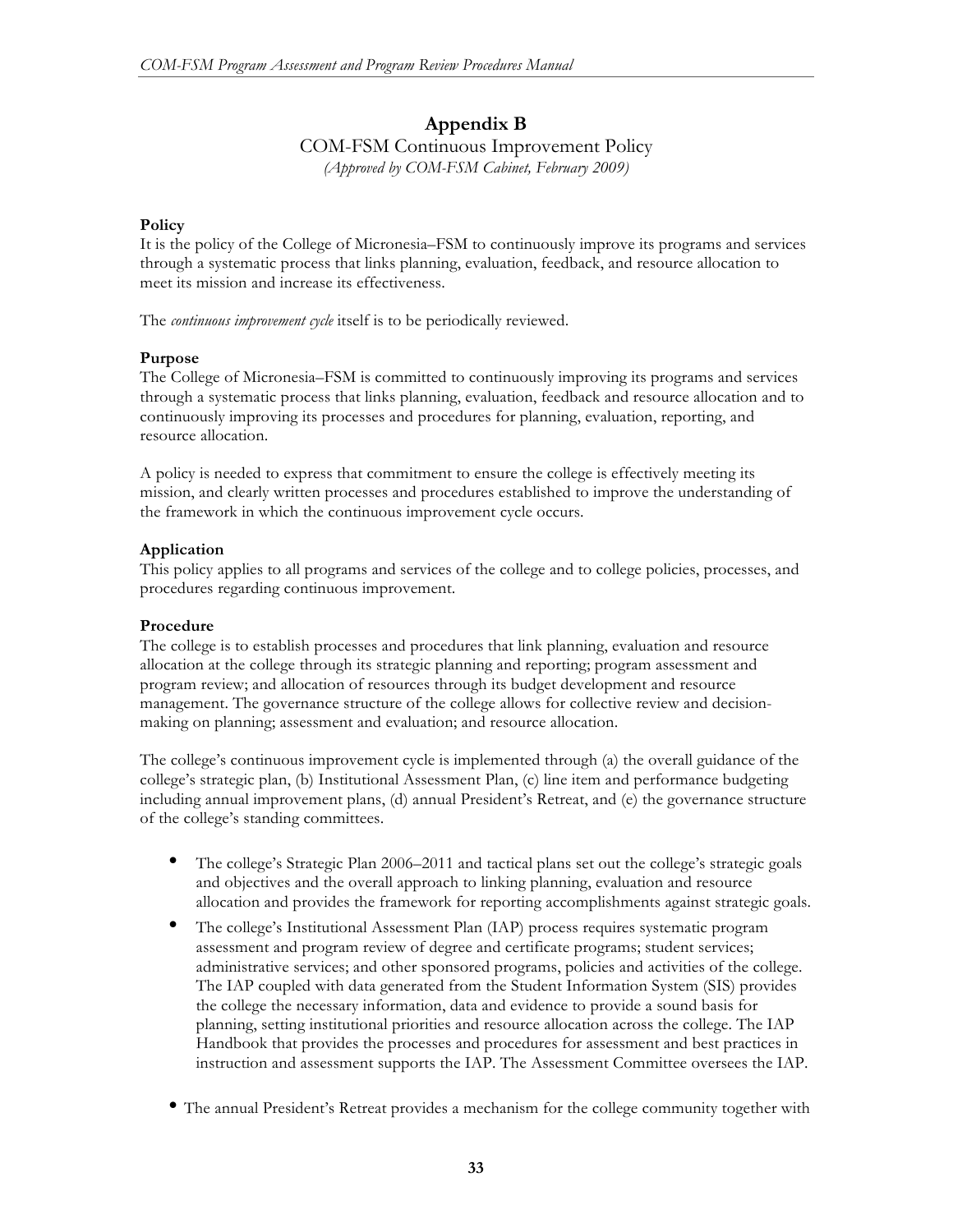key stakeholders to reflect on accomplishments of the past year; review of critical data and environmental trends affecting the college including program assessment and program review reports, determination of institutional effectiveness, and recommendations for institutional priorities.

- The college's budgeting process requires resource allocation based on institutional priorities at program, office/unit, department, and campus levels.
- The college's governance policy and standing committee structure provides pathways for participatory decision making regarding the effectiveness of the college in meeting its mission and a formal oversight and decision making processes for the planning, assessment and evaluation, and resource allocation processes at the college.

The President will report periodically to the Board of Regents and stakeholders on continuous improvement at the college.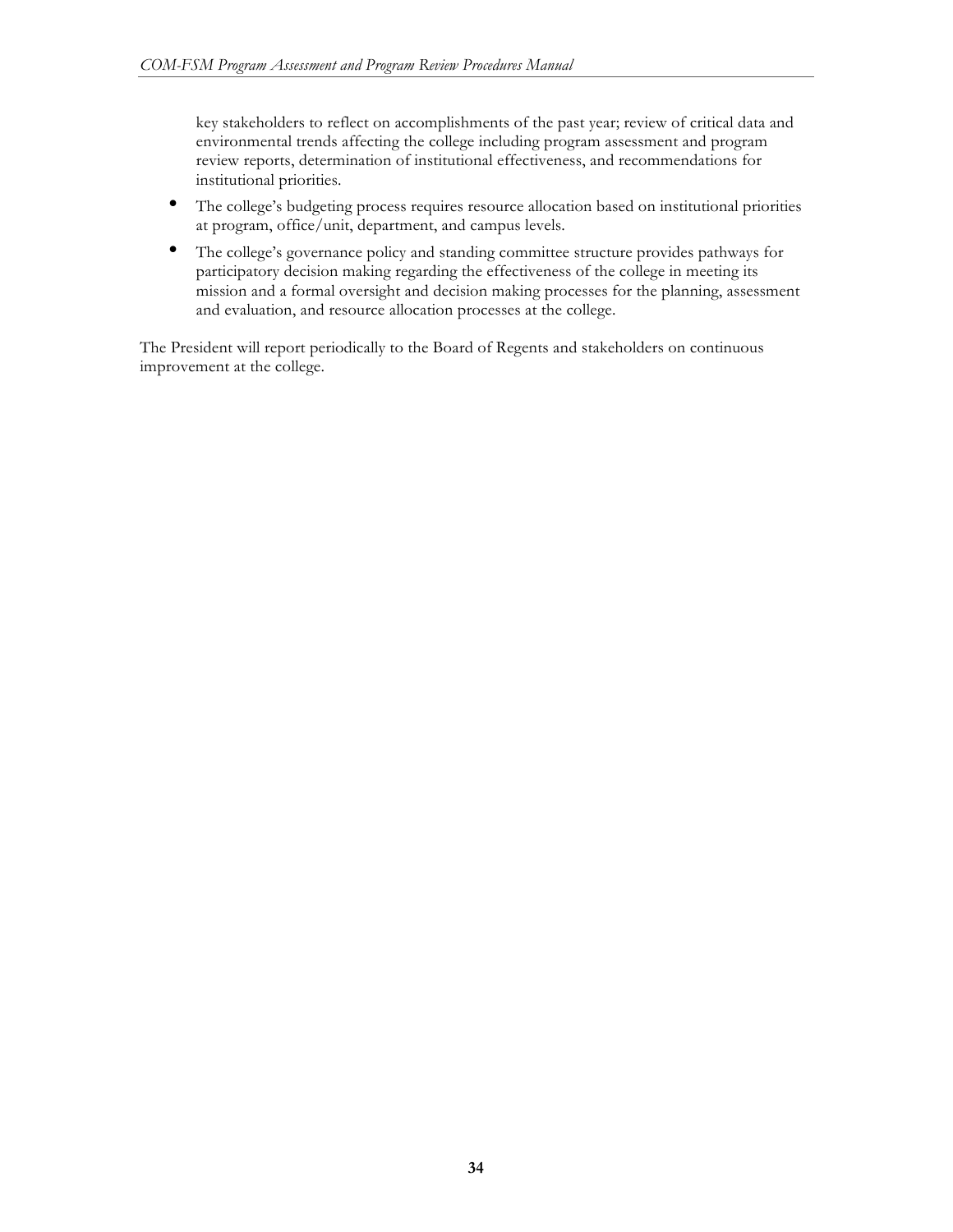# **Appendix C**

# Policy on Academic Program Review

*(Policy approved by the BOR on: March 12, 2013)* 

## **Policy**

Program review at the College of Micronesia-FSM is to be part of the institution's overall planning and assessment process. Divisions and the state campuses are to evaluate a program according to its goals and learning outcomes as they relate to the College mission. The program review is completed every two years.

# **Purpose**

The purpose of the academic program review is to continually refine and improve program practices resulting in appropriate improvements in student achievement and learning. Secondly, academic program review is conducted to determine program sustainability and quality.

# **Application**

The academic program review process applies to each academic program that utilizes college resources for its operation. Some examples are all degree and certificate programs, general education courses, and Achieving College Excellence (ACE) courses.

# **Responsibility**

The president and vice president of instructional affairs are responsible for the overall enforcement of this policy.

The dean of academic programs and director of career and technical Education are responsible for the implementation of this policy through the campus instructional coordinators and division chair faculty.

## **Procedure**

I. The division/campuses program(s) provide the following information and data for review by the end of every other spring semester:

## A. **Program goals**

Program goals are broad statements concerning knowledge, skills, or values that the faculty members expect the graduating students to achieve.

## B. **Program history**

This section describes the history of the program. This includes the date and reason of implementation, significant milestones in the development of the program, and significant current activities.

# C. **Program description**

The program description describes the program, including its organization, relationship to other programs in the system, program design, degree(s) offered, and other significant features of the program, such as elements/resources for forward-looking new program contributions to the state's economy, or specialized program accreditation.

## D. **Program admission requirements**

This section describes the requirements for admission into the program and other requisites.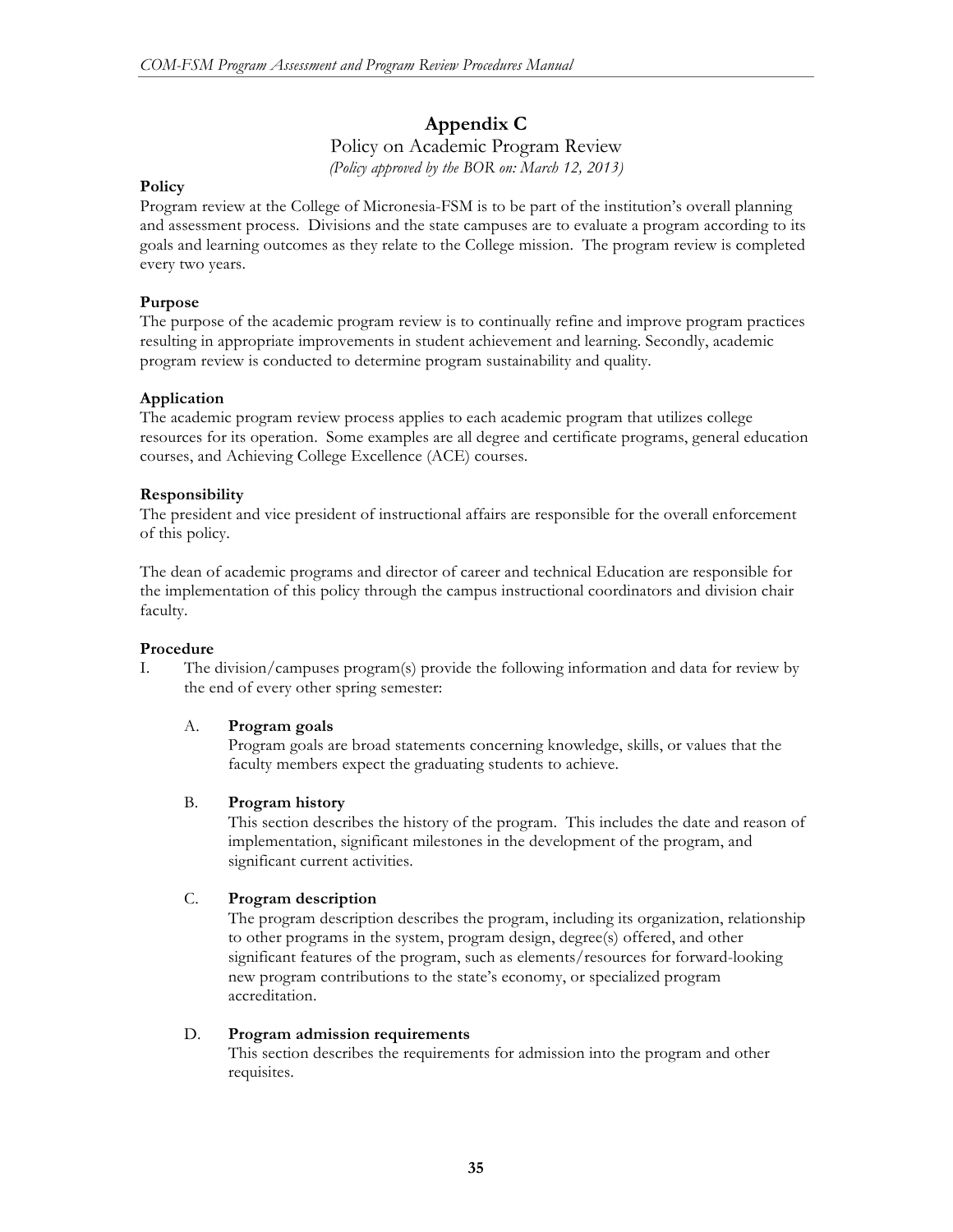## E. **Program certificate/degree requirements**

This section specifies the requirements for obtaining a certificate/degree in the program, including specific courses, credits, internships, practical, etc.

## F. **Program courses and enrollment**

This section lists courses offered in the program, including number of sections, course enrollment, section fill rates, and redundancy of courses across the institution.

# G. **Program faculty**

This section reports the faculty of the program, including full-time and part-time faculty. The degrees held and rank are provided for the full-time and part-time faculty.

# H. **Program indicators**

This section provides the data for analyzing the extent to which the program has achieved the established outcomes and criteria. This is the most important part of the program review. The data that will be collected and evaluated are the following:

- 1. Assessment of course student learning outcomes of program courses (TracDat reports for two years)
- 2. Assessment of program student learning outcomes (TracDat reports for two years)
- 3. Program enrollment (historical enrollment patterns, student credits by major)
- 4. Average class size
- 5. Course completion rate
- 6. Student retention rate (fall to fall for 2 year programs; fall to spring for 1 year programs)
- 7. Graduation rate based on yearly numbers
- 8. Students seat cost
- 9. Cost of duplicate or redundant courses/programs/services
- 10. Revenue generated by program, e.g., tuition, program-allocated (credits for two years x tuition), grant income.
- 11. Students' satisfaction rate
- 12. Alumni data
- 13. Employment data and employer feedback (employer survey)
- 14. Program added or cancelled at nearby regional institutions (PCC, GCC, Hawaii schools, UOG, CMI, NMC).
- 15. Transfer rate

# I. **Analysis**

1. Findings

This section provides discussion of information discovered as a result of the evaluation such as problems or concerns with the program and what part of the program is working well and meeting expectation.

2. Recommendations

This section provides recommendations from the program on what to do to improve or enhance the quality of program and course learning outcomes as well as program goals and objectives. This section should also include suggestions that describe how the program might be able to create opportunities for a better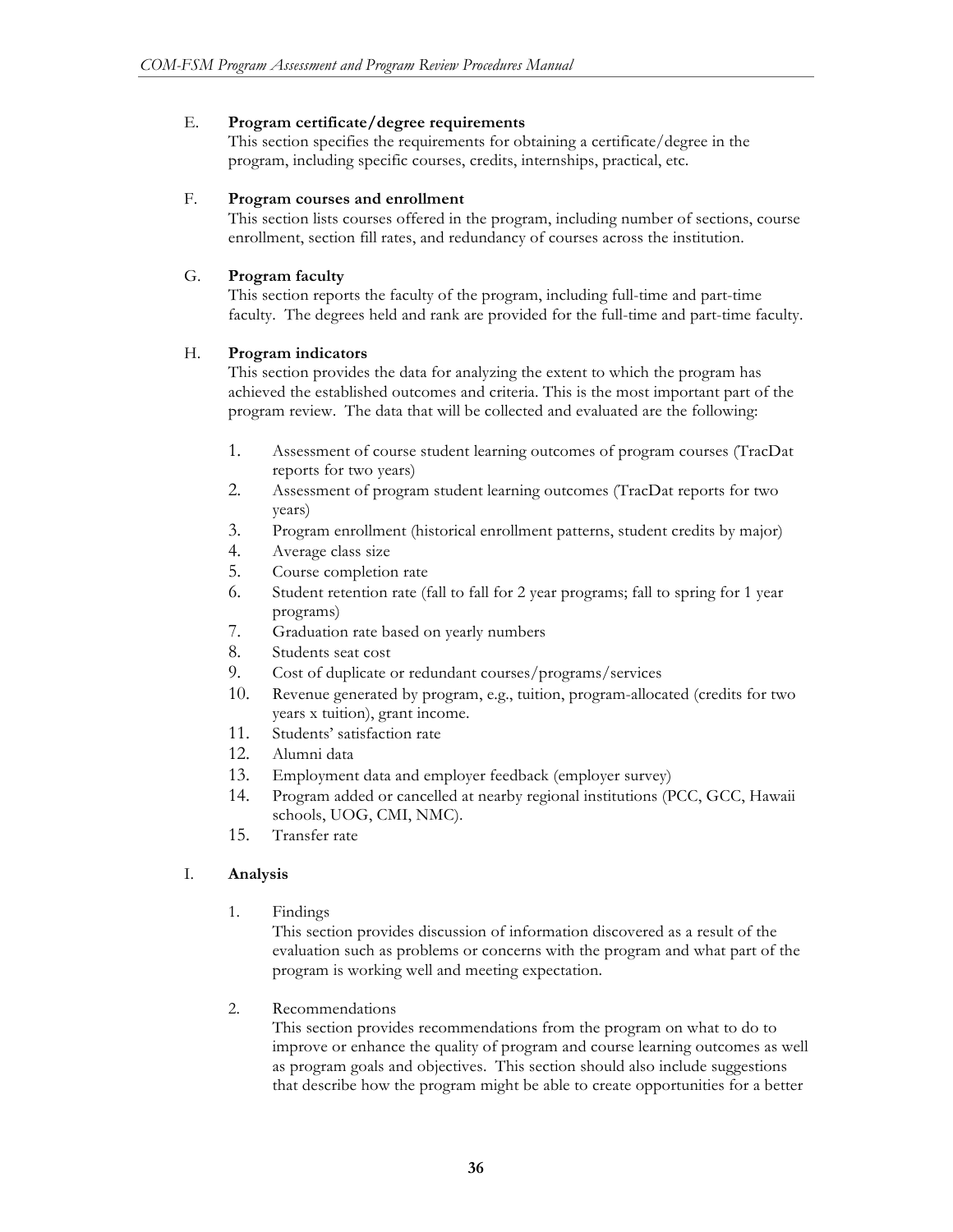program in the future. Some examples are exploring alternate delivery mechanisms, forming external partnerships, or realigning with other programs.

- II. Draft program reviews are shared with program faculty for dialogue and input.
- III. The division chair finalizes program reviews to the Curriculum and Assessment Committee (CAC) for dialogue and review. Comments are to be noted in CAC minutes and recommendations for improvement sent to the Dean of Administrative units, the Director of Career and Technical Education and the VPIA. These recommendations are to be used for improvement, planning and resource allocation.
- IV. The VPIA informs the division chair of the results of the planning and resource allocation.
- V. The division chair posts the program review document on the College website for distribution to the College community.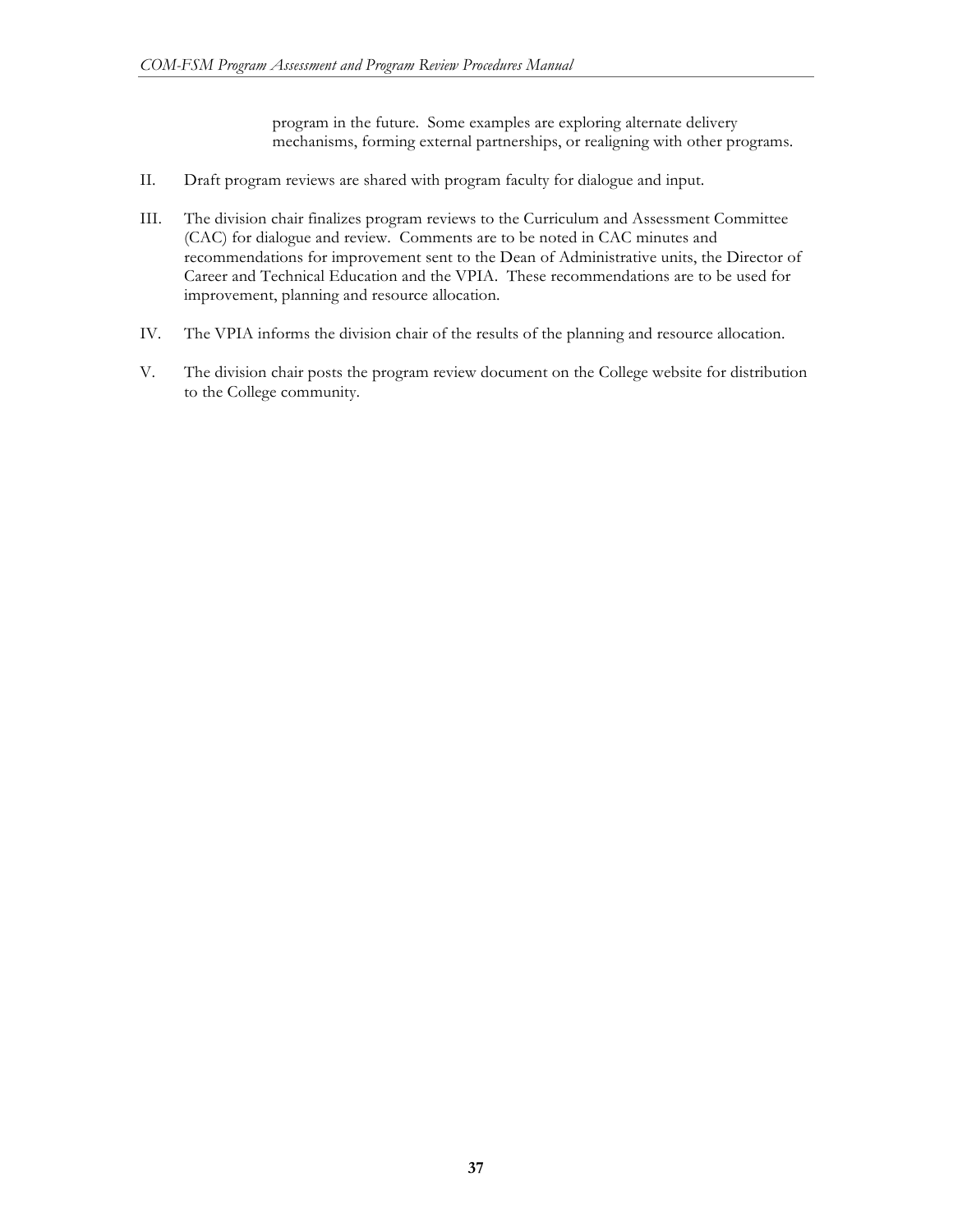# **Appendix D**

Academic Program Assessment Planning and Reporting Worksheets and Checklists

# **Academic Program Mission and Outcomes Development Worksheet 1**

| AP/AU Name            |                       | Campus                                         |                               |
|-----------------------|-----------------------|------------------------------------------------|-------------------------------|
| AP/AU Head            |                       | Assessment Period                              |                               |
| Assessment Start Date |                       | Assessment End Date                            |                               |
|                       |                       | <b>Institutional Mission Statement</b>         |                               |
|                       |                       |                                                |                               |
|                       |                       |                                                |                               |
|                       |                       |                                                |                               |
|                       |                       |                                                |                               |
|                       |                       | <b>Institutional Strategic Goals Supported</b> |                               |
|                       |                       |                                                |                               |
|                       |                       |                                                |                               |
|                       |                       |                                                |                               |
|                       |                       | <b>Department's Mission Statement</b>          |                               |
|                       |                       |                                                |                               |
|                       |                       |                                                |                               |
|                       |                       |                                                |                               |
|                       |                       | <b>Department's Goals</b>                      |                               |
|                       |                       |                                                |                               |
|                       |                       |                                                |                               |
|                       |                       |                                                |                               |
|                       |                       | <b>AP/AU's Mission Statement</b>               |                               |
|                       |                       |                                                |                               |
|                       |                       |                                                |                               |
|                       |                       |                                                |                               |
|                       |                       | <b>AP/AU's Outcomes</b>                        |                               |
| <b>Outcome Name</b>   |                       | <b>Description of Outcome</b>                  | <b>Assessment Methodology</b> |
|                       |                       |                                                |                               |
|                       | Assessment Strategies | Target                                         | <b>Notes</b>                  |
|                       |                       |                                                |                               |
|                       |                       |                                                |                               |
|                       |                       |                                                |                               |
|                       |                       |                                                |                               |
|                       |                       |                                                |                               |
|                       |                       |                                                |                               |
|                       |                       |                                                |                               |
| <b>Outcome Name</b>   |                       | <b>Description of Outcome</b>                  | <b>Assessment Methodology</b> |
|                       |                       |                                                |                               |
|                       | Assessment Strategies | Target                                         | <b>Notes</b>                  |
|                       |                       |                                                |                               |
|                       |                       |                                                |                               |
|                       |                       |                                                |                               |
|                       |                       |                                                |                               |
|                       |                       |                                                |                               |
|                       |                       |                                                |                               |
|                       |                       |                                                |                               |
| <b>Outcome Name</b>   |                       | Description of Outcome                         | Assessment Methodology        |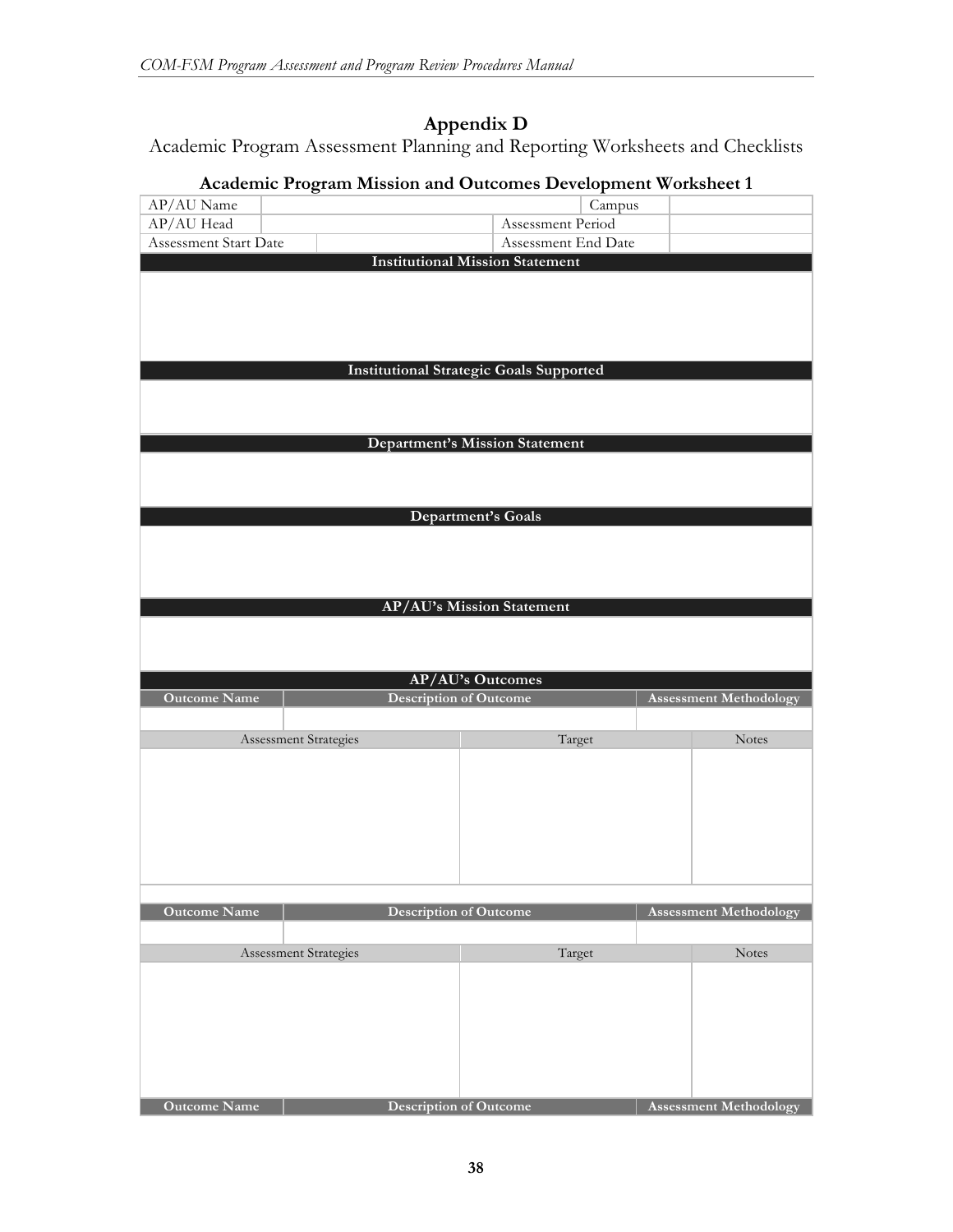| Assessment Strategies |                   | Target                 |  | <b>Notes</b> |  |
|-----------------------|-------------------|------------------------|--|--------------|--|
|                       |                   |                        |  |              |  |
|                       |                   | <b>Endorsed by</b>     |  |              |  |
| Supervisor's Name     |                   | Title                  |  | Date         |  |
|                       |                   |                        |  |              |  |
| <b>Committee Name</b> |                   | <b>Committee Chair</b> |  | Date         |  |
|                       |                   |                        |  |              |  |
| Approved by           |                   |                        |  |              |  |
|                       | President and CEO |                        |  | Date         |  |
|                       |                   |                        |  |              |  |

### **Academic Program Mission and Outcomes Development Worksheet 1 Check List**

| Administrative unit                                                                                                                                                                                                                                       |                                                                                                                                                                                                                                                                                                                                                                                                                                                                                                                                                                                                                                                                                                           | Date of Review   |  |  |  |  |  |
|-----------------------------------------------------------------------------------------------------------------------------------------------------------------------------------------------------------------------------------------------------------|-----------------------------------------------------------------------------------------------------------------------------------------------------------------------------------------------------------------------------------------------------------------------------------------------------------------------------------------------------------------------------------------------------------------------------------------------------------------------------------------------------------------------------------------------------------------------------------------------------------------------------------------------------------------------------------------------------------|------------------|--|--|--|--|--|
| <b>Assessment Cycle</b>                                                                                                                                                                                                                                   |                                                                                                                                                                                                                                                                                                                                                                                                                                                                                                                                                                                                                                                                                                           | <b>Reviewers</b> |  |  |  |  |  |
|                                                                                                                                                                                                                                                           | Please mark your responses to the following statements                                                                                                                                                                                                                                                                                                                                                                                                                                                                                                                                                                                                                                                    |                  |  |  |  |  |  |
|                                                                                                                                                                                                                                                           | <b>Statement</b><br>Yes                                                                                                                                                                                                                                                                                                                                                                                                                                                                                                                                                                                                                                                                                   |                  |  |  |  |  |  |
| Program. The program is identified                                                                                                                                                                                                                        |                                                                                                                                                                                                                                                                                                                                                                                                                                                                                                                                                                                                                                                                                                           |                  |  |  |  |  |  |
| Assessment Cycle. The assessment cycle is identified.                                                                                                                                                                                                     |                                                                                                                                                                                                                                                                                                                                                                                                                                                                                                                                                                                                                                                                                                           |                  |  |  |  |  |  |
| program's head.                                                                                                                                                                                                                                           | Submitted by and Date. The person directly responsible for completing the<br>assessment plan submits the <i>plan</i> to the CAC. Generally, this is the office or                                                                                                                                                                                                                                                                                                                                                                                                                                                                                                                                         |                  |  |  |  |  |  |
| the plan.                                                                                                                                                                                                                                                 | College (Institutional) Mission. The approved college mission is included in                                                                                                                                                                                                                                                                                                                                                                                                                                                                                                                                                                                                                              |                  |  |  |  |  |  |
| goals.<br>understand it. A mission statement might provide:<br>$\circ$<br>The types of students it serves<br>$\circ$<br>The type of professional training it provides<br>$\circ$<br>$\circ$<br>Important characteristics of program graduates.<br>$\circ$ | College Strategic Goals. The appropriate college's strategic goals that the<br>service area addresses are referenced. Generally, an office or program will<br>concentrate on one or two strategic goals. Assessment plans for vice presidents,<br>campus directors, program coordinators, etc. may address multiple strategic<br>AP Mission. Each program should have its own mission statement. An<br>effective program mission statement should be linked to the College mission<br>statement and be written in a language so that students and parents can<br>A brief history of the program and describe the philosophy of the program<br>The relative emphasis on teaching, scholarship, and service |                  |  |  |  |  |  |
| committee and approved by the college President.                                                                                                                                                                                                          | The mission should have previously been endorsed by the appropriate college                                                                                                                                                                                                                                                                                                                                                                                                                                                                                                                                                                                                                               |                  |  |  |  |  |  |
| the assessment plan.                                                                                                                                                                                                                                      | AP Goals. Improvement goals are included that represent the long-term<br>aspirations of the program and follow the SMARTer (Specific, Measureable,<br>Achievable, Realistic and Time bound) approach to goals development. The<br>program goals have been endorsed by the appropriate committee and approved<br>by the President. A copy of the approved worksheet 1 should be attached to                                                                                                                                                                                                                                                                                                                |                  |  |  |  |  |  |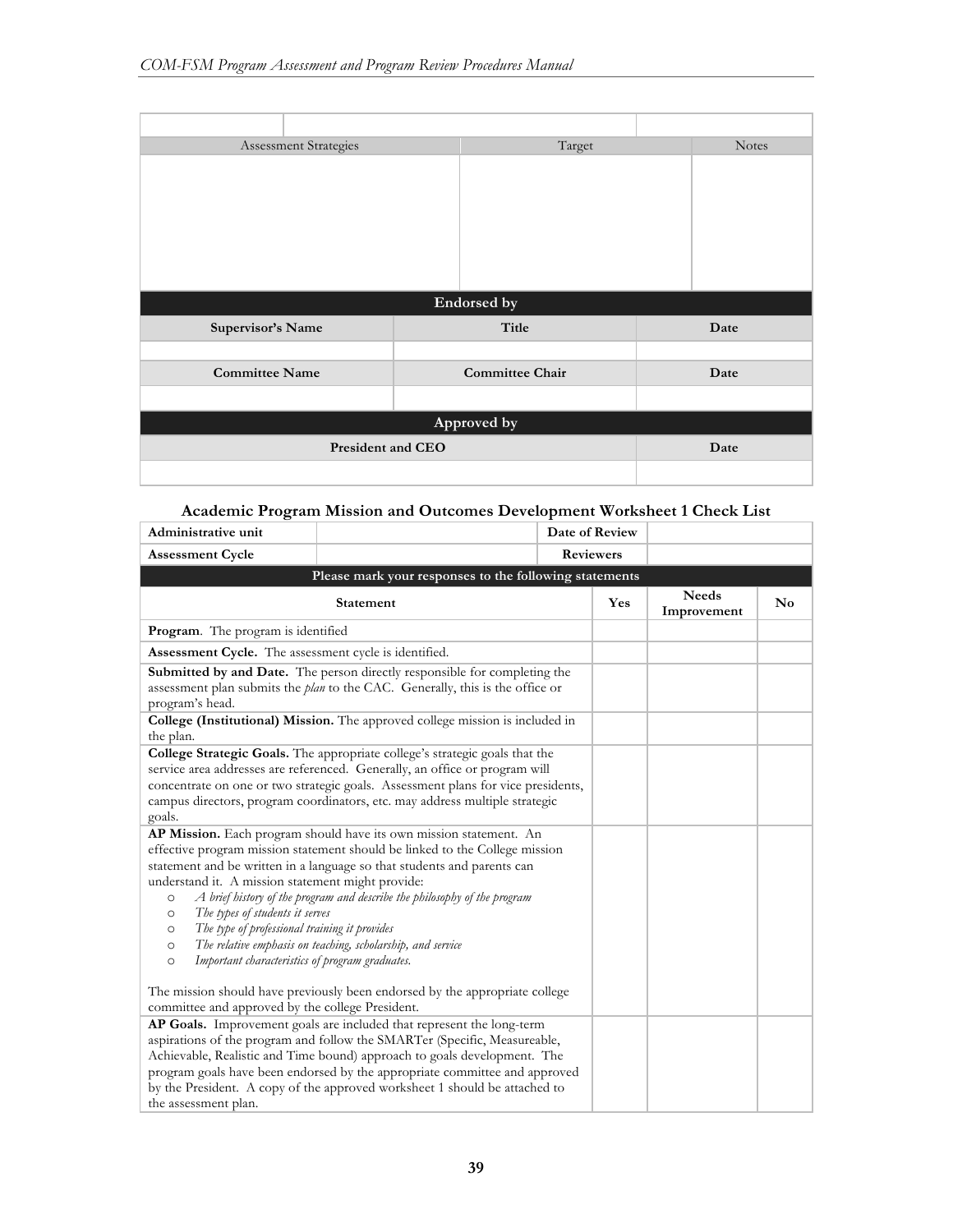| AP Objectives or Outcomes. The student learning outcomes that are being                |
|----------------------------------------------------------------------------------------|
| assessed under this improvement plan are stated. This section may also include         |
| an improvement outcome/objective related to program review such as need to             |
| increase program enrollment, etc.                                                      |
| <b>Endorsed by.</b> The plan has been endorsed by the appropriate supervisors, e.g.,   |
| Instructional Coordinators, the Dean of Administrative units, Campus Deans,            |
| Vice President for Instructional Affairs                                               |
| Notes and Comments from Reviewers (refer to appropriate section of the program review) |
|                                                                                        |
|                                                                                        |
|                                                                                        |
|                                                                                        |
|                                                                                        |
|                                                                                        |
|                                                                                        |
|                                                                                        |
|                                                                                        |
|                                                                                        |
|                                                                                        |
|                                                                                        |

**Academic Program Assessment Plan Worksheet 2**

| AP/AU Name                                |                              |                               |                |                                             |                               |  |
|-------------------------------------------|------------------------------|-------------------------------|----------------|---------------------------------------------|-------------------------------|--|
| Campus                                    |                              | Assessment Period             |                |                                             |                               |  |
| Submitted by                              |                              |                               | Date Submitted |                                             |                               |  |
| $\Box$ Formative Assessment<br>Type of    |                              |                               |                | $\Box$ AP/AU Supervisor<br>$\Box$ Committee |                               |  |
| Assessment<br>$\Box$ Summative Assessment |                              | Endorsed by                   |                |                                             |                               |  |
|                                           |                              | <b>AP/AU's Outcomes</b>       |                |                                             |                               |  |
| <b>Outcome Name</b>                       |                              | <b>Description of Outcome</b> |                |                                             | <b>Assessment Methodology</b> |  |
|                                           |                              |                               |                |                                             |                               |  |
|                                           |                              |                               |                |                                             |                               |  |
|                                           |                              |                               |                |                                             |                               |  |
|                                           | <b>Assessment Strategies</b> |                               | Target         |                                             | <b>Notes</b>                  |  |
|                                           |                              |                               |                |                                             |                               |  |
|                                           |                              |                               |                |                                             |                               |  |
|                                           |                              |                               |                |                                             |                               |  |
|                                           | <b>Evaluation Question</b>   | Data Sources                  | Sampling       |                                             | Analysis                      |  |
|                                           |                              |                               |                |                                             |                               |  |
|                                           |                              |                               |                |                                             |                               |  |
| <b>Outcome Name</b>                       |                              | <b>Description of Outcome</b> |                |                                             | <b>Assessment Methodology</b> |  |
|                                           |                              |                               |                |                                             |                               |  |
|                                           |                              |                               |                |                                             |                               |  |
|                                           |                              |                               |                |                                             |                               |  |
|                                           | <b>Assessment Strategies</b> |                               | Target         |                                             | <b>Notes</b>                  |  |
|                                           |                              |                               |                |                                             |                               |  |
|                                           |                              |                               |                |                                             |                               |  |
|                                           |                              |                               |                |                                             |                               |  |
|                                           | <b>Evaluation Question</b>   | Data Sources                  | Sampling       |                                             | Analysis                      |  |
|                                           |                              |                               |                |                                             |                               |  |
|                                           |                              |                               |                |                                             |                               |  |
| <b>Outcome Name</b>                       |                              | <b>Description of Outcome</b> |                |                                             | <b>Assessment Methodology</b> |  |
|                                           |                              |                               |                |                                             |                               |  |
|                                           |                              |                               |                |                                             |                               |  |
|                                           |                              |                               |                |                                             |                               |  |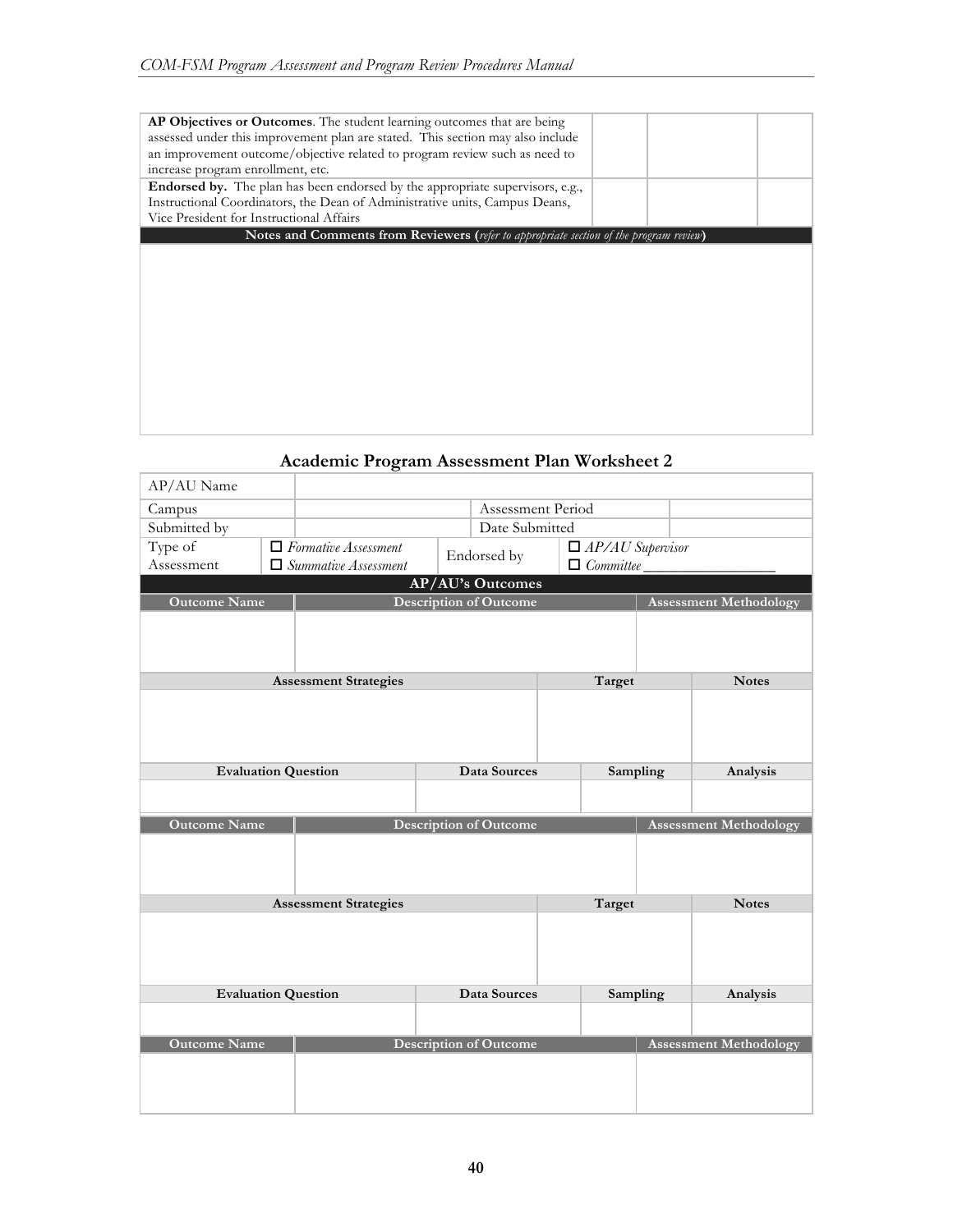| <b>Assessment Strategies</b> |                 | Target              | <b>Notes</b>             |
|------------------------------|-----------------|---------------------|--------------------------|
|                              |                 |                     |                          |
|                              |                 |                     |                          |
|                              |                 |                     |                          |
|                              |                 |                     |                          |
| <b>Evaluation Question</b>   | Data Sources    | Sampling            | Analysis                 |
|                              |                 |                     |                          |
|                              | Timeline        |                     |                          |
| Activity                     |                 | Who is responsible? | $\overline{\text{Date}}$ |
|                              |                 |                     |                          |
|                              |                 |                     |                          |
|                              |                 |                     |                          |
|                              |                 |                     |                          |
|                              |                 |                     |                          |
|                              |                 |                     |                          |
|                              |                 |                     |                          |
|                              |                 |                     |                          |
|                              | <b>Comments</b> |                     |                          |
|                              |                 |                     |                          |
|                              |                 |                     |                          |
|                              |                 |                     |                          |
|                              |                 |                     |                          |
|                              |                 |                     |                          |
|                              |                 |                     |                          |
|                              |                 |                     |                          |
|                              |                 |                     |                          |
|                              |                 |                     |                          |
|                              |                 |                     |                          |
|                              |                 |                     |                          |
|                              |                 |                     |                          |
|                              |                 |                     |                          |
|                              |                 |                     |                          |
|                              |                 |                     |                          |
|                              |                 |                     |                          |
|                              |                 |                     |                          |
|                              |                 |                     |                          |

# **Academic Program Assessment Plan Worksheet 2 Check List**

| <b>Academic Program</b>                                                                                                                                                                     |                                                                                                                                                              | Date of Review |     |                             |    |
|---------------------------------------------------------------------------------------------------------------------------------------------------------------------------------------------|--------------------------------------------------------------------------------------------------------------------------------------------------------------|----------------|-----|-----------------------------|----|
| <b>Assessment Cycle</b>                                                                                                                                                                     | <b>Reviewers</b>                                                                                                                                             |                |     |                             |    |
| Please mark your responses to the following statements                                                                                                                                      |                                                                                                                                                              |                |     |                             |    |
|                                                                                                                                                                                             | <b>Statement</b>                                                                                                                                             |                | Yes | <b>Needs</b><br>Improvement | No |
| <b>Program.</b> The program is identified                                                                                                                                                   |                                                                                                                                                              |                |     |                             |    |
| Assessment Cycle. The assessment cycle is identified.                                                                                                                                       |                                                                                                                                                              |                |     |                             |    |
| <b>Formative or Summative Assessment.</b> Either formative or summative<br>assessment category is checked.                                                                                  |                                                                                                                                                              |                |     |                             |    |
| <b>Submitted by and Date.</b> The person directly responsible for completing the<br>assessment plan submits the <i>plan</i> to the CAC. Generally, this is the office or<br>program's head. |                                                                                                                                                              |                |     |                             |    |
| Vice President for Instructional Affairs                                                                                                                                                    | Endorsed by. The plan has been endorsed by the appropriate supervisors, e.g.,<br>Instructional Coordinators, the Dean of Administrative units, Campus Deans, |                |     |                             |    |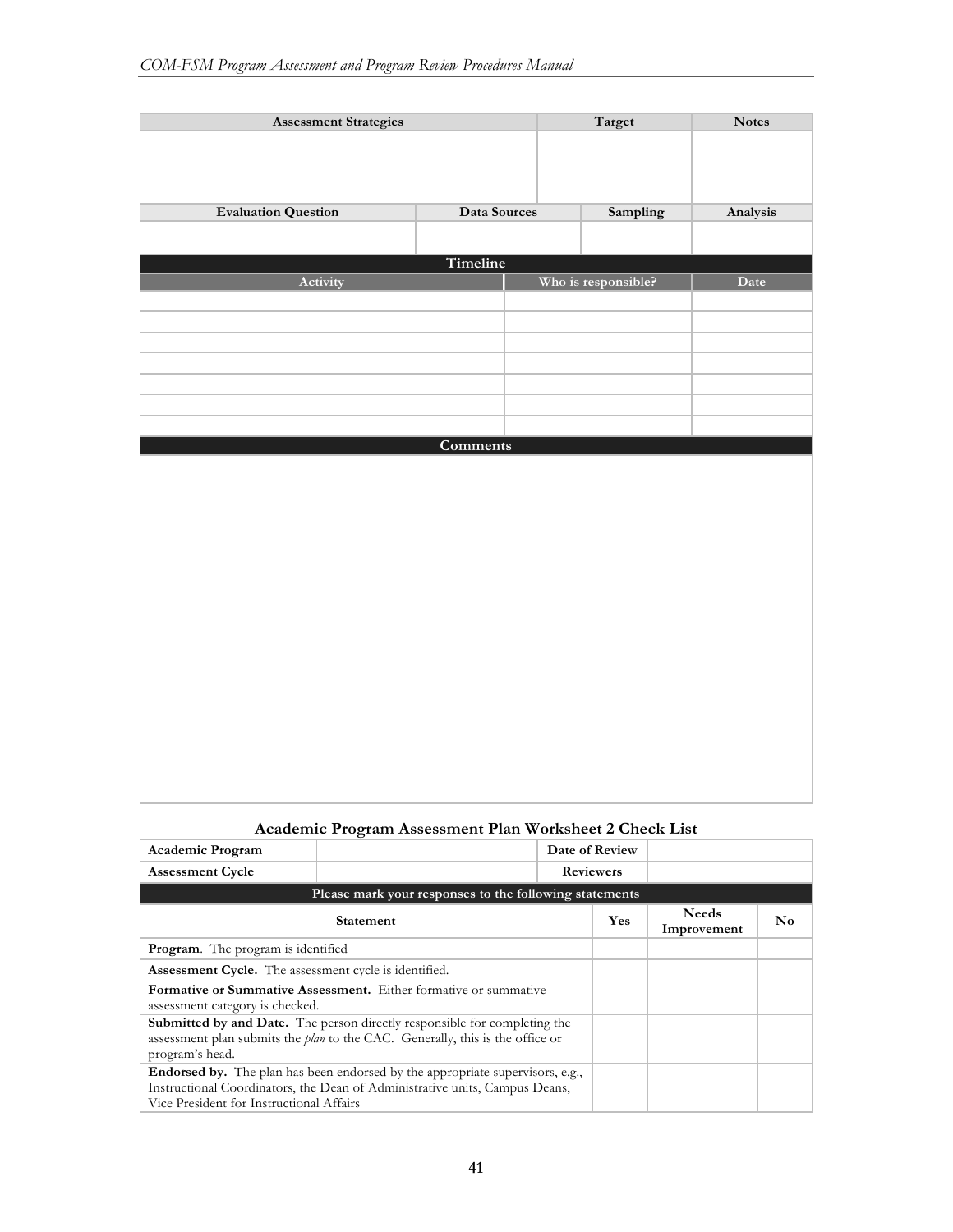| AP Objectives or Outcomes. The student learning outcomes that are being                |  |
|----------------------------------------------------------------------------------------|--|
| assessed under this improvement plan are stated. This section may also include         |  |
| an improvement outcome/objective related to program review such as need to             |  |
| increase program enrollment, etc.                                                      |  |
| Assessment Strategies, Targets, and Notes. Description of the assessment               |  |
| strategies (for each outcome or objective) is included as well as criteria for         |  |
| success or targets, and notes.                                                         |  |
| Evaluation questions. The evaluation questions adequately address the out              |  |
| outcomes in section 2-10 and are stated in such a manner that the answers to           |  |
| the questions will address whether or not the outcome/objective has been               |  |
| meets.                                                                                 |  |
| Data sources. The data sources for the evaluation questions will provide the           |  |
| critical information and evidence necessary to determine if the                        |  |
| outcome/objective has been meet. The data sources provide an adequate                  |  |
| answer to the evaluation question. The data collection is realistic and                |  |
| achievable. For programs that are offered over more than one site, the data            |  |
| sources provide information from all sites. The data sources (including method of      |  |
| collection) are of sufficient quality to assist in answering the evaluation question.  |  |
| Sampling. The sampling process follows generally accepted guidelines for               |  |
| sampling. The sampling is realistic and achievable.                                    |  |
| Analysis. The type of analysis that will be used to interpret the data collected       |  |
| identified. The analysis requirements are realistic and achievable. The analysis       |  |
| techniques are a good fit for the data source. The analysis techniques are             |  |
| reflecting generally accepted quality standards.                                       |  |
| Timeline. The timeline identifies major activities such as surveys, major data         |  |
| collection points, etc.                                                                |  |
| Activity. The identified activities reflect the major and critical points for          |  |
| surveys, data collection, etc.                                                         |  |
| Who is Responsible? The person (s) responsible for the activity is identified.         |  |
| Date. The date or span of dates is reasonable and can be monitored.                    |  |
| Comments. Comments on the plan provide greater detail that cannot be                   |  |
| included in the assessment plan itself.                                                |  |
| Notes and Comments from Reviewers (refer to appropriate section of the program review) |  |
|                                                                                        |  |
|                                                                                        |  |
|                                                                                        |  |
|                                                                                        |  |
|                                                                                        |  |

# **Academic Program Assessment Report Worksheet 3**

л

| $AP/AU$ Name       |                                                                        |                                             |                                             |  |  |  |
|--------------------|------------------------------------------------------------------------|---------------------------------------------|---------------------------------------------|--|--|--|
| Campus             |                                                                        | Assessment Period                           |                                             |  |  |  |
| Submitted by       |                                                                        | Date Submitted                              |                                             |  |  |  |
| Type of Assessment | $\Box$ Formative Assessment<br>$\Box$ Summative Assessment             | Endorsed by                                 | $\Box$ AP/AU Supervisor<br>$\Box$ Committee |  |  |  |
|                    | (Use a different form for each evaluation question)                    | <b>Evaluation Question</b>                  |                                             |  |  |  |
|                    |                                                                        |                                             |                                             |  |  |  |
|                    | First Means of Assessment for the Evaluation Question Identified Above | (Refer to your approved assessment plan)    |                                             |  |  |  |
|                    | <b>Means of Assessment</b>                                             |                                             | <b>Criterion for Success</b>                |  |  |  |
|                    |                                                                        | <b>Summary of Assessment Data Collected</b> |                                             |  |  |  |
|                    |                                                                        |                                             |                                             |  |  |  |
|                    |                                                                        |                                             |                                             |  |  |  |
|                    |                                                                        |                                             |                                             |  |  |  |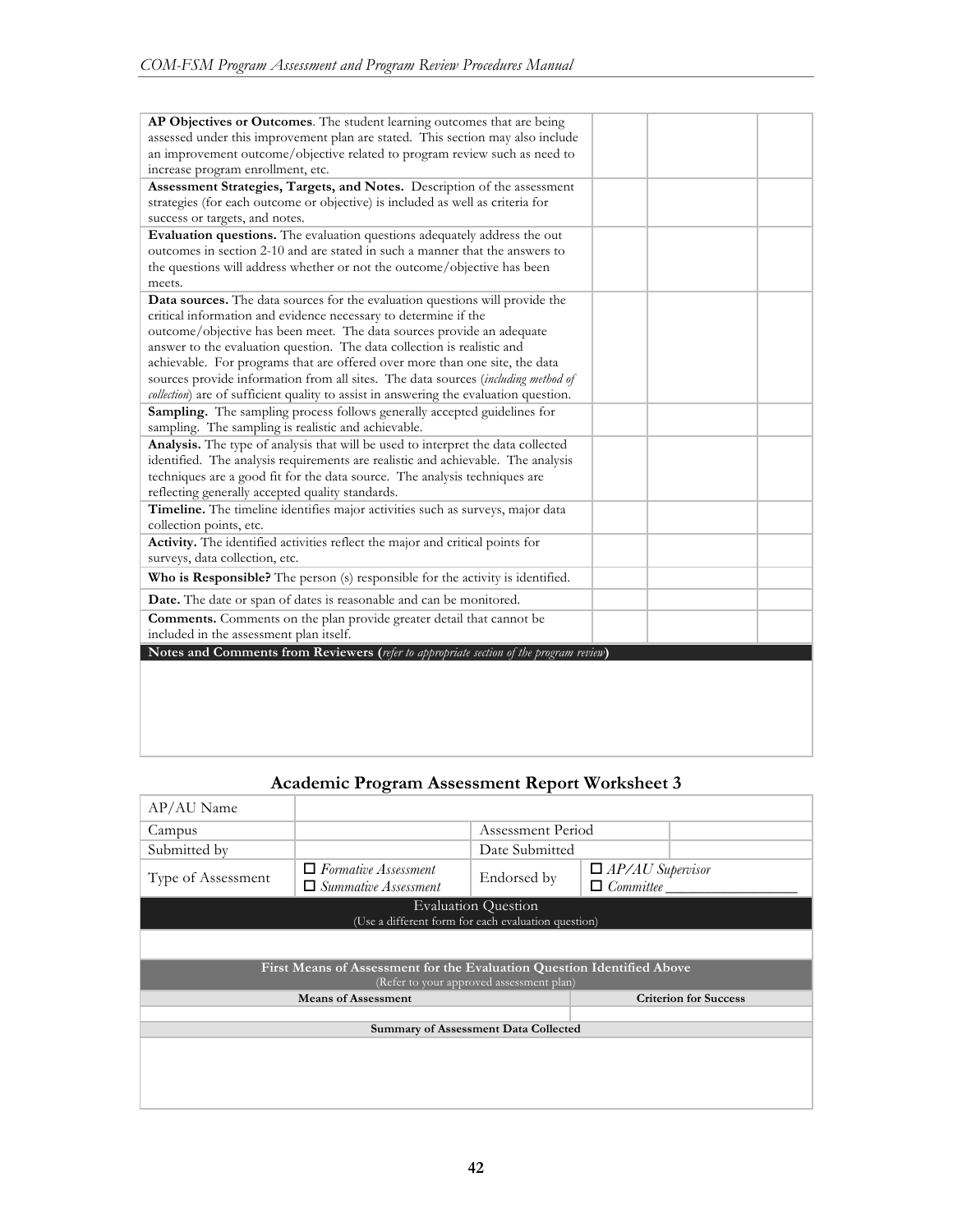| Closing the Loop                                                        |                              |
|-------------------------------------------------------------------------|------------------------------|
| Use of Results to Improve AP/AU Services/Impact                         |                              |
|                                                                         |                              |
|                                                                         |                              |
|                                                                         |                              |
|                                                                         |                              |
|                                                                         |                              |
|                                                                         |                              |
|                                                                         |                              |
|                                                                         |                              |
|                                                                         |                              |
|                                                                         |                              |
|                                                                         |                              |
|                                                                         |                              |
|                                                                         |                              |
|                                                                         |                              |
|                                                                         |                              |
|                                                                         |                              |
| Second Means of Assessment for the Evaluation Question Identified Above |                              |
| (Refer to your approved assessment plan)                                |                              |
| <b>Means of Assessment</b>                                              | <b>Criterion for Success</b> |
|                                                                         |                              |
| Summary of Assessment Data Collected                                    |                              |
|                                                                         |                              |
|                                                                         |                              |
|                                                                         |                              |
|                                                                         |                              |
|                                                                         |                              |
|                                                                         |                              |
|                                                                         |                              |
|                                                                         |                              |
|                                                                         |                              |
|                                                                         |                              |
|                                                                         |                              |
|                                                                         |                              |
|                                                                         |                              |
|                                                                         |                              |
|                                                                         |                              |
|                                                                         |                              |
|                                                                         |                              |
| Closing the Loop                                                        |                              |
| Use of Results to Improve AP/AU Services/Impact                         |                              |
|                                                                         |                              |
|                                                                         |                              |
|                                                                         |                              |
|                                                                         |                              |
|                                                                         |                              |
|                                                                         |                              |
|                                                                         |                              |
|                                                                         |                              |
|                                                                         |                              |
|                                                                         |                              |
|                                                                         |                              |
|                                                                         |                              |
|                                                                         |                              |
|                                                                         |                              |
|                                                                         |                              |
| Third Means of Assessment for the Evaluation Question Identified Above  |                              |
| (Refer to your approved assessment plan)                                |                              |
| <b>Means of Assessment</b>                                              | <b>Criterion for Success</b> |
| Summary of Assessment Data Collected                                    |                              |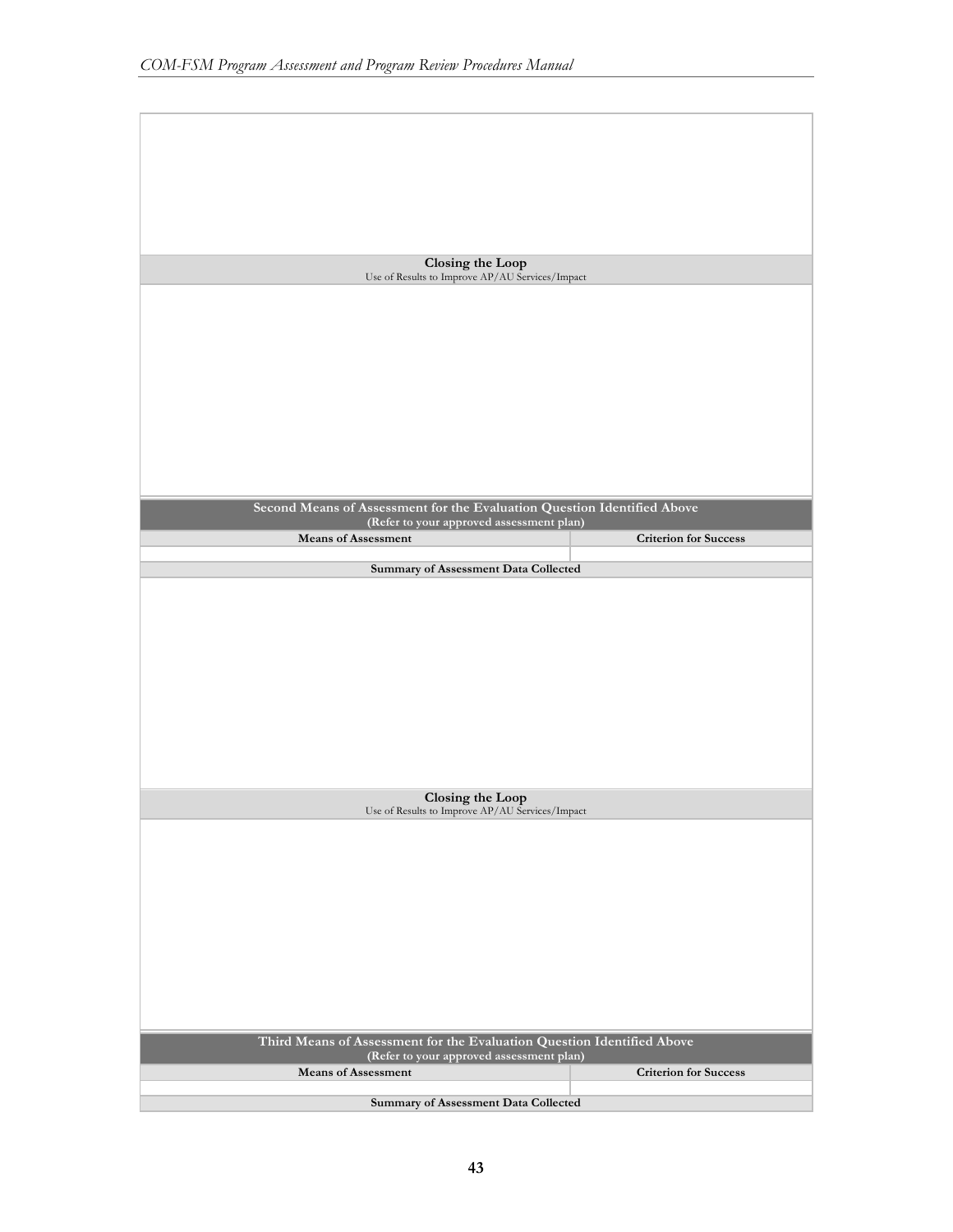| $\label{eq:lossing} \begin{minipage}{0.9\linewidth} \textbf{Closing the Loop} \\ \textbf{Use of Results to Improve AP/AU Services/Import} \end{minipage}$ |
|-----------------------------------------------------------------------------------------------------------------------------------------------------------|
|                                                                                                                                                           |
|                                                                                                                                                           |
|                                                                                                                                                           |
|                                                                                                                                                           |

| <b>Academic Program</b>                                                                                                                                                                          |                                                                                                                                                                           | Date of Review              |                           |  |  |
|--------------------------------------------------------------------------------------------------------------------------------------------------------------------------------------------------|---------------------------------------------------------------------------------------------------------------------------------------------------------------------------|-----------------------------|---------------------------|--|--|
| <b>Assessment Cycle</b>                                                                                                                                                                          |                                                                                                                                                                           | <b>Reviewers</b>            |                           |  |  |
|                                                                                                                                                                                                  | Please mark your responses to the following statements                                                                                                                    |                             |                           |  |  |
|                                                                                                                                                                                                  | Yes                                                                                                                                                                       | <b>Needs</b><br>Improvement | $\mathbf{N}$ <sub>0</sub> |  |  |
| assessment report.                                                                                                                                                                               | Approved Assessment Plan. The approved assessment plan is attached to the                                                                                                 |                             |                           |  |  |
| Academic Program. The Administrative unit is identified.                                                                                                                                         |                                                                                                                                                                           |                             |                           |  |  |
| Assessment Cycle. The assessment cycle is identified.                                                                                                                                            |                                                                                                                                                                           |                             |                           |  |  |
| assessment category is checked.                                                                                                                                                                  | Formative or Summative Assessment. Either formative or summative                                                                                                          |                             |                           |  |  |
| Submitted by and Date. The person directly responsible for completing the<br>assessment plan submits the <i>plan</i> to the Management Team. Generally, this is<br>the office or program's head. |                                                                                                                                                                           |                             |                           |  |  |
|                                                                                                                                                                                                  | Endorsed by. The plan has been endorsed by the appropriate supervisors.                                                                                                   |                             |                           |  |  |
|                                                                                                                                                                                                  | <b>NOTE</b>                                                                                                                                                               |                             |                           |  |  |
|                                                                                                                                                                                                  | The following section instructions are repeated for each evaluation questions and each data source                                                                        |                             |                           |  |  |
| Evaluation Question. The report should have a separate sheet for each<br>evaluation question. The evaluation question should be the same as found on<br>the assessment plan.                     |                                                                                                                                                                           |                             |                           |  |  |
|                                                                                                                                                                                                  | First Means of Assessment. This process is repeated as many as needed to                                                                                                  |                             |                           |  |  |
|                                                                                                                                                                                                  | address all data sources or groupings of data sources. Note that this section                                                                                             |                             |                           |  |  |
| does not need to be detailed. It should present a summary of data, analysis and<br>recommendations. Appendix may be included to support the analysis.                                            |                                                                                                                                                                           |                             |                           |  |  |
|                                                                                                                                                                                                  | Means of AP Assessment and Criteria for Success (or Targets). The                                                                                                         |                             |                           |  |  |
|                                                                                                                                                                                                  | report adequately presents data that were collected and any criteria for success                                                                                          |                             |                           |  |  |
|                                                                                                                                                                                                  | as specified in the <i>assessment plan</i> . Note that this section does not need to be<br>detailed. It should present a summary of the data sources and the criteria for |                             |                           |  |  |

# **Academic Program Assessment Report Worksheet 3 Check List**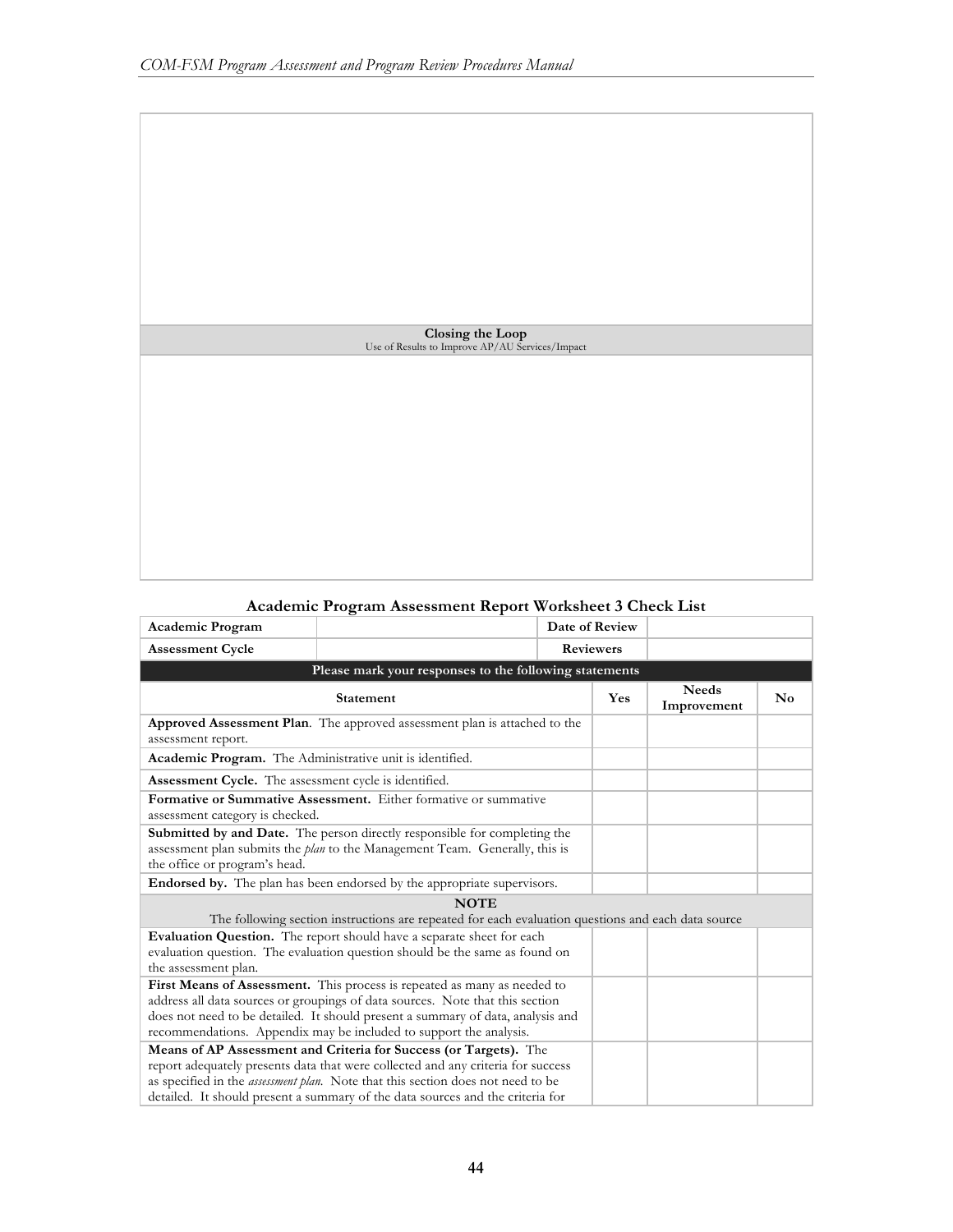| success. Appendix may be included to provide additional details.                       |  |
|----------------------------------------------------------------------------------------|--|
| <b>Summary of Assessment Data Collected.</b> The report provides and                   |  |
| adequately summarizes the analysis of data and a statement regarding meeting           |  |
| the criteria set forth in the <i>assesment plan</i> . This section does not have to be |  |
| detailed; however, it should adequately reflect what type of analysis was              |  |
| conducted and provide a description of the results including if the results met        |  |
| the criteria for success. Appendix may be included to provide additional details.      |  |
| Use of Results to Improve Administrative unit. This is the closing the loop            |  |
| section of the report. Based on the summary of assessment data collected, was          |  |
| the expected improvement reached? Is the recommendation (s) for                        |  |
| improvement consistent and responds directly to the data and analysis                  |  |
| presented?                                                                             |  |
| Notes and Comments from Reviewers (refer to appropriate section of the program review) |  |
|                                                                                        |  |
|                                                                                        |  |
|                                                                                        |  |
|                                                                                        |  |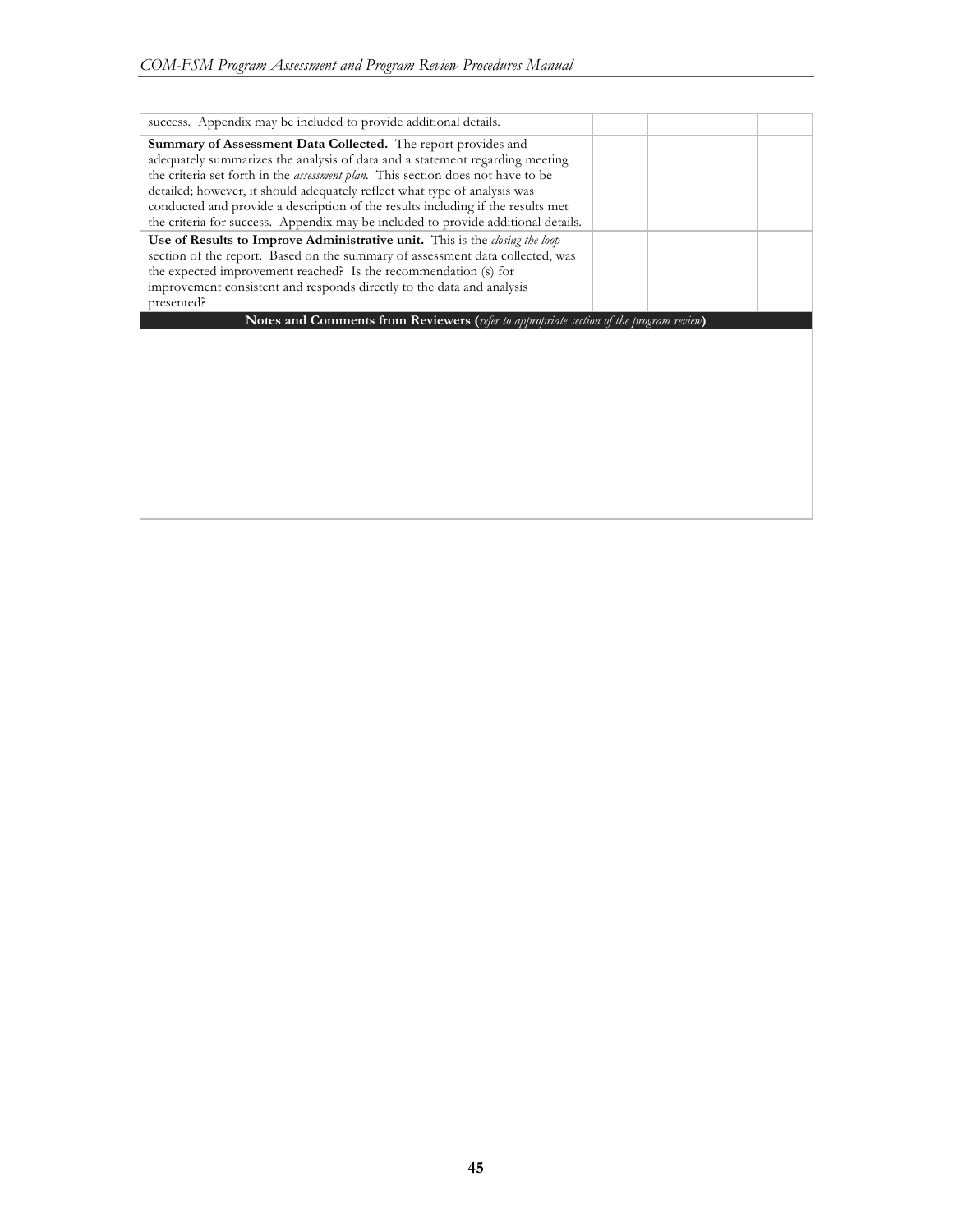# **Appendix E**

AU Assessment Planning and Reporting Worksheets and Checklists

| AP/AU Name                   |                       | Campus                                         |                               |
|------------------------------|-----------------------|------------------------------------------------|-------------------------------|
| AP/AU Head                   |                       | Assessment Period                              |                               |
| <b>Assessment Start Date</b> |                       | Assessment End Date                            |                               |
|                              |                       | <b>Institutional Mission Statement</b>         |                               |
|                              |                       |                                                |                               |
|                              |                       |                                                |                               |
|                              |                       |                                                |                               |
|                              |                       |                                                |                               |
|                              |                       | <b>Institutional Strategic Goals Supported</b> |                               |
|                              |                       |                                                |                               |
|                              |                       |                                                |                               |
|                              |                       | <b>Department's Mission Statement</b>          |                               |
|                              |                       |                                                |                               |
|                              |                       |                                                |                               |
|                              |                       |                                                |                               |
|                              |                       | <b>Department's Goals</b>                      |                               |
|                              |                       |                                                |                               |
|                              |                       |                                                |                               |
|                              |                       |                                                |                               |
|                              |                       | <b>AP/AU's Mission Statement</b>               |                               |
|                              |                       |                                                |                               |
|                              |                       |                                                |                               |
|                              |                       | <b>AP/AU's Outcomes</b>                        |                               |
| <b>Outcome Name</b>          |                       | <b>Description of Outcome</b>                  | <b>Assessment Methodology</b> |
|                              |                       |                                                |                               |
|                              | Assessment Strategies | Target                                         | Notes                         |
|                              |                       |                                                |                               |
|                              |                       |                                                |                               |
|                              |                       |                                                |                               |
|                              |                       |                                                |                               |
|                              |                       |                                                |                               |
|                              |                       |                                                |                               |
|                              |                       |                                                |                               |
|                              |                       |                                                |                               |
| <b>Outcome Name</b>          |                       | <b>Description of Outcome</b>                  | <b>Assessment Methodology</b> |
|                              |                       |                                                |                               |
|                              | Assessment Strategies | Target                                         | <b>Notes</b>                  |
|                              |                       |                                                |                               |
|                              |                       |                                                |                               |
|                              |                       |                                                |                               |
|                              |                       |                                                |                               |
|                              |                       |                                                |                               |
|                              |                       |                                                |                               |

# **AU Mission and Outcomes Development Worksheet 1**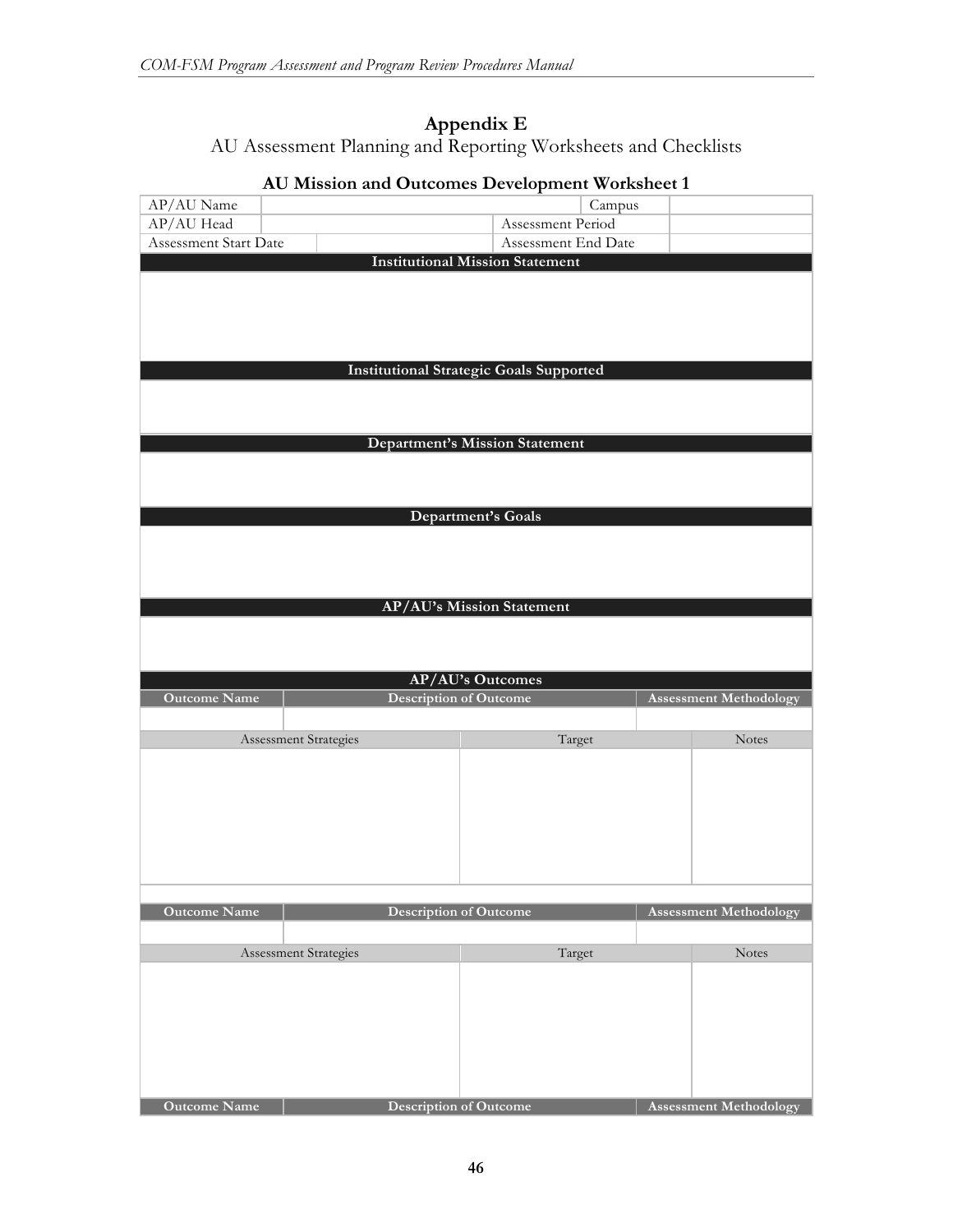| Assessment Strategies |                   | Target                 | <b>Notes</b> |  |
|-----------------------|-------------------|------------------------|--------------|--|
|                       |                   |                        |              |  |
|                       |                   |                        |              |  |
|                       |                   | <b>Endorsed by</b>     |              |  |
| Supervisor's Name     |                   | Title                  | Date         |  |
|                       |                   |                        |              |  |
| <b>Committee Name</b> |                   | <b>Committee Chair</b> | Date         |  |
|                       |                   |                        |              |  |
|                       |                   | Approved by            |              |  |
|                       | President and CEO |                        | Date         |  |
|                       |                   |                        |              |  |

#### **AU Mission and Outcomes Development Worksheet 1 Checklist**

| <b>Administrative Unit</b>                                                                                                                                                                                                                                                              |                                                                                                                                                                                                                                                                                                                                                                                                                                                                                                                                                                                                                                                                                                                       | Date of Review   |     |                             |                |  |
|-----------------------------------------------------------------------------------------------------------------------------------------------------------------------------------------------------------------------------------------------------------------------------------------|-----------------------------------------------------------------------------------------------------------------------------------------------------------------------------------------------------------------------------------------------------------------------------------------------------------------------------------------------------------------------------------------------------------------------------------------------------------------------------------------------------------------------------------------------------------------------------------------------------------------------------------------------------------------------------------------------------------------------|------------------|-----|-----------------------------|----------------|--|
| <b>Assessment Cycle</b>                                                                                                                                                                                                                                                                 |                                                                                                                                                                                                                                                                                                                                                                                                                                                                                                                                                                                                                                                                                                                       | <b>Reviewers</b> |     |                             |                |  |
| Please mark your responses to the following statements                                                                                                                                                                                                                                  |                                                                                                                                                                                                                                                                                                                                                                                                                                                                                                                                                                                                                                                                                                                       |                  |     |                             |                |  |
|                                                                                                                                                                                                                                                                                         | Statement                                                                                                                                                                                                                                                                                                                                                                                                                                                                                                                                                                                                                                                                                                             |                  | Yes | <b>Needs</b><br>Improvement | N <sub>0</sub> |  |
| <b>Administrative Unit.</b> The name of the AU is identified                                                                                                                                                                                                                            |                                                                                                                                                                                                                                                                                                                                                                                                                                                                                                                                                                                                                                                                                                                       |                  |     |                             |                |  |
| Assessment Cycle. The assessment cycle is identified.                                                                                                                                                                                                                                   |                                                                                                                                                                                                                                                                                                                                                                                                                                                                                                                                                                                                                                                                                                                       |                  |     |                             |                |  |
| <b>Submitted by and Date.</b> The person directly responsible for completing the<br>assessment plan submits the <i>plan</i> to the Management Team. Generally, this is<br>the office or program's head.<br>College (Institutional) Mission. The approved college mission is included in |                                                                                                                                                                                                                                                                                                                                                                                                                                                                                                                                                                                                                                                                                                                       |                  |     |                             |                |  |
| the plan.                                                                                                                                                                                                                                                                               |                                                                                                                                                                                                                                                                                                                                                                                                                                                                                                                                                                                                                                                                                                                       |                  |     |                             |                |  |
| goals.<br>mission statement might provide:<br>$\circ$<br>The types of students it serves<br>$\circ$<br>The type of professional training it provides<br>$\circ$<br>$\circ$<br>Important characteristics of program graduates.<br>$\circ$                                                | College Strategic Goals. The appropriate college's strategic goals that the<br>service area addresses are referenced. Generally, an office or program will<br>concentrate on one or two strategic goals. Assessment plans for vice presidents,<br>campus directors, program coordinators, etc. may address multiple strategic<br>AU Mission. Each AU should have its own mission statement. An effective<br>program mission statement should be linked to the College mission statement<br>and be written in a language so that students and parents can understand it. A<br>A brief history of the program and describe the philosophy of the program<br>The relative emphasis on teaching, scholarship, and service |                  |     |                             |                |  |
| committee and approved by the college President.<br>make sure the goals reflect institutional/department priorities.                                                                                                                                                                    | The mission should have previously been endorsed by the appropriate college<br>AU Goals. Improvement goals are included that represent the long-term<br>aspirations of the program and follow the SMARTer (Specific, Measureable,<br>Achievable, Realistic and Time bound) approach to goals development. Some key<br>points: (a) make sure the goals are related to student learning and success, and (b)                                                                                                                                                                                                                                                                                                            |                  |     |                             |                |  |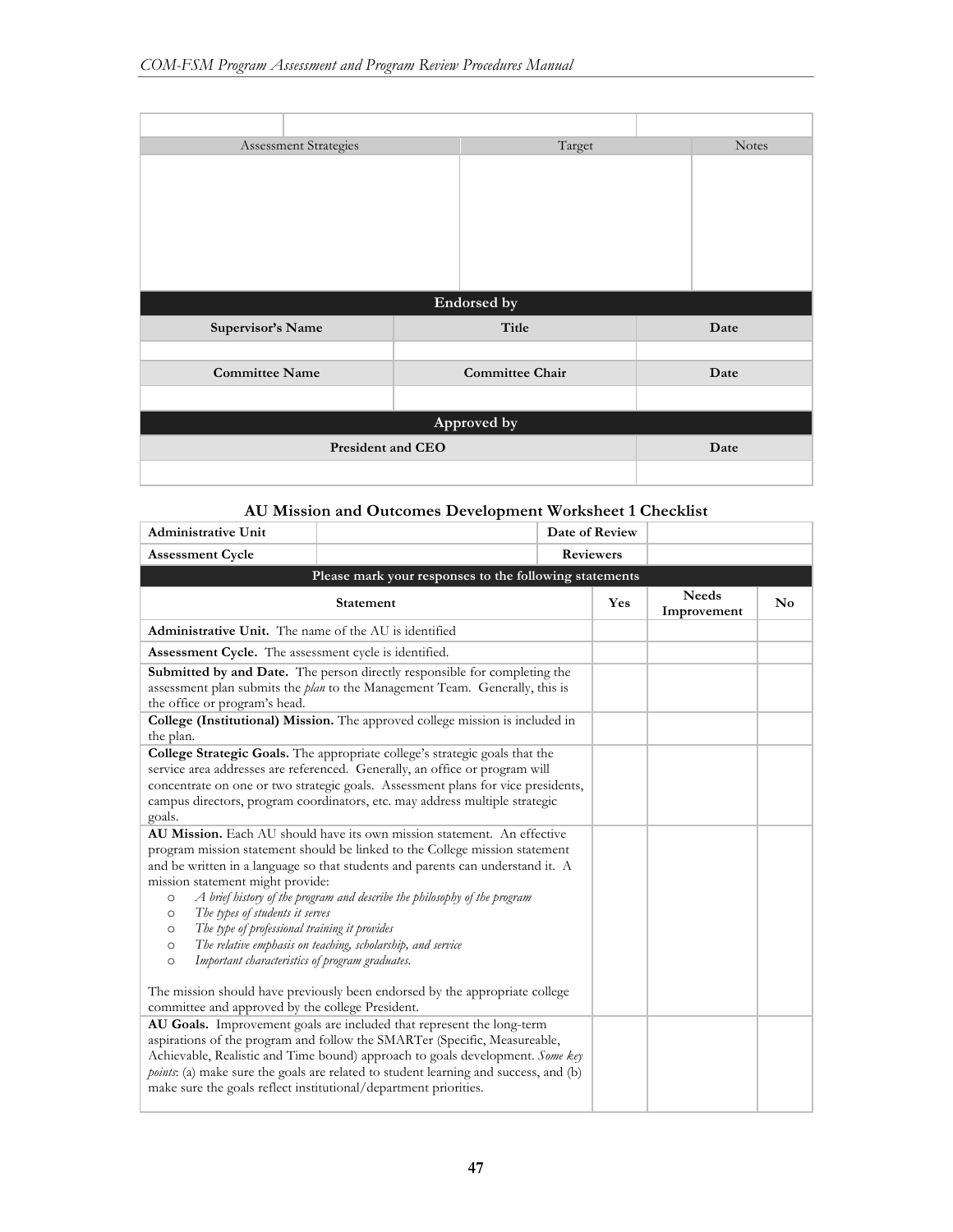| The goals are SMARTer (specific, measurable, achievement, realistic and time           |  |  |
|----------------------------------------------------------------------------------------|--|--|
|                                                                                        |  |  |
| bound)/ The goals have been endorsed by the appropriate committee and                  |  |  |
| approved by the President. A copy of the approved worksheet 1 should be                |  |  |
| attached to the assessment plan.                                                       |  |  |
| AU Objectives or Outcomes. Does at least one objective address college wide            |  |  |
| improvement needs in the service area? Does at least one objective is                  |  |  |
| recommended relate to immediate improvement needs of the office or service             |  |  |
| area or address needs of the specific site? Some key points: (a) the objectives are    |  |  |
| related to student learning and success, (b) the objectives reflect institutional      |  |  |
| and departmental priorities, (c) the improvement strategies represent best             |  |  |
| practices, and (d) the improvement strategies represent findings and                   |  |  |
| recommendations from previous assessment and evaluation.                               |  |  |
| <b>Endorsed by.</b> The appropriate supervisors have endorsed the plan.                |  |  |
| Notes and Comments from Reviewers (refer to appropriate section of the program review) |  |  |
|                                                                                        |  |  |
|                                                                                        |  |  |
|                                                                                        |  |  |

| AP/AU Name          |                              |                               |                         |          |                               |
|---------------------|------------------------------|-------------------------------|-------------------------|----------|-------------------------------|
| Campus              |                              | Assessment Period             |                         |          |                               |
| Submitted by        |                              | Date Submitted                |                         |          |                               |
| Type of             | $\Box$ Formative Assessment  |                               | $\Box$ AP/AU Supervisor |          |                               |
| Assessment          | $\Box$ Summative Assessment  | Endorsed by                   | $\Box$ Committee        |          |                               |
|                     |                              | <b>AP/AU's Outcomes</b>       |                         |          |                               |
| <b>Outcome Name</b> |                              | <b>Description of Outcome</b> |                         |          | <b>Assessment Methodology</b> |
|                     |                              |                               |                         |          |                               |
|                     |                              |                               |                         |          |                               |
|                     |                              |                               |                         |          |                               |
|                     | <b>Assessment Strategies</b> |                               | Target                  |          | <b>Notes</b>                  |
|                     |                              |                               |                         |          |                               |
|                     |                              |                               |                         |          |                               |
|                     |                              |                               |                         |          |                               |
|                     |                              | Data Sources                  |                         |          |                               |
|                     | <b>Evaluation Question</b>   |                               |                         | Sampling | Analysis                      |
|                     |                              |                               |                         |          |                               |
| <b>Outcome Name</b> |                              | <b>Description of Outcome</b> |                         |          | <b>Assessment Methodology</b> |
|                     |                              |                               |                         |          |                               |
|                     |                              |                               |                         |          |                               |
|                     |                              |                               |                         |          |                               |
|                     | <b>Assessment Strategies</b> |                               | Target                  |          | <b>Notes</b>                  |
|                     |                              |                               |                         |          |                               |
|                     |                              |                               |                         |          |                               |
|                     |                              |                               |                         |          |                               |
|                     |                              |                               |                         |          |                               |
|                     | <b>Evaluation Question</b>   | Data Sources                  |                         | Sampling | Analysis                      |
|                     |                              |                               |                         |          |                               |
| <b>Outcome Name</b> |                              | <b>Description of Outcome</b> |                         |          | <b>Assessment Methodology</b> |
|                     |                              |                               |                         |          |                               |
|                     |                              |                               |                         |          |                               |
|                     |                              |                               |                         |          |                               |
|                     |                              |                               |                         |          |                               |

# **AU Assessment Plan Worksheet 2**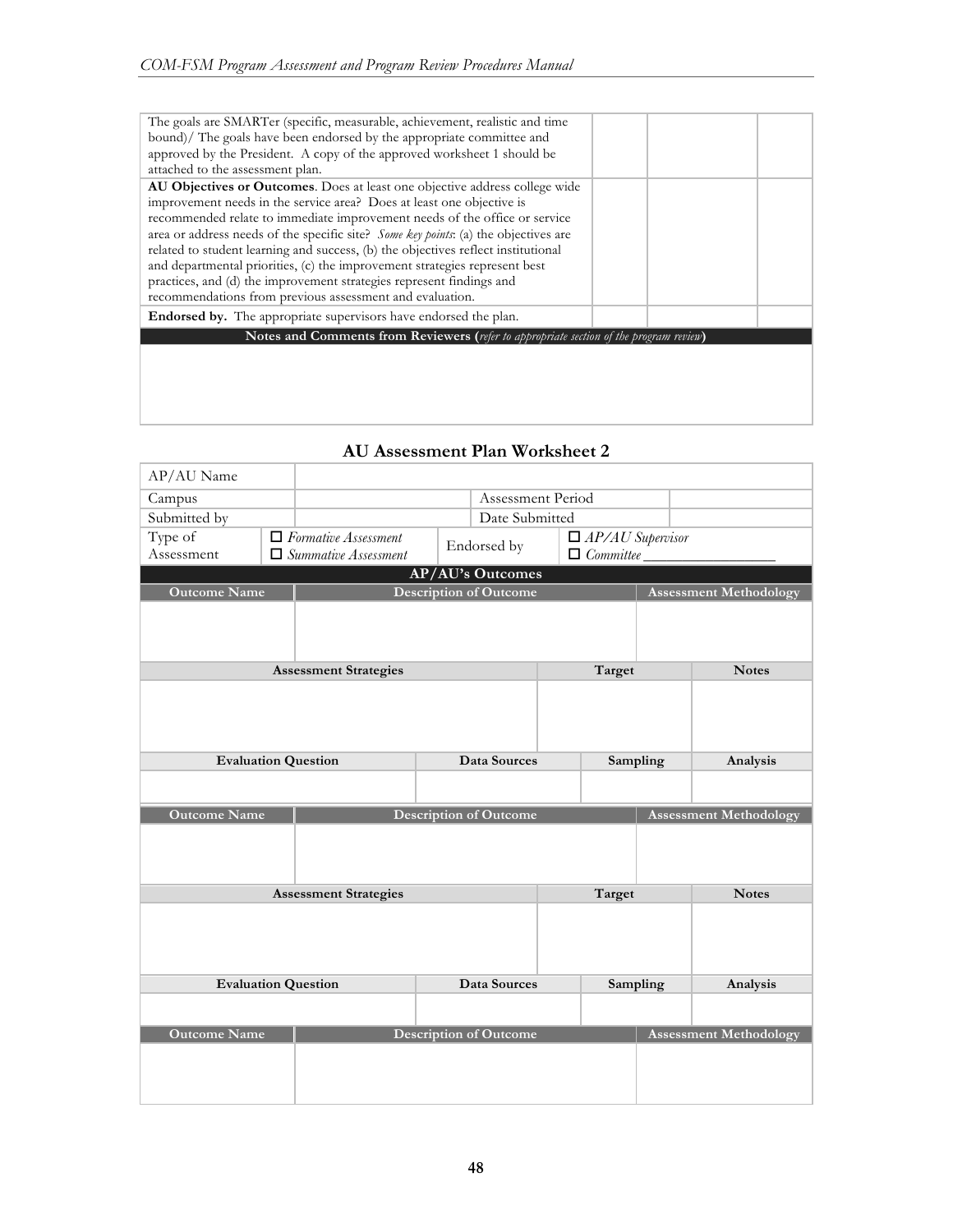| <b>Assessment Strategies</b> |              | Target |                     | <b>Notes</b>             |
|------------------------------|--------------|--------|---------------------|--------------------------|
|                              |              |        |                     |                          |
|                              |              |        |                     |                          |
|                              |              |        |                     |                          |
|                              |              |        |                     |                          |
| <b>Evaluation Question</b>   | Data Sources |        | Sampling            | Analysis                 |
|                              |              |        |                     |                          |
|                              | Timeline     |        |                     |                          |
| Activity                     |              |        | Who is responsible? | $\overline{\text{Date}}$ |
|                              |              |        |                     |                          |
|                              |              |        |                     |                          |
|                              |              |        |                     |                          |
|                              |              |        |                     |                          |
|                              |              |        |                     |                          |
|                              |              |        |                     |                          |
|                              |              |        |                     |                          |
|                              |              |        |                     |                          |
|                              | Comments     |        |                     |                          |
|                              |              |        |                     |                          |
|                              |              |        |                     |                          |
|                              |              |        |                     |                          |
|                              |              |        |                     |                          |
|                              |              |        |                     |                          |
|                              |              |        |                     |                          |
|                              |              |        |                     |                          |
|                              |              |        |                     |                          |
|                              |              |        |                     |                          |
|                              |              |        |                     |                          |
|                              |              |        |                     |                          |
|                              |              |        |                     |                          |
|                              |              |        |                     |                          |
|                              |              |        |                     |                          |
|                              |              |        |                     |                          |
|                              |              |        |                     |                          |
|                              |              |        |                     |                          |
|                              |              |        |                     |                          |

# **AU Assessment Plan Worksheet 2 Check List**

| <b>Administrative Unit</b>                                                                                                                                                                              |                                                                                                                                                           | Date of Review   |            |                             |          |
|---------------------------------------------------------------------------------------------------------------------------------------------------------------------------------------------------------|-----------------------------------------------------------------------------------------------------------------------------------------------------------|------------------|------------|-----------------------------|----------|
| <b>Assessment Cycle</b>                                                                                                                                                                                 |                                                                                                                                                           | <b>Reviewers</b> |            |                             |          |
|                                                                                                                                                                                                         | Please mark your responses to the following statements                                                                                                    |                  |            |                             |          |
|                                                                                                                                                                                                         | <b>Statement</b>                                                                                                                                          |                  | <b>Yes</b> | <b>Needs</b><br>Improvement | $\bf No$ |
| <b>Administrative Unit.</b> The program is identified                                                                                                                                                   |                                                                                                                                                           |                  |            |                             |          |
| <b>Assessment Cycle.</b> The assessment cycle is identified.                                                                                                                                            |                                                                                                                                                           |                  |            |                             |          |
| <b>Formative or Summative Assessment.</b> Either formative or summative<br>assessment category is checked.                                                                                              |                                                                                                                                                           |                  |            |                             |          |
| <b>Submitted by and Date.</b> The person directly responsible for completing the<br>assessment plan submits the <i>plan</i> to the Management Team. Generally, this is<br>the office or program's head. |                                                                                                                                                           |                  |            |                             |          |
|                                                                                                                                                                                                         | <b>Endorsed by.</b> The plan has been endorsed by the appropriate supervisors.                                                                            |                  |            |                             |          |
|                                                                                                                                                                                                         | AU Objectives or Outcomes. The student learning outcomes that are being<br>assessed under this improvement plan are stated. This section may also include |                  |            |                             |          |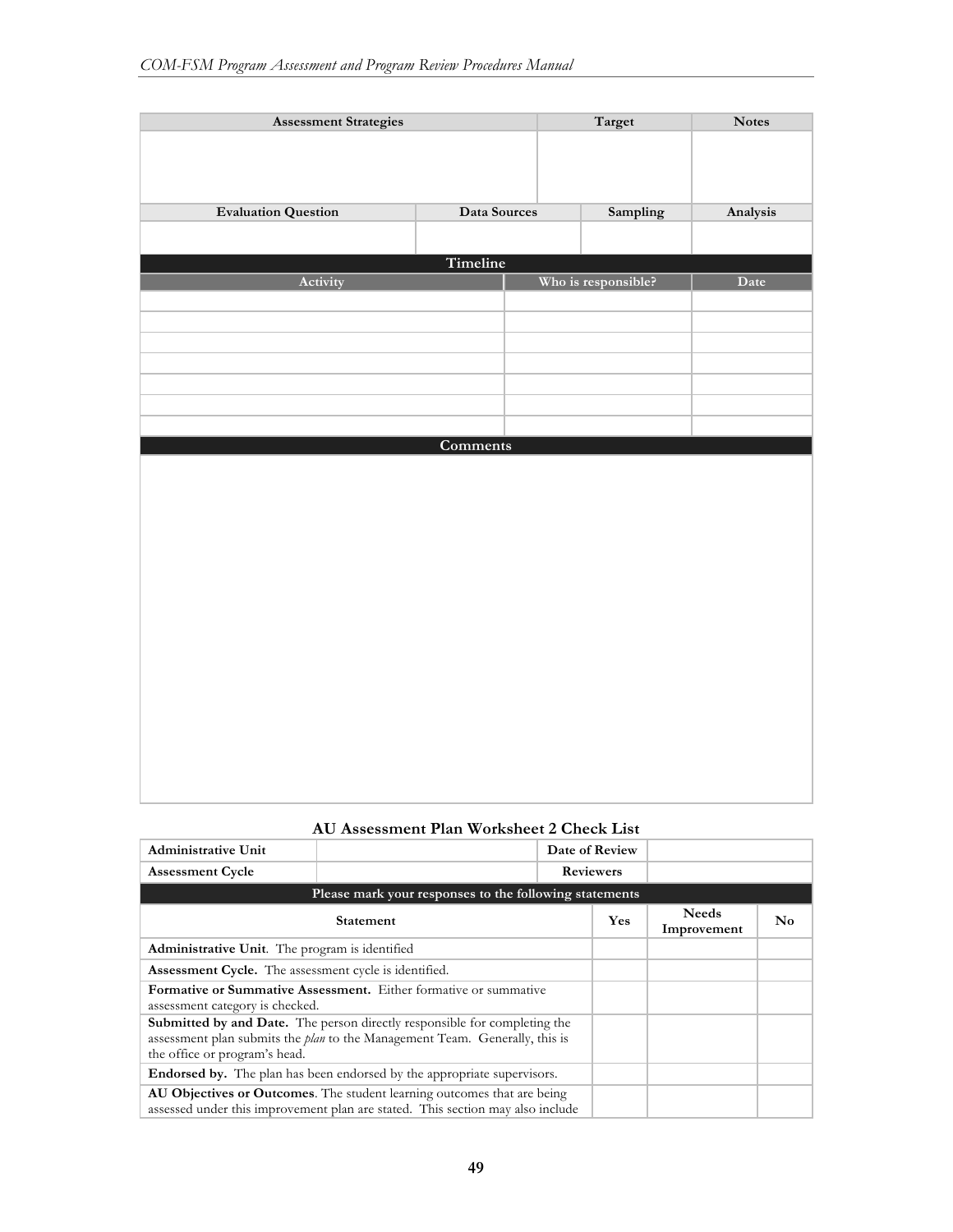| an improvement outcome/objective related to program review such as need to             |  |
|----------------------------------------------------------------------------------------|--|
| increase program enrollment, etc.                                                      |  |
| Assessment Strategies, Targets, and Notes. Description of the assessment               |  |
| strategies (for each outcome or objective) is included as well as criteria for         |  |
| success or targets, and notes.                                                         |  |
| Evaluation questions. The evaluation questions adequately address the out              |  |
| outcomes in section 2-10 and are stated in such a manner that the answers to           |  |
| the questions will address whether or not the outcome/objective has been<br>meets.     |  |
| Data sources. The data sources for the evaluation questions will provide the           |  |
| critical information and evidence necessary to determine if the                        |  |
| outcome/objective has been meet. The data sources provide an adequate                  |  |
| answer to the evaluation question. The data collection is realistic and                |  |
| achievable. For programs that are offered over more than one site, the data            |  |
| sources provide information from all sites. The data sources (including method of      |  |
| collection) are of sufficient quality to assist in answering the evaluation question.  |  |
| Sampling. The sampling process follows generally accepted guidelines for               |  |
| sampling. The sampling is realistic and achievable.                                    |  |
| Analysis. The type of analysis that will be used to interpret the data collected       |  |
| identified. The analysis requirements are realistic and achievable. The analysis       |  |
| techniques are a good fit for the data source. The analysis techniques are             |  |
| reflecting generally accepted quality standards.                                       |  |
| Timeline. The timeline identifies major activities such as surveys, major data         |  |
| collection points, etc.                                                                |  |
| Activity. The identified activities reflect the major and critical points for          |  |
| surveys, data collection, etc.                                                         |  |
| Who is Responsible? The person (s) responsible for the activity is identified.         |  |
| Date. The date or span of dates is reasonable and can be monitored.                    |  |
| <b>Comments.</b> Comments on the plan provide greater detail that cannot be            |  |
| included in the assessment plan itself.                                                |  |
| Notes and Comments from Reviewers (refer to appropriate section of the program review) |  |
|                                                                                        |  |
|                                                                                        |  |

# **Assessment Report Worksheet 3**

| AP/AU Name                                                                                                         |                                                            |                                      |                                             |                              |
|--------------------------------------------------------------------------------------------------------------------|------------------------------------------------------------|--------------------------------------|---------------------------------------------|------------------------------|
| Campus                                                                                                             |                                                            | Assessment Period                    |                                             |                              |
| Submitted by                                                                                                       |                                                            | Date Submitted                       |                                             |                              |
| Type of Assessment                                                                                                 | $\Box$ Formative Assessment<br>$\Box$ Summative Assessment | Endorsed by                          | $\Box$ AP/AU Supervisor<br>$\Box$ Committee |                              |
|                                                                                                                    | (Use a different form for each evaluation question)        | <b>Evaluation Question</b>           |                                             |                              |
|                                                                                                                    |                                                            |                                      |                                             |                              |
| First Means of Assessment for the Evaluation Question Identified Above<br>(Refer to your approved assessment plan) |                                                            |                                      |                                             |                              |
|                                                                                                                    |                                                            |                                      |                                             |                              |
|                                                                                                                    | <b>Means of Assessment</b>                                 |                                      |                                             | <b>Criterion for Success</b> |
|                                                                                                                    |                                                            |                                      |                                             |                              |
|                                                                                                                    |                                                            | Summary of Assessment Data Collected |                                             |                              |
|                                                                                                                    |                                                            |                                      |                                             |                              |
|                                                                                                                    |                                                            |                                      |                                             |                              |
|                                                                                                                    |                                                            |                                      |                                             |                              |
|                                                                                                                    |                                                            |                                      |                                             |                              |
|                                                                                                                    |                                                            |                                      |                                             |                              |
|                                                                                                                    |                                                            |                                      |                                             |                              |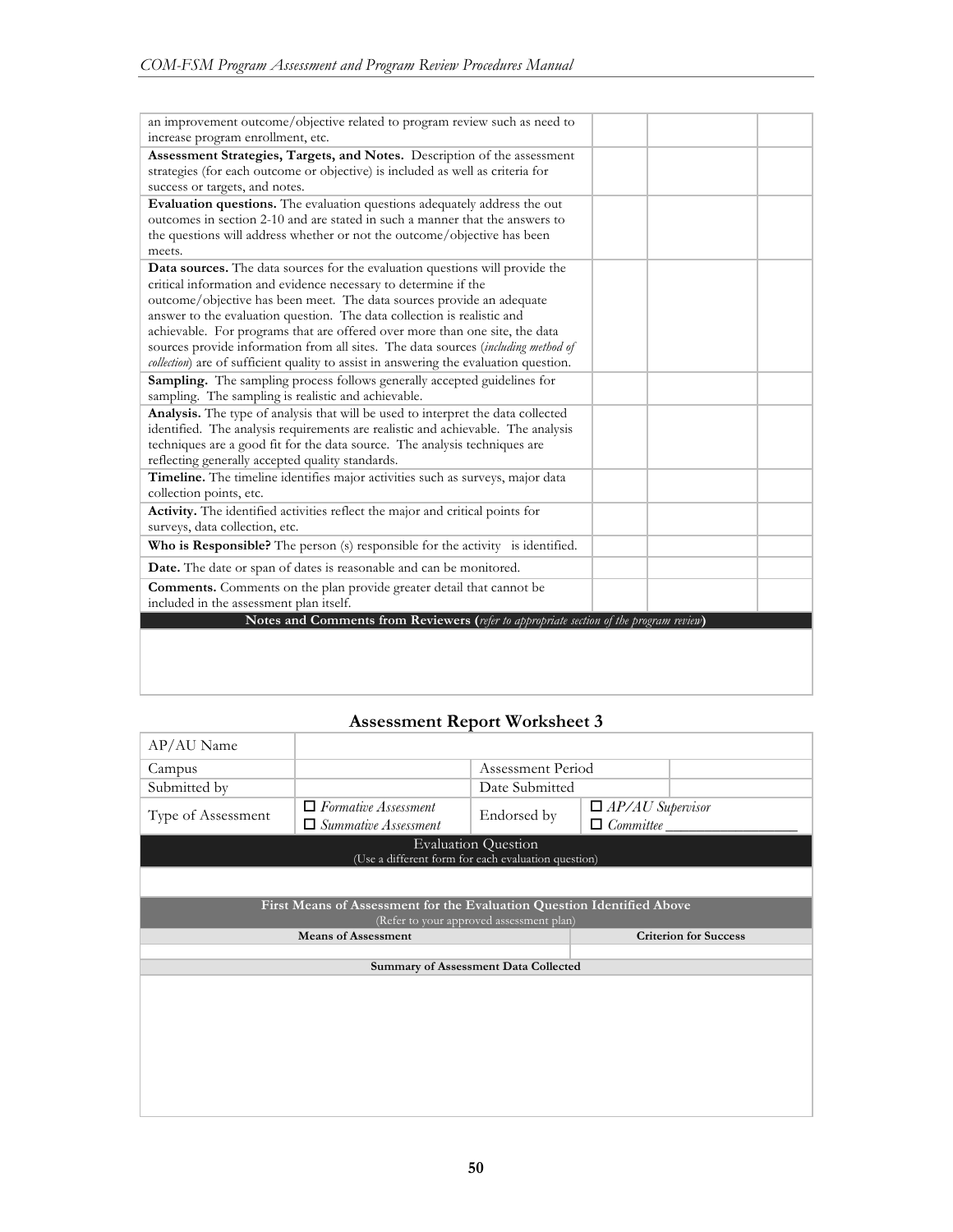| Closing the Loop                                                                                                    |                              |
|---------------------------------------------------------------------------------------------------------------------|------------------------------|
| Use of Results to Improve AP/AU Services/Impact                                                                     |                              |
|                                                                                                                     |                              |
|                                                                                                                     |                              |
|                                                                                                                     |                              |
|                                                                                                                     |                              |
|                                                                                                                     |                              |
|                                                                                                                     |                              |
|                                                                                                                     |                              |
| Second Means of Assessment for the Evaluation Question Identified Above<br>(Refer to your approved assessment plan) |                              |
| <b>Means of Assessment</b>                                                                                          | <b>Criterion for Success</b> |
| Summary of Assessment Data Collected                                                                                |                              |
|                                                                                                                     |                              |
|                                                                                                                     |                              |
|                                                                                                                     |                              |
|                                                                                                                     |                              |
|                                                                                                                     |                              |
|                                                                                                                     |                              |
|                                                                                                                     |                              |
| Closing the Loop<br>Use of Results to Improve AP/AU Services/Impact                                                 |                              |
|                                                                                                                     |                              |
|                                                                                                                     |                              |
|                                                                                                                     |                              |
|                                                                                                                     |                              |
|                                                                                                                     |                              |
|                                                                                                                     |                              |
|                                                                                                                     |                              |
|                                                                                                                     |                              |
| Third Means of Assessment for the Evaluation Question Identified Above<br>(Refer to your approved assessment plan)  |                              |
| <b>Means of Assessment</b>                                                                                          | <b>Criterion for Success</b> |
| Summary of Assessment Data Collected                                                                                |                              |
|                                                                                                                     |                              |
|                                                                                                                     |                              |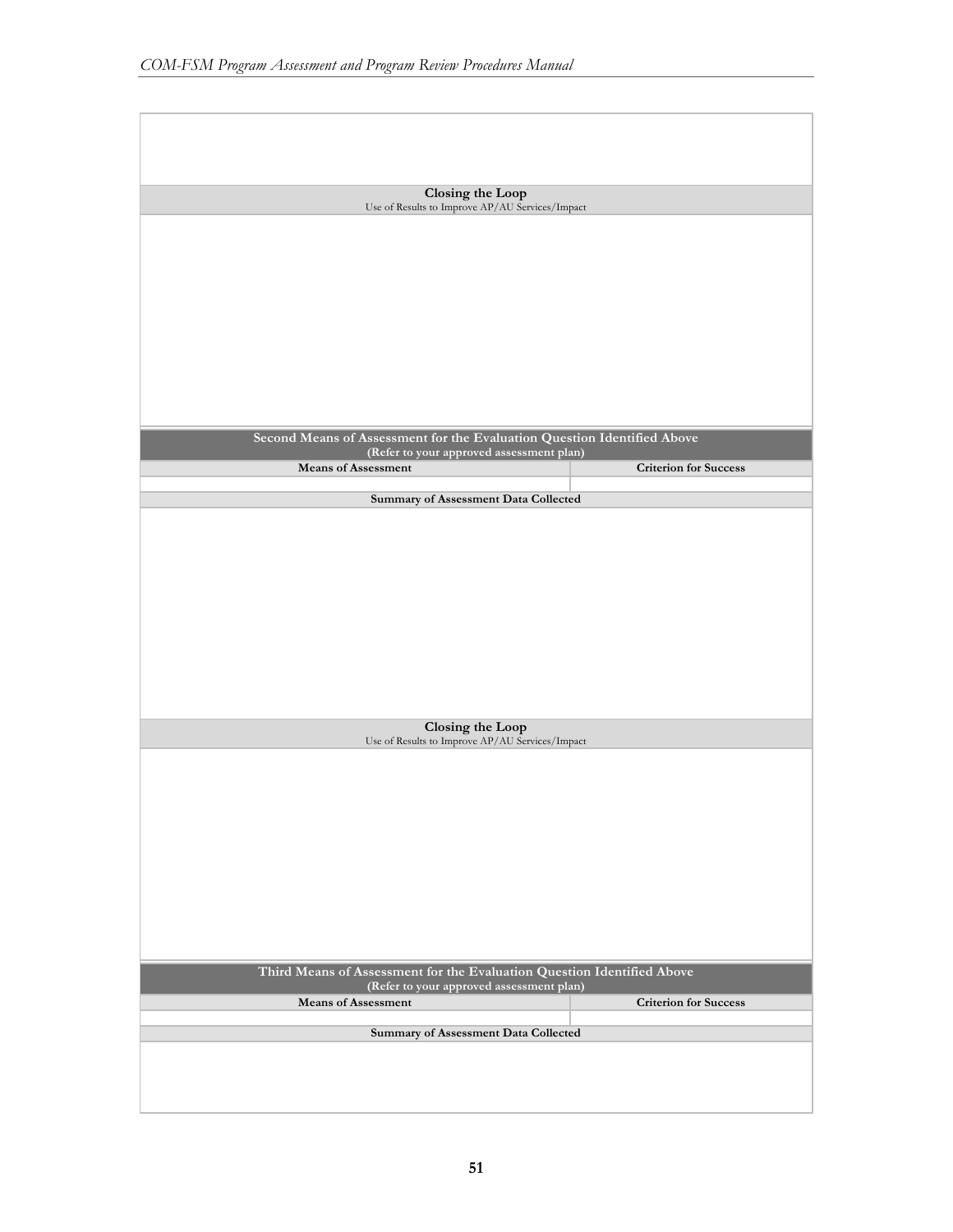| Closing the Loop                                |  |
|-------------------------------------------------|--|
| Use of Results to Improve AP/AU Services/Impact |  |

|  | <b>AU Assessment Report Worksheet 3 Check List</b> |  |  |  |  |
|--|----------------------------------------------------|--|--|--|--|
|--|----------------------------------------------------|--|--|--|--|

| Administrative unit                                                                                                                                                                                                                                                                                                               |                                                                                                                                                                                                                                                                                                                       | Date of Review   |     |                             |                           |
|-----------------------------------------------------------------------------------------------------------------------------------------------------------------------------------------------------------------------------------------------------------------------------------------------------------------------------------|-----------------------------------------------------------------------------------------------------------------------------------------------------------------------------------------------------------------------------------------------------------------------------------------------------------------------|------------------|-----|-----------------------------|---------------------------|
| <b>Assessment Cycle</b>                                                                                                                                                                                                                                                                                                           |                                                                                                                                                                                                                                                                                                                       | <b>Reviewers</b> |     |                             |                           |
|                                                                                                                                                                                                                                                                                                                                   | Please mark your responses to the following statements                                                                                                                                                                                                                                                                |                  |     |                             |                           |
|                                                                                                                                                                                                                                                                                                                                   | <b>Statement</b>                                                                                                                                                                                                                                                                                                      |                  | Yes | <b>Needs</b><br>Improvement | $\mathbf{N}$ <sub>0</sub> |
| assessment report.                                                                                                                                                                                                                                                                                                                | Approved Assessment Plan. The approved assessment plan is attached to the                                                                                                                                                                                                                                             |                  |     |                             |                           |
| Administrative unit. The Administrative unit is identified.                                                                                                                                                                                                                                                                       |                                                                                                                                                                                                                                                                                                                       |                  |     |                             |                           |
| <b>Assessment Cycle.</b> The assessment cycle is identified.                                                                                                                                                                                                                                                                      |                                                                                                                                                                                                                                                                                                                       |                  |     |                             |                           |
| assessment category is checked.                                                                                                                                                                                                                                                                                                   | Formative or Summative Assessment. Either formative or summative                                                                                                                                                                                                                                                      |                  |     |                             |                           |
| Submitted by and Date. The person directly responsible for completing the<br>assessment plan submits the <i>plan</i> to the Management Team. Generally, this is<br>the office or program's head.                                                                                                                                  |                                                                                                                                                                                                                                                                                                                       |                  |     |                             |                           |
|                                                                                                                                                                                                                                                                                                                                   | <b>Endorsed by.</b> The plan has been endorsed by the appropriate supervisors.                                                                                                                                                                                                                                        |                  |     |                             |                           |
| <b>NOTE</b>                                                                                                                                                                                                                                                                                                                       | The following section instructions are repeated for each evaluation questions and each data source                                                                                                                                                                                                                    |                  |     |                             |                           |
| Evaluation Question. The report should have a separate sheet for each<br>evaluation question. The evaluation question should be the same as found on<br>the assessment plan.                                                                                                                                                      |                                                                                                                                                                                                                                                                                                                       |                  |     |                             |                           |
| First Means of Assessment. This process is repeated as many as needed to<br>address all data sources or groupings of data sources. Note that this section<br>does not need to be detailed. It should present a summary of data, analysis and<br>recommendations. Appendix may be included to support the analysis.                |                                                                                                                                                                                                                                                                                                                       |                  |     |                             |                           |
|                                                                                                                                                                                                                                                                                                                                   | Means of AU Assessment and Criteria for Success (or Targets). The                                                                                                                                                                                                                                                     |                  |     |                             |                           |
| report adequately presents data that were collected and any criteria for success<br>as specified in the <i>assessment plan</i> . Note that this section does not need to be<br>detailed. It should present a summary of the data sources and the criteria for<br>success. Appendix may be included to provide additional details. |                                                                                                                                                                                                                                                                                                                       |                  |     |                             |                           |
|                                                                                                                                                                                                                                                                                                                                   | Summary of Assessment Data Collected. The report provides and<br>adequately summarizes the analysis of data and a statement regarding meeting<br>the criteria set forth in the <i>assessment plan</i> . This section does not have to be<br>detailed; however, it should adequately reflect what type of analysis was |                  |     |                             |                           |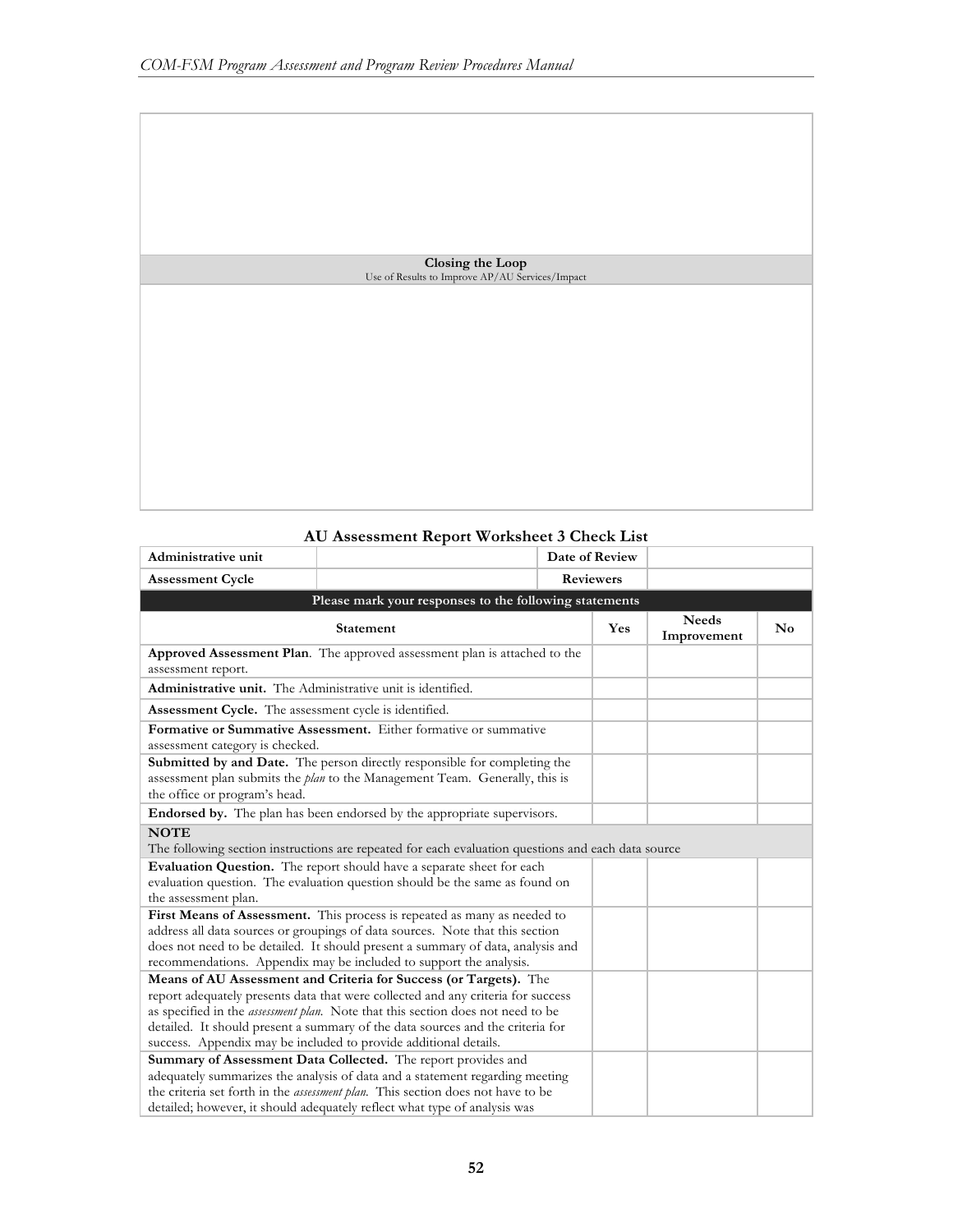| conducted and provide a description of the results including if the results met        |  |  |
|----------------------------------------------------------------------------------------|--|--|
| the criteria for success. Appendix may be included to provide additional details.      |  |  |
| Use of Results to Improve Administrative unit. This is the <i>closing the loop</i>     |  |  |
| section of the report. Based on the summary of assessment data collected, was          |  |  |
| the expected improvement reached? Is the recommendation (s) for                        |  |  |
| improvement consistent and responds directly to the data and analysis                  |  |  |
| presented?                                                                             |  |  |
| Notes and Comments from Reviewers (refer to appropriate section of the program review) |  |  |
|                                                                                        |  |  |
|                                                                                        |  |  |
|                                                                                        |  |  |
|                                                                                        |  |  |
|                                                                                        |  |  |
|                                                                                        |  |  |
|                                                                                        |  |  |
|                                                                                        |  |  |
|                                                                                        |  |  |
|                                                                                        |  |  |
|                                                                                        |  |  |
|                                                                                        |  |  |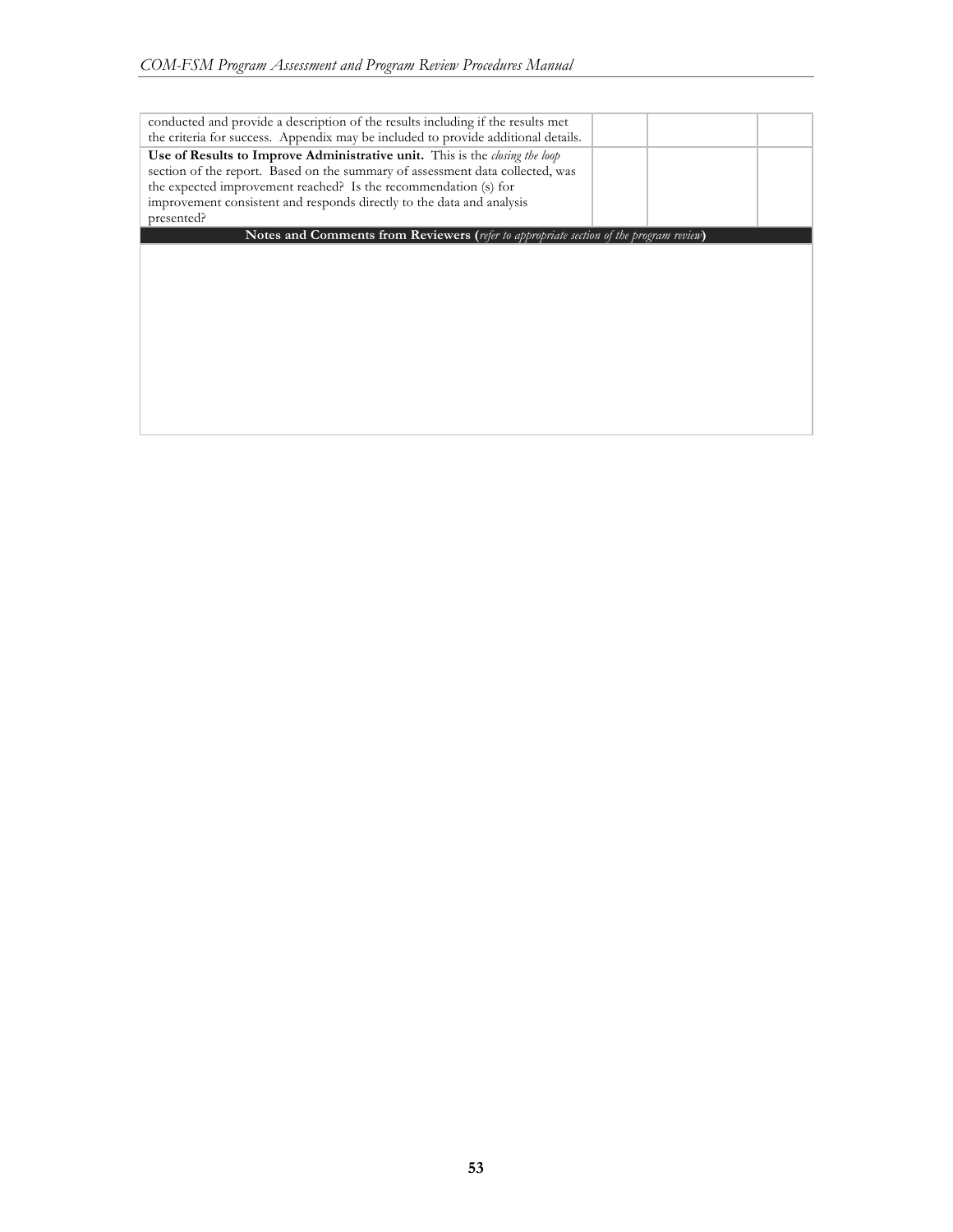# **Appendix F** Academic Program Review

| AP Full Official                                                         |                                                                                                                                                                                                                                                                                                                                                         |
|--------------------------------------------------------------------------|---------------------------------------------------------------------------------------------------------------------------------------------------------------------------------------------------------------------------------------------------------------------------------------------------------------------------------------------------------|
| Campus                                                                   | AP Review Submission Date                                                                                                                                                                                                                                                                                                                               |
| Completed by                                                             | AR Review Cycle                                                                                                                                                                                                                                                                                                                                         |
| Supervisor                                                               | Submission Date to                                                                                                                                                                                                                                                                                                                                      |
|                                                                          | Supervisor                                                                                                                                                                                                                                                                                                                                              |
|                                                                          | 1. Program Goals                                                                                                                                                                                                                                                                                                                                        |
|                                                                          | Program goals are broad statements concerning knowledge, skills, or values that the faculty members expect the graduating students to<br>achieve.                                                                                                                                                                                                       |
|                                                                          |                                                                                                                                                                                                                                                                                                                                                         |
|                                                                          |                                                                                                                                                                                                                                                                                                                                                         |
|                                                                          | 2. Program History                                                                                                                                                                                                                                                                                                                                      |
|                                                                          | This section describes the history of the program. This includes the date and reason of implementation, significant milestones in the<br>development of the program, and significant current activities.                                                                                                                                                |
|                                                                          |                                                                                                                                                                                                                                                                                                                                                         |
|                                                                          |                                                                                                                                                                                                                                                                                                                                                         |
|                                                                          | 3. Program Description                                                                                                                                                                                                                                                                                                                                  |
|                                                                          | The program description describes the program, including its organization, relationship to other programs in the system, program<br>design, degree(s) offered, and other significant features of the program, such as elements/resources for forward-looking new program<br>contributions to the state's economy, or specialized program accreditation. |
|                                                                          |                                                                                                                                                                                                                                                                                                                                                         |
|                                                                          |                                                                                                                                                                                                                                                                                                                                                         |
|                                                                          | 4. Program Admission Requirements                                                                                                                                                                                                                                                                                                                       |
|                                                                          | This section describes the requirements for admission into the program and other requisites.                                                                                                                                                                                                                                                            |
|                                                                          |                                                                                                                                                                                                                                                                                                                                                         |
|                                                                          |                                                                                                                                                                                                                                                                                                                                                         |
|                                                                          | 5. Program Certificate/Degree Requirements                                                                                                                                                                                                                                                                                                              |
|                                                                          | This section specifies the requirements for obtaining a certificate/degree in the program, including specific courses, credits, internships,<br>practical, etc.                                                                                                                                                                                         |
|                                                                          |                                                                                                                                                                                                                                                                                                                                                         |
|                                                                          |                                                                                                                                                                                                                                                                                                                                                         |
|                                                                          | 6. Program Courses and Enrollment                                                                                                                                                                                                                                                                                                                       |
|                                                                          | This section lists courses offered in the program, including number of sections, course enrollment, section fill rates, and redundancy of<br>courses across the institution.                                                                                                                                                                            |
|                                                                          |                                                                                                                                                                                                                                                                                                                                                         |
|                                                                          |                                                                                                                                                                                                                                                                                                                                                         |
|                                                                          | 7. Program Faculty                                                                                                                                                                                                                                                                                                                                      |
|                                                                          | This section reports the faculty of the program, including full-time and part-time faculty. The degrees held and rank are provided for<br>the full-time and part-time faculty.                                                                                                                                                                          |
|                                                                          |                                                                                                                                                                                                                                                                                                                                                         |
|                                                                          |                                                                                                                                                                                                                                                                                                                                                         |
|                                                                          | 8. Program Indicators                                                                                                                                                                                                                                                                                                                                   |
|                                                                          | This section provides the data for analyzing the extent to which the program has achieved the established outcomes and criteria. This is<br>the most important part of the program review. The data that will be collected and evaluated are the following:                                                                                             |
| 8A. Assessment of course student learning<br>outcomes of program courses |                                                                                                                                                                                                                                                                                                                                                         |
| 8B. Assessment of program student learning                               |                                                                                                                                                                                                                                                                                                                                                         |
| outcomes                                                                 |                                                                                                                                                                                                                                                                                                                                                         |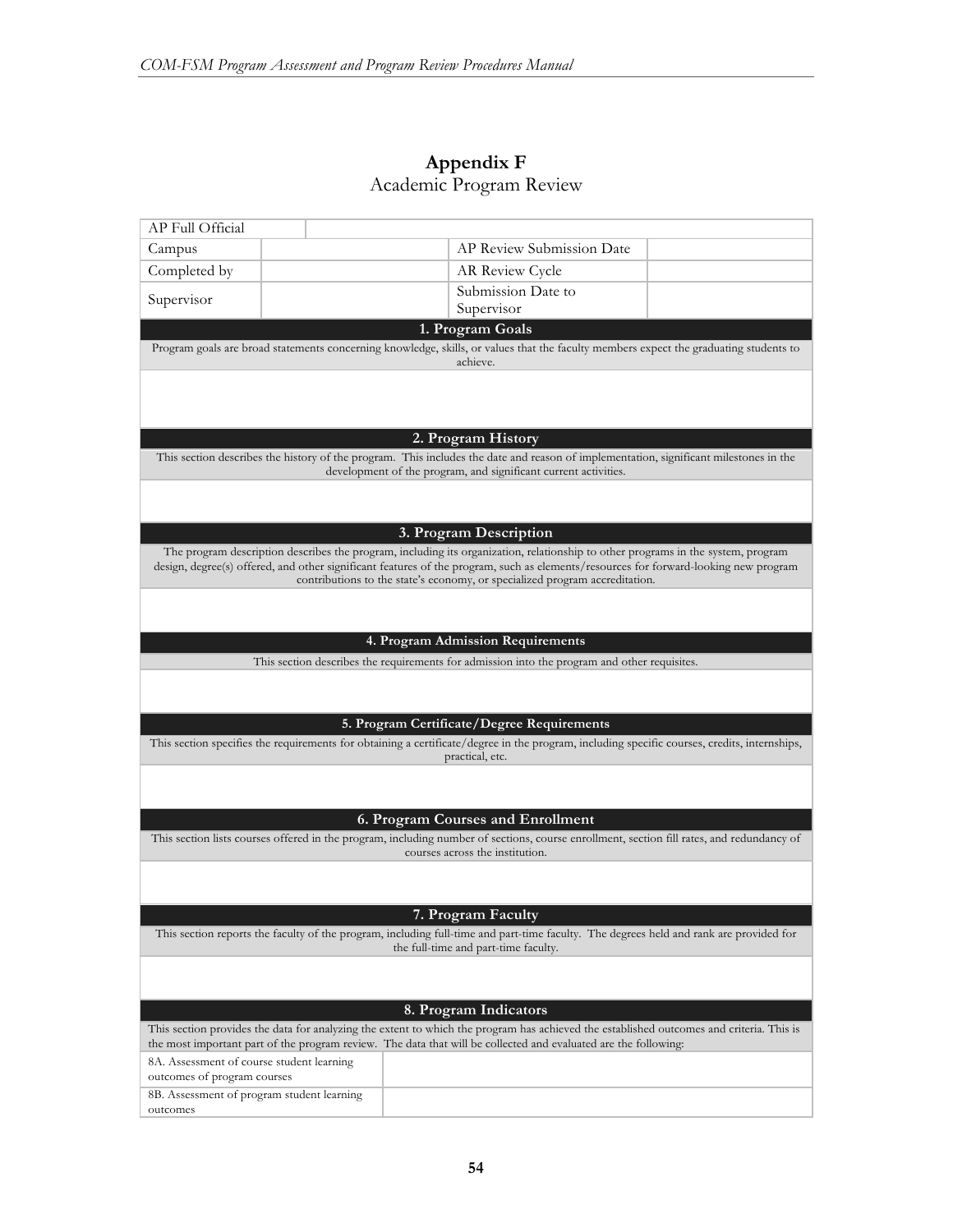| 8C. Program enrollment (historical enrollment<br>patterns, student credits by major)                                                                                                                                                                                                                                                                                                                                                                                                                                           |             |
|--------------------------------------------------------------------------------------------------------------------------------------------------------------------------------------------------------------------------------------------------------------------------------------------------------------------------------------------------------------------------------------------------------------------------------------------------------------------------------------------------------------------------------|-------------|
| 8D. Average class size                                                                                                                                                                                                                                                                                                                                                                                                                                                                                                         |             |
| 8E. Course completion rate                                                                                                                                                                                                                                                                                                                                                                                                                                                                                                     |             |
| 8F. Student retention rate (Fall-to-Fall for<br>two-year programs; Fall-to-Spring for one-year<br>programs)                                                                                                                                                                                                                                                                                                                                                                                                                    |             |
| 8G. Graduation rate based on yearly number                                                                                                                                                                                                                                                                                                                                                                                                                                                                                     |             |
| 8H. Students seat cost                                                                                                                                                                                                                                                                                                                                                                                                                                                                                                         |             |
| 8I. Cost of duplicate or redundant courses,<br>programs or services                                                                                                                                                                                                                                                                                                                                                                                                                                                            |             |
| 8J.Students' satisfaction rate                                                                                                                                                                                                                                                                                                                                                                                                                                                                                                 |             |
| 8K. Alumni data                                                                                                                                                                                                                                                                                                                                                                                                                                                                                                                |             |
| 8L. Employment data and employer feedback<br>(employer survey)                                                                                                                                                                                                                                                                                                                                                                                                                                                                 |             |
| 8M. Program added or cancelled at nearby<br>regional institutions (PCC, GCC, Hawaii<br>schools, UOG, CMI, NMC)                                                                                                                                                                                                                                                                                                                                                                                                                 |             |
| 8N. Transfer rate                                                                                                                                                                                                                                                                                                                                                                                                                                                                                                              |             |
|                                                                                                                                                                                                                                                                                                                                                                                                                                                                                                                                | 9. Analysis |
| 9A. Findings<br>This<br>section<br>provides<br>discussion<br>of<br>information discovered as a result of the<br>evaluation such as problems or concerns with<br>the program and what part of the program is<br>working well and meeting expectation.                                                                                                                                                                                                                                                                           |             |
| 9B. Recommendations<br>This section provides recommendations from<br>the program on what to do to improve or<br>enhance the quality of program and course<br>learning outcomes as well as program goals<br>and objectives. This section should also<br>include suggestions that describe how the<br>program might be able to create opportunities<br>for a better program in the future. Some<br>examples are exploring alternate delivery<br>mechanisms, forming external partnerships, or<br>realigning with other programs. |             |

# **Academic Program Review Check List**

| Academic Program                                                                                                                                                                                                                                                                                                                                                                                                                                                                                                           |                                                                     | Date of Review   |            |                             |                        |
|----------------------------------------------------------------------------------------------------------------------------------------------------------------------------------------------------------------------------------------------------------------------------------------------------------------------------------------------------------------------------------------------------------------------------------------------------------------------------------------------------------------------------|---------------------------------------------------------------------|------------------|------------|-----------------------------|------------------------|
| <b>Assessment/Review Cycle</b>                                                                                                                                                                                                                                                                                                                                                                                                                                                                                             |                                                                     | <b>Reviewers</b> |            |                             |                        |
|                                                                                                                                                                                                                                                                                                                                                                                                                                                                                                                            | Please mark your responses to the following statements              |                  |            |                             |                        |
|                                                                                                                                                                                                                                                                                                                                                                                                                                                                                                                            | <b>Statement</b>                                                    |                  | <b>Yes</b> | <b>Needs</b><br>Improvement | $\mathbf{N}\mathbf{o}$ |
| <b>Program.</b> The program is identified                                                                                                                                                                                                                                                                                                                                                                                                                                                                                  |                                                                     |                  |            |                             |                        |
| <b>Review Cycle.</b> The review period is identified. Generally, this is a three-year<br>cycle and is submitted in May, before the end of the spring semester                                                                                                                                                                                                                                                                                                                                                              |                                                                     |                  |            |                             |                        |
| <b>Submitted by and Date.</b> The person directly responsible for completing the<br>program review submits the review to the committee, through the division<br>chair.                                                                                                                                                                                                                                                                                                                                                     |                                                                     |                  |            |                             |                        |
|                                                                                                                                                                                                                                                                                                                                                                                                                                                                                                                            | <b>Supervisor and Date submitted.</b> Date submitted to supervisor. |                  |            |                             |                        |
| Program Mission. The approved program mission is included in the review.<br>An effective program mission statement should be linked to the College mission<br>statement and be written in a language so that students and parents can<br>understand it. A mission statement might provide:<br>A brief history of the program and describe the philosophy of the program<br>The types of students it serves<br>The type of professional training it provides<br>The relative emphasis on teaching, scholarship, and service |                                                                     |                  |            |                             |                        |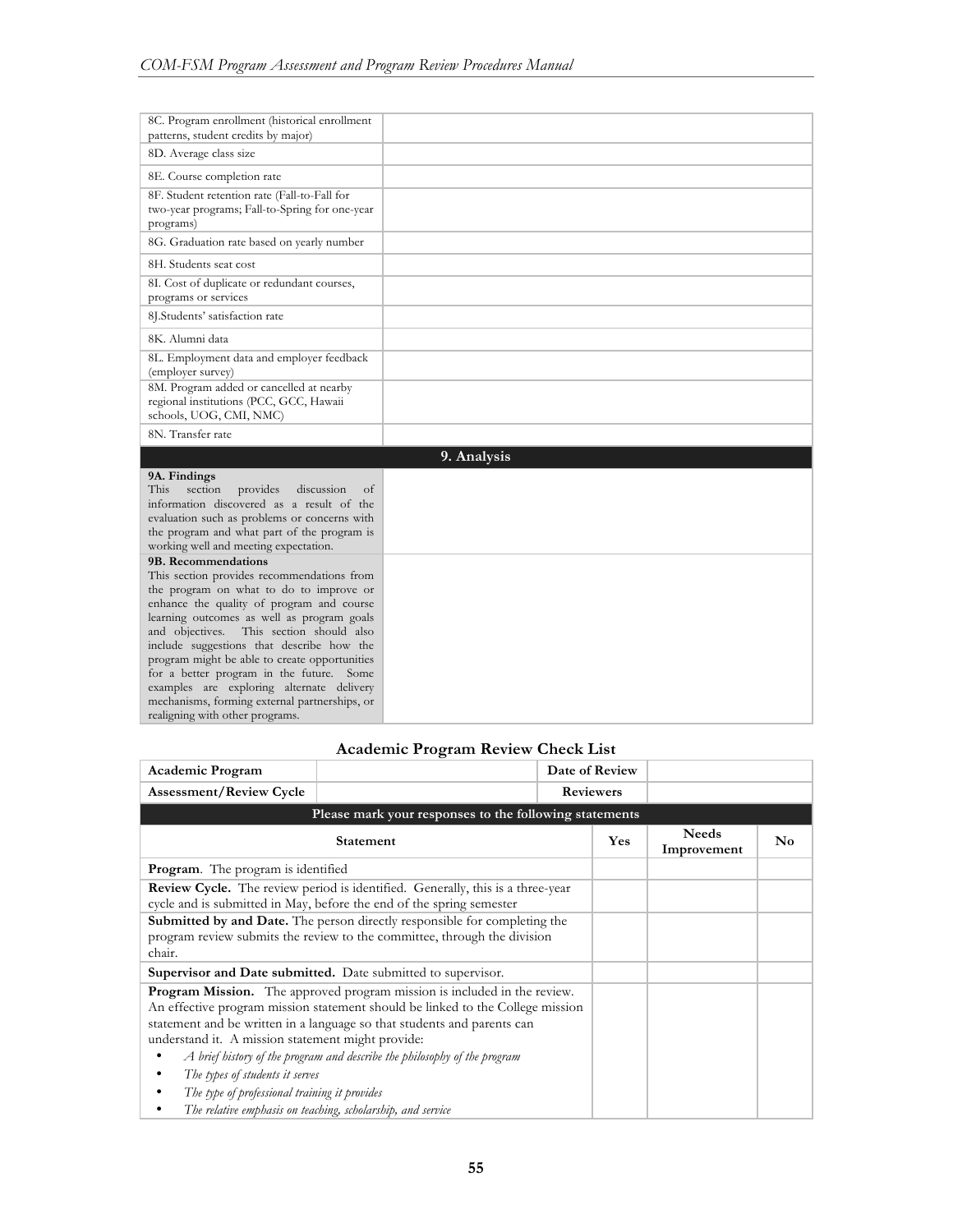| Important characteristics of program graduates<br>$\bullet$<br>The mission should have previously been endorsed by the appropriate college                                                                                                                                                                                                                                                                                                                                                                                                                                                                                                                                                                                                                                                                                                                                                                                                                                                                                     |  |  |
|--------------------------------------------------------------------------------------------------------------------------------------------------------------------------------------------------------------------------------------------------------------------------------------------------------------------------------------------------------------------------------------------------------------------------------------------------------------------------------------------------------------------------------------------------------------------------------------------------------------------------------------------------------------------------------------------------------------------------------------------------------------------------------------------------------------------------------------------------------------------------------------------------------------------------------------------------------------------------------------------------------------------------------|--|--|
| committee and approved by the college President.                                                                                                                                                                                                                                                                                                                                                                                                                                                                                                                                                                                                                                                                                                                                                                                                                                                                                                                                                                               |  |  |
| Program Goals. The program would include skills the program seeks to<br>provide to the students in the program.                                                                                                                                                                                                                                                                                                                                                                                                                                                                                                                                                                                                                                                                                                                                                                                                                                                                                                                |  |  |
| Program History. This section describes the history of the program. This<br>includes the date of implementation, significant milestones in the development<br>of the program, and significant current activities.                                                                                                                                                                                                                                                                                                                                                                                                                                                                                                                                                                                                                                                                                                                                                                                                              |  |  |
| Program Description. The program description describes the program,<br>including its organization, relationship to other programs in the system,<br>program design, degree(s) offered, and other significant features of the program.                                                                                                                                                                                                                                                                                                                                                                                                                                                                                                                                                                                                                                                                                                                                                                                          |  |  |
| Program Admission Requirements. This section describes the requirements<br>for admission into the program and other requisites.                                                                                                                                                                                                                                                                                                                                                                                                                                                                                                                                                                                                                                                                                                                                                                                                                                                                                                |  |  |
| Program certificate/degree requirements. This section specifies the<br>requirements for obtaining a certificate/degree in the program, including<br>specific courses, credits, internships, practical, etc.                                                                                                                                                                                                                                                                                                                                                                                                                                                                                                                                                                                                                                                                                                                                                                                                                    |  |  |
| Program courses and enrollment. This section lists courses offered in the<br>program, including number of sections, and course enrollment.                                                                                                                                                                                                                                                                                                                                                                                                                                                                                                                                                                                                                                                                                                                                                                                                                                                                                     |  |  |
| <b>Program Faculty.</b> This section reports the faculty of the program, including<br>full-time and part-time faculty. The degrees held and rank are provided for the<br>full-time and part-time faculty.                                                                                                                                                                                                                                                                                                                                                                                                                                                                                                                                                                                                                                                                                                                                                                                                                      |  |  |
| Program Outcome Analysis: This section provides a concise analysis of the<br>program health indicators data and assesses the extent to which the established<br>outcomes have been achieved (Assessment worksheets #3, for three years).<br>This is the most important part of the program evaluation. The health<br>indicators data that will be collected and evaluated are the following:<br>Program enrollment<br>Graduation rate<br>Average class size<br>Student's seat cost<br>Course completion rate for the program<br>Students' satisfaction rate<br>Employment data<br>Transfer rate<br>Program's student learning outcomes (assessment worksheet #3, for<br>$\bullet$<br>three years)<br>Student's learning outcomes for program courses (course level assessment<br>*course level assessment not included - used Worksheet No. 3 instead<br>reports)<br>Discussion of Findings. This section provides discussion of information<br>discovered as a result of the evaluation such as problems or concerns with the |  |  |
| program and what part of the program is working well and meeting<br>expectations.                                                                                                                                                                                                                                                                                                                                                                                                                                                                                                                                                                                                                                                                                                                                                                                                                                                                                                                                              |  |  |
| Discussion of Findings. This section provides discussion of information<br>discovered as a result of the evaluation such as problems or concerns with the<br>program and what part of the program is working well and meeting<br>expectations.                                                                                                                                                                                                                                                                                                                                                                                                                                                                                                                                                                                                                                                                                                                                                                                 |  |  |
| <b>Recommendations.</b> This section provides recommendations from the<br>program on what to do to improve or enhance the quality of program and<br>course learning outcomes as well as program goals and objectives.                                                                                                                                                                                                                                                                                                                                                                                                                                                                                                                                                                                                                                                                                                                                                                                                          |  |  |
| Notes and Comments from Reviewers (refer to appropriate section of the program review)                                                                                                                                                                                                                                                                                                                                                                                                                                                                                                                                                                                                                                                                                                                                                                                                                                                                                                                                         |  |  |
|                                                                                                                                                                                                                                                                                                                                                                                                                                                                                                                                                                                                                                                                                                                                                                                                                                                                                                                                                                                                                                |  |  |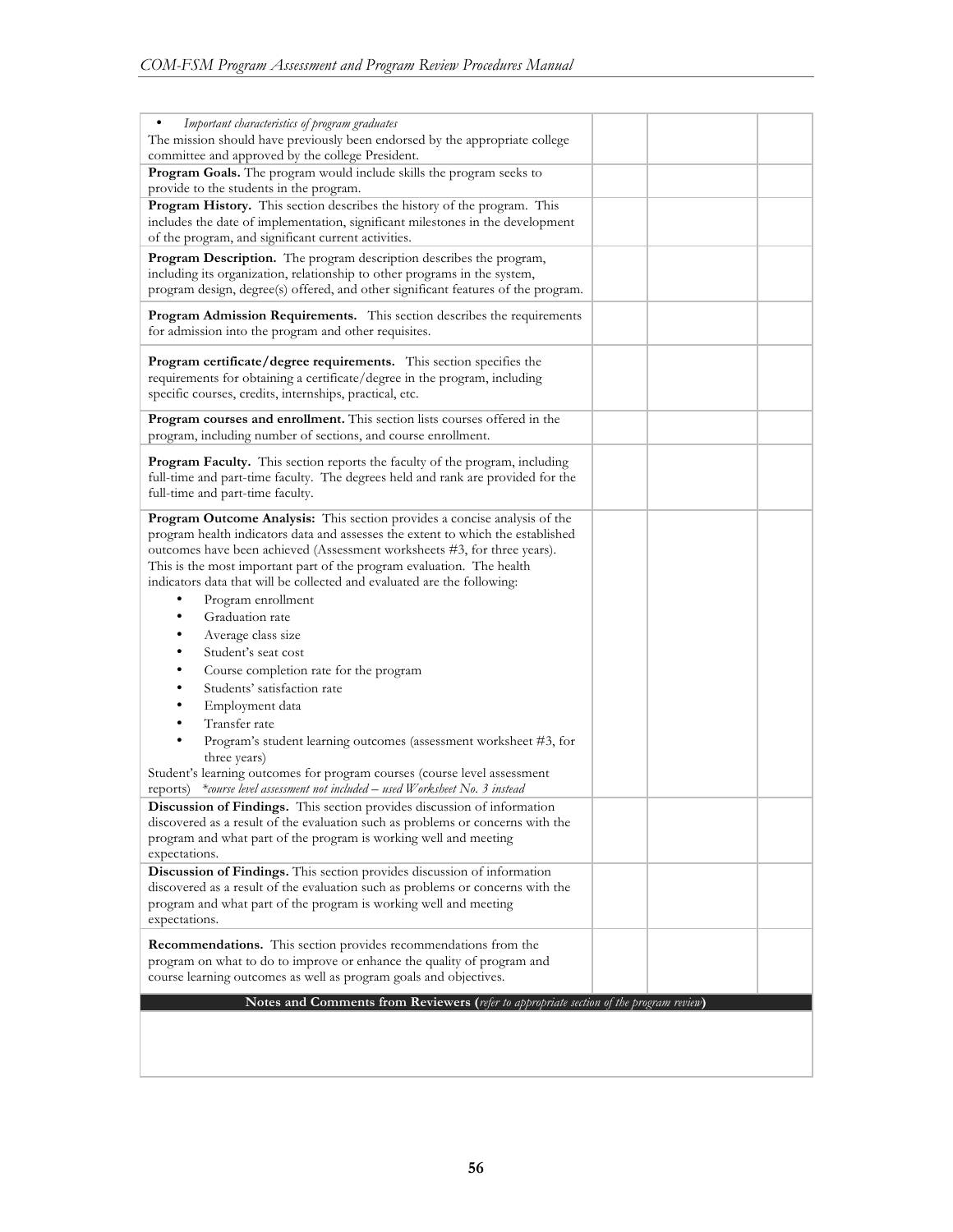# **Appendix G**

Administrative Unit Program Review

*(Source Fullerton College)*

| AU Full Official Name                                                                                                                  |                                                                                                                      |                                                       |                     |                   |                   |  |  |
|----------------------------------------------------------------------------------------------------------------------------------------|----------------------------------------------------------------------------------------------------------------------|-------------------------------------------------------|---------------------|-------------------|-------------------|--|--|
| Campus                                                                                                                                 |                                                                                                                      | <b>AU Review Submission Date</b>                      |                     |                   |                   |  |  |
| Completed by                                                                                                                           |                                                                                                                      | AU Review Cycle                                       |                     |                   |                   |  |  |
| Supervisor                                                                                                                             |                                                                                                                      | Date submitted to Supervisor                          |                     |                   |                   |  |  |
|                                                                                                                                        |                                                                                                                      | <b>Mission and Goals</b>                              |                     |                   |                   |  |  |
| The Institutional Mission, Vision, Core Values, and Goals drive all college's activities. Describe how your unit support each of these |                                                                                                                      |                                                       |                     |                   |                   |  |  |
| <b>Institutional Mission</b>                                                                                                           | How the unit support this                                                                                            |                                                       |                     |                   |                   |  |  |
| Institutional Vision                                                                                                                   |                                                                                                                      | How the unit support this                             |                     |                   |                   |  |  |
| <b>Institutional Core Values</b><br>How the unit support this                                                                          |                                                                                                                      |                                                       |                     |                   |                   |  |  |
| <b>Institutional Strategic Goals</b>                                                                                                   | How the unit support this                                                                                            |                                                       |                     |                   |                   |  |  |
|                                                                                                                                        |                                                                                                                      | AU Mission, Goals, and Objectives)                    |                     |                   |                   |  |  |
| Mission Statement                                                                                                                      | Goals                                                                                                                |                                                       | Objectives          |                   |                   |  |  |
| Describe the purpose, components, and<br>staffing of the AU                                                                            |                                                                                                                      | AU Description, Data and Trends Analysis              |                     |                   |                   |  |  |
|                                                                                                                                        |                                                                                                                      | Current Staffing. Complete the table below            |                     |                   |                   |  |  |
| List each position by classification                                                                                                   | Percent of<br>Employment                                                                                             | Months per Year of<br>Employment                      |                     | Source of Funding | <b>FTE</b>        |  |  |
|                                                                                                                                        |                                                                                                                      |                                                       |                     |                   |                   |  |  |
|                                                                                                                                        |                                                                                                                      | Other Resources. Complete the table below             |                     |                   |                   |  |  |
| List each position by classification                                                                                                   | <b>Services Provided</b>                                                                                             | Number of Hours                                       | <b>Overall Cost</b> |                   | Source of Funding |  |  |
|                                                                                                                                        |                                                                                                                      |                                                       |                     |                   |                   |  |  |
|                                                                                                                                        | Utilize the data provided in the above table in a discussion of the appropriateness of the staffing levels of the AU |                                                       |                     |                   |                   |  |  |
|                                                                                                                                        |                                                                                                                      |                                                       |                     |                   |                   |  |  |
|                                                                                                                                        |                                                                                                                      | How does this AU serve the population of the College? |                     |                   |                   |  |  |
|                                                                                                                                        |                                                                                                                      |                                                       |                     |                   |                   |  |  |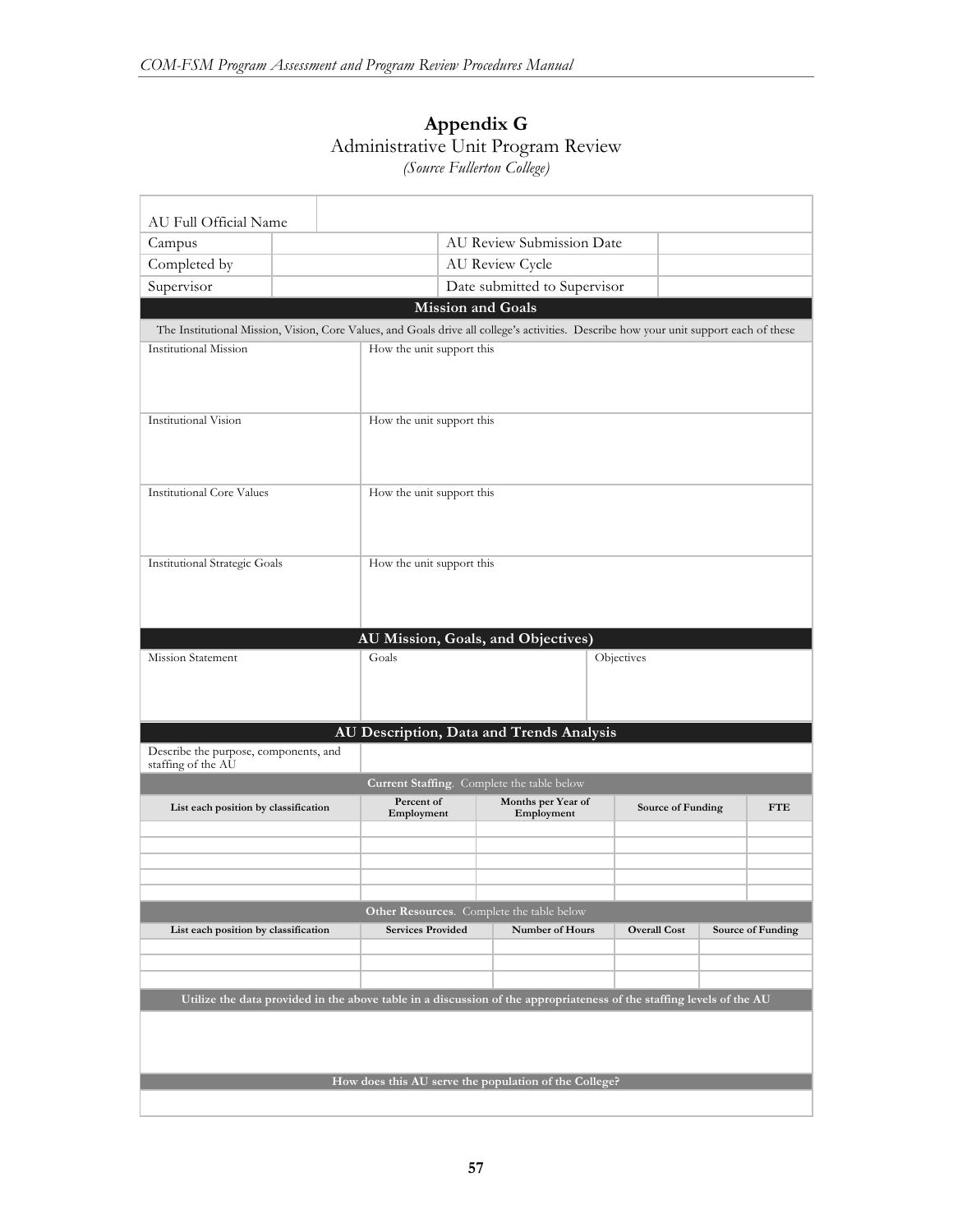| Since the previous AU program review, what significant changes have occurred that impact the services of the AU? |                          |                                                                                                          |                                                                                             |                                                                                                            |                              |  |  |  |  |  |
|------------------------------------------------------------------------------------------------------------------|--------------------------|----------------------------------------------------------------------------------------------------------|---------------------------------------------------------------------------------------------|------------------------------------------------------------------------------------------------------------|------------------------------|--|--|--|--|--|
|                                                                                                                  |                          |                                                                                                          |                                                                                             |                                                                                                            |                              |  |  |  |  |  |
| What methods are used to evaluate<br>AU's effectiveness to the population<br>that interacts with it?             |                          | What do the results of the above<br>methods of evaluation indicate about<br>the effectiveness of the AU? |                                                                                             | How have the results of this analysis<br>been used to make improvements to<br>services provided by the AU? |                              |  |  |  |  |  |
|                                                                                                                  |                          |                                                                                                          |                                                                                             |                                                                                                            |                              |  |  |  |  |  |
|                                                                                                                  |                          |                                                                                                          |                                                                                             |                                                                                                            |                              |  |  |  |  |  |
|                                                                                                                  |                          | Provide any other relevant data that are relevant to this AU program review                              |                                                                                             |                                                                                                            |                              |  |  |  |  |  |
|                                                                                                                  |                          |                                                                                                          |                                                                                             |                                                                                                            |                              |  |  |  |  |  |
|                                                                                                                  |                          | Strengths, Weaknesses, Opportunities, Challenges (SWOC)                                                  |                                                                                             |                                                                                                            |                              |  |  |  |  |  |
| Based on analysis in the preceding<br>sections, what are the AU's strengths?                                     |                          |                                                                                                          |                                                                                             |                                                                                                            |                              |  |  |  |  |  |
| Based on analysis in the preceding                                                                               |                          |                                                                                                          |                                                                                             |                                                                                                            |                              |  |  |  |  |  |
| sections, what are the AU's weaknesses?<br>Based on analysis in the preceding                                    |                          |                                                                                                          |                                                                                             |                                                                                                            |                              |  |  |  |  |  |
| sections, what opportunities existing for<br>the AU?                                                             |                          |                                                                                                          |                                                                                             |                                                                                                            |                              |  |  |  |  |  |
| Based on analysis in the preceding<br>sections, what challenges exist for the                                    |                          |                                                                                                          |                                                                                             |                                                                                                            |                              |  |  |  |  |  |
| AU?                                                                                                              |                          | Evaluation of Processes used by AU                                                                       |                                                                                             |                                                                                                            |                              |  |  |  |  |  |
|                                                                                                                  |                          | Describe any on-going systematic method used to evaluate the efficacy of processes used by the AU.       |                                                                                             |                                                                                                            |                              |  |  |  |  |  |
|                                                                                                                  |                          |                                                                                                          |                                                                                             |                                                                                                            |                              |  |  |  |  |  |
|                                                                                                                  |                          |                                                                                                          |                                                                                             |                                                                                                            |                              |  |  |  |  |  |
|                                                                                                                  |                          | Provide example (s) of how this AU program review has led to continuous quality improvement              |                                                                                             |                                                                                                            |                              |  |  |  |  |  |
|                                                                                                                  |                          |                                                                                                          |                                                                                             |                                                                                                            |                              |  |  |  |  |  |
|                                                                                                                  |                          | <b>Service Area Outcomes Assessment</b>                                                                  |                                                                                             |                                                                                                            |                              |  |  |  |  |  |
|                                                                                                                  |                          | List AU's Service Area Outcomes by completing the expandable table below                                 | Date(s) Data                                                                                |                                                                                                            |                              |  |  |  |  |  |
| <b>Service Area Outcomes</b>                                                                                     |                          | Date Assessment<br>Completed                                                                             | Analyzed                                                                                    | Date(s) Data Used<br>for Improvement                                                                       | Number of Cycle<br>Completed |  |  |  |  |  |
|                                                                                                                  |                          |                                                                                                          |                                                                                             |                                                                                                            |                              |  |  |  |  |  |
|                                                                                                                  |                          |                                                                                                          |                                                                                             |                                                                                                            |                              |  |  |  |  |  |
|                                                                                                                  |                          | AU Assessment. Complete the expandable table below                                                       |                                                                                             |                                                                                                            |                              |  |  |  |  |  |
| Outcome<br>Numbers                                                                                               | <b>Intended Outcomes</b> | <b>Means of Assessment</b>                                                                               | Criteria for<br><b>Success</b>                                                              | Summary of Data<br>Collected                                                                               | <b>Use of Results</b>        |  |  |  |  |  |
|                                                                                                                  |                          |                                                                                                          |                                                                                             |                                                                                                            |                              |  |  |  |  |  |
|                                                                                                                  |                          | How has AU's assessment of Service Area Outcomes led to improvements in services provided to patrons     |                                                                                             |                                                                                                            |                              |  |  |  |  |  |
|                                                                                                                  |                          |                                                                                                          |                                                                                             |                                                                                                            |                              |  |  |  |  |  |
|                                                                                                                  |                          | What challenges remain to make the AU more effective?                                                    |                                                                                             |                                                                                                            |                              |  |  |  |  |  |
|                                                                                                                  |                          |                                                                                                          |                                                                                             |                                                                                                            |                              |  |  |  |  |  |
|                                                                                                                  |                          |                                                                                                          | Describe how the AU's Service Area Outcomes are linked to the Institutional Strategic Goals |                                                                                                            |                              |  |  |  |  |  |
|                                                                                                                  |                          |                                                                                                          |                                                                                             |                                                                                                            |                              |  |  |  |  |  |
| <b>Institutional Strategic Goals</b>                                                                             |                          | <b>AU Service Area Outcomes</b>                                                                          |                                                                                             | Linkages                                                                                                   |                              |  |  |  |  |  |
|                                                                                                                  |                          |                                                                                                          |                                                                                             |                                                                                                            |                              |  |  |  |  |  |
|                                                                                                                  |                          |                                                                                                          |                                                                                             |                                                                                                            |                              |  |  |  |  |  |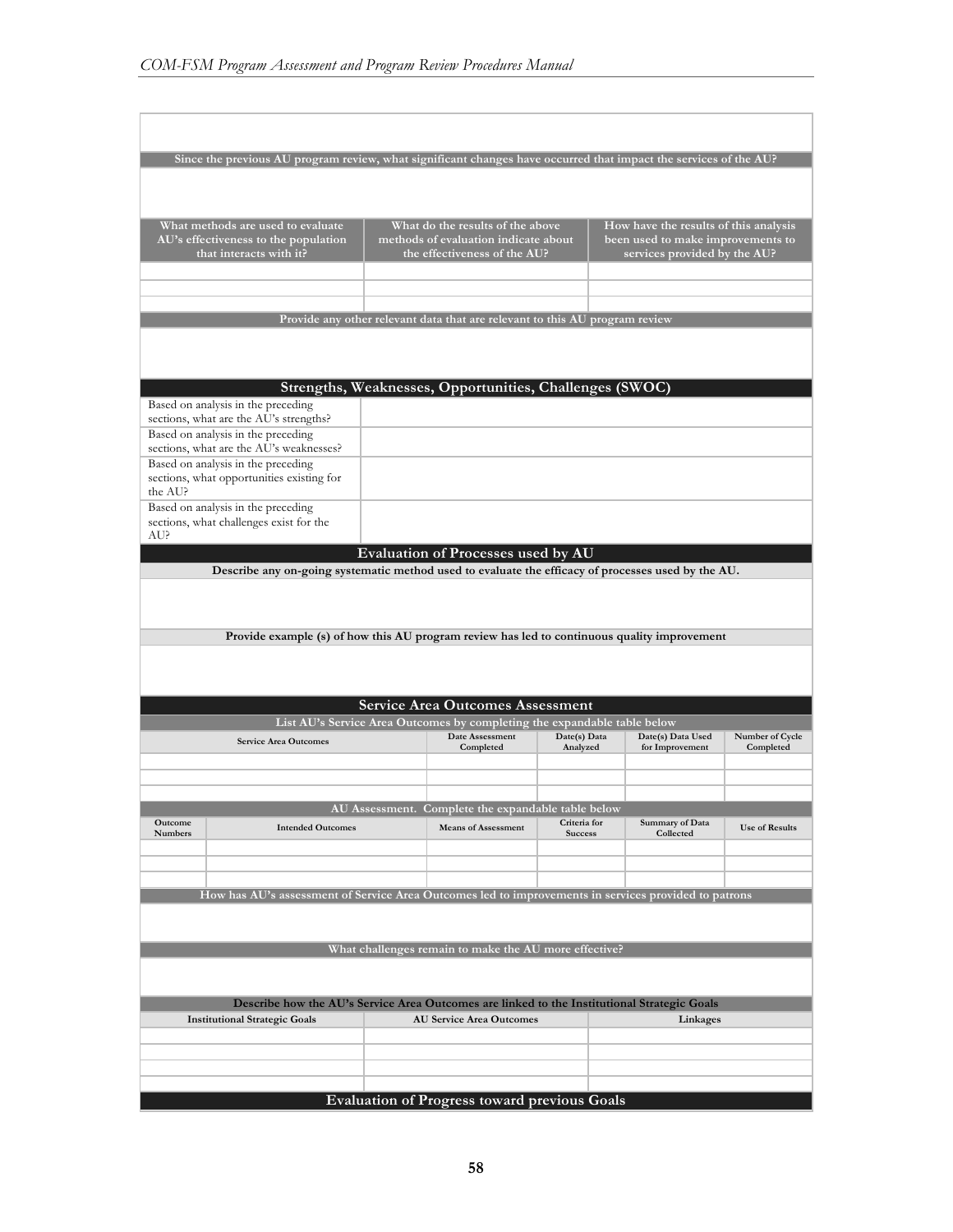|                                                            | List the goals from AU's previous program review                                             |                                                                                                                                                                                                                                                                            |
|------------------------------------------------------------|----------------------------------------------------------------------------------------------|----------------------------------------------------------------------------------------------------------------------------------------------------------------------------------------------------------------------------------------------------------------------------|
|                                                            |                                                                                              |                                                                                                                                                                                                                                                                            |
|                                                            |                                                                                              |                                                                                                                                                                                                                                                                            |
|                                                            |                                                                                              |                                                                                                                                                                                                                                                                            |
|                                                            |                                                                                              |                                                                                                                                                                                                                                                                            |
|                                                            |                                                                                              |                                                                                                                                                                                                                                                                            |
|                                                            | Describe the level of success achieved in goals listed above                                 |                                                                                                                                                                                                                                                                            |
| Goals from previous AU Program Review                      |                                                                                              | <b>Level of Success Achieved</b>                                                                                                                                                                                                                                           |
|                                                            |                                                                                              |                                                                                                                                                                                                                                                                            |
|                                                            |                                                                                              |                                                                                                                                                                                                                                                                            |
|                                                            |                                                                                              |                                                                                                                                                                                                                                                                            |
|                                                            | In cases where resources were allocated toward goals, evaluate the efficacy of that spending |                                                                                                                                                                                                                                                                            |
| Goals from previous AU Program Review                      | <b>Resources Allocated</b>                                                                   | <b>Efficacy of Spending</b>                                                                                                                                                                                                                                                |
|                                                            |                                                                                              |                                                                                                                                                                                                                                                                            |
|                                                            |                                                                                              |                                                                                                                                                                                                                                                                            |
|                                                            |                                                                                              |                                                                                                                                                                                                                                                                            |
|                                                            | <b>Short-Term and Long-Term Goals</b>                                                        |                                                                                                                                                                                                                                                                            |
|                                                            |                                                                                              | Using the table below, list the short and long term goals (a minimum of two for each) for the AU. These goals should follow logically                                                                                                                                      |
|                                                            |                                                                                              | from the information provided in the program review. Use a separate table for each additional goal                                                                                                                                                                         |
|                                                            | Short-Term Goals 1 (Two-Year Cycle)                                                          |                                                                                                                                                                                                                                                                            |
| <b>Identify Goal</b>                                       |                                                                                              |                                                                                                                                                                                                                                                                            |
| Describe the plan to achieve the goal                      |                                                                                              |                                                                                                                                                                                                                                                                            |
| (i.e., action plan)<br>What measurable outcome is          |                                                                                              |                                                                                                                                                                                                                                                                            |
| anticipated for this goal?                                 |                                                                                              |                                                                                                                                                                                                                                                                            |
| What specific aspects of this goal can                     |                                                                                              |                                                                                                                                                                                                                                                                            |
| be accomplished without additional                         |                                                                                              |                                                                                                                                                                                                                                                                            |
| financial resources?                                       |                                                                                              |                                                                                                                                                                                                                                                                            |
|                                                            | Short-Term Goals 2 (Two-Year Cycle)                                                          |                                                                                                                                                                                                                                                                            |
| Identify Goal                                              |                                                                                              |                                                                                                                                                                                                                                                                            |
| Describe the plan to achieve the goal                      |                                                                                              |                                                                                                                                                                                                                                                                            |
| (i.e., action plan)                                        |                                                                                              |                                                                                                                                                                                                                                                                            |
| What measurable outcome is                                 |                                                                                              |                                                                                                                                                                                                                                                                            |
| anticipated for this goal?                                 |                                                                                              |                                                                                                                                                                                                                                                                            |
| What specific aspects of this goal can                     |                                                                                              |                                                                                                                                                                                                                                                                            |
| be accomplished without additional<br>financial resources? |                                                                                              |                                                                                                                                                                                                                                                                            |
|                                                            | Long-Term Goals 1 (Five-Year Cycle)                                                          |                                                                                                                                                                                                                                                                            |
| <b>Identify Goal</b>                                       |                                                                                              |                                                                                                                                                                                                                                                                            |
| Describe the plan to achieve the goal                      |                                                                                              |                                                                                                                                                                                                                                                                            |
| (i.e., action plan)                                        |                                                                                              |                                                                                                                                                                                                                                                                            |
| What measurable outcome is                                 |                                                                                              |                                                                                                                                                                                                                                                                            |
| anticipated for this goal?                                 |                                                                                              |                                                                                                                                                                                                                                                                            |
| What specific aspects of this goal can                     |                                                                                              |                                                                                                                                                                                                                                                                            |
| be accomplished without additional                         |                                                                                              |                                                                                                                                                                                                                                                                            |
| financial resources?                                       |                                                                                              |                                                                                                                                                                                                                                                                            |
|                                                            | Short-Term Goals 2 (Five-Year Cycle)                                                         |                                                                                                                                                                                                                                                                            |
| <b>Identify Goal</b>                                       |                                                                                              |                                                                                                                                                                                                                                                                            |
| Describe the plan to achieve the goal                      |                                                                                              |                                                                                                                                                                                                                                                                            |
| (i.e., action plan)                                        |                                                                                              |                                                                                                                                                                                                                                                                            |
| What measurable outcome is                                 |                                                                                              |                                                                                                                                                                                                                                                                            |
| anticipated for this goal?                                 |                                                                                              |                                                                                                                                                                                                                                                                            |
| What specific aspects of this goal can                     |                                                                                              |                                                                                                                                                                                                                                                                            |
| be accomplished without additional<br>financial resources? |                                                                                              |                                                                                                                                                                                                                                                                            |
|                                                            | <b>Requests for Resources</b>                                                                |                                                                                                                                                                                                                                                                            |
|                                                            |                                                                                              |                                                                                                                                                                                                                                                                            |
|                                                            |                                                                                              | Complete a new table for each short-term and long-term goals listed in the immediately preceding section that would require additional<br>financial resources. These requests for resources must follow logically from the information provided in this AU program review. |
|                                                            | o Short-Term Goal<br>o Long-Term Goal                                                        |                                                                                                                                                                                                                                                                            |
| <b>Goal Number and Goal Description</b>                    |                                                                                              |                                                                                                                                                                                                                                                                            |
| <b>Type of Resources</b>                                   | <b>Requested Dollar Amount</b>                                                               | <b>Potential Funding Source</b>                                                                                                                                                                                                                                            |
|                                                            |                                                                                              |                                                                                                                                                                                                                                                                            |
|                                                            |                                                                                              |                                                                                                                                                                                                                                                                            |
|                                                            |                                                                                              |                                                                                                                                                                                                                                                                            |
|                                                            |                                                                                              |                                                                                                                                                                                                                                                                            |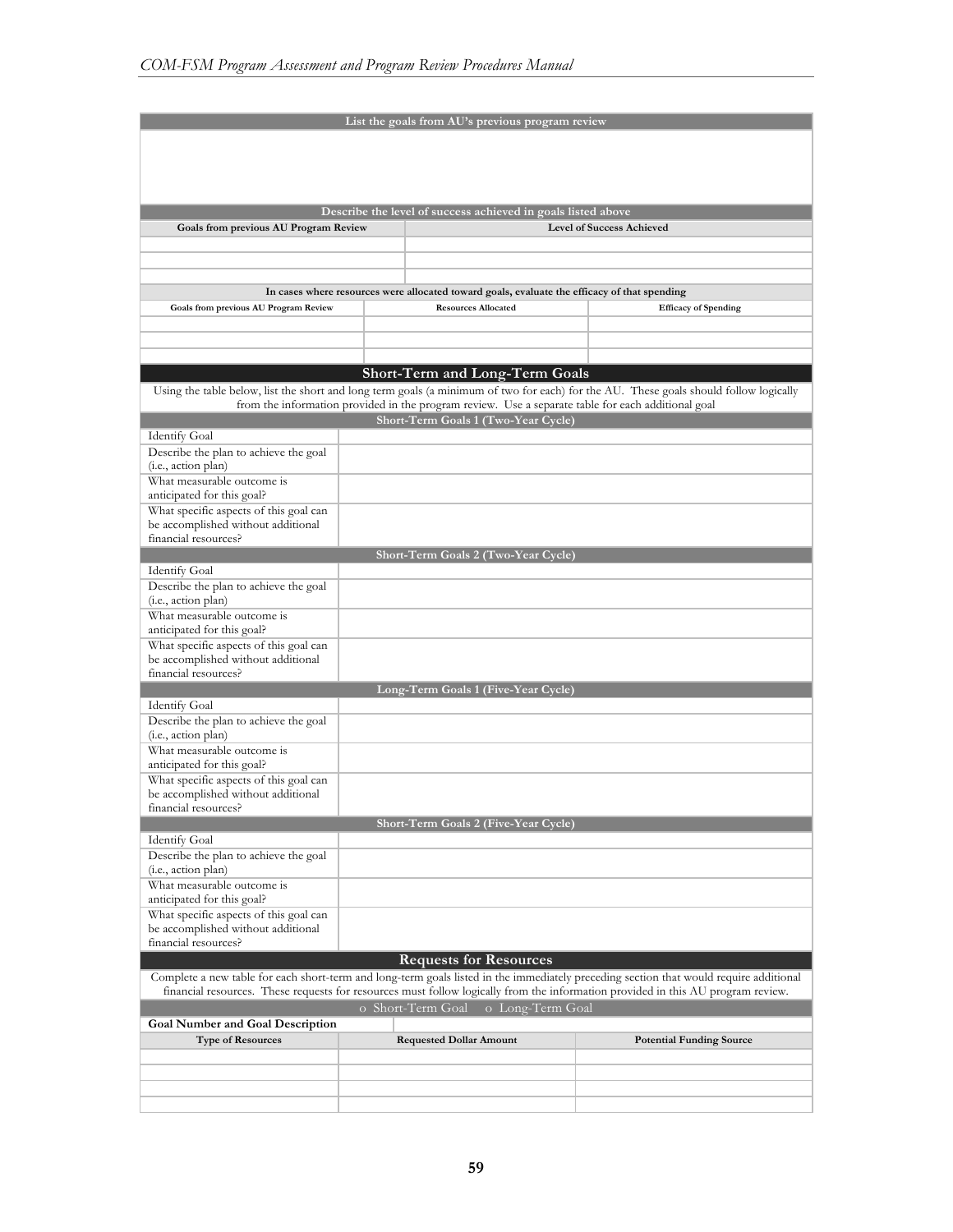|                                                                        | o Short-Term Goal<br>o Long-Term Goal                                                                                             |                                 |
|------------------------------------------------------------------------|-----------------------------------------------------------------------------------------------------------------------------------|---------------------------------|
| <b>Goal Number and Goal Description</b>                                |                                                                                                                                   |                                 |
| <b>Type of Resources</b>                                               | <b>Requested Dollar Amount</b>                                                                                                    | <b>Potential Funding Source</b> |
|                                                                        |                                                                                                                                   |                                 |
|                                                                        |                                                                                                                                   |                                 |
|                                                                        |                                                                                                                                   |                                 |
|                                                                        |                                                                                                                                   |                                 |
|                                                                        | o Short-Term Goal<br>o Long-Term Goal                                                                                             |                                 |
| <b>Goal Number and Goal Description</b>                                |                                                                                                                                   |                                 |
| <b>Type of Resources</b>                                               | <b>Requested Dollar Amount</b>                                                                                                    | <b>Potential Funding Source</b> |
|                                                                        |                                                                                                                                   |                                 |
|                                                                        |                                                                                                                                   |                                 |
|                                                                        |                                                                                                                                   |                                 |
|                                                                        | o Long-Term Goal<br>o Short-Term Goal                                                                                             |                                 |
| <b>Goal Number and Goal Description</b>                                |                                                                                                                                   |                                 |
| <b>Type of Resources</b>                                               | <b>Requested Dollar Amount</b>                                                                                                    | <b>Potential Funding Source</b> |
|                                                                        |                                                                                                                                   |                                 |
|                                                                        |                                                                                                                                   |                                 |
|                                                                        |                                                                                                                                   |                                 |
|                                                                        |                                                                                                                                   |                                 |
|                                                                        | <b>AU Program Review Summary</b>                                                                                                  |                                 |
|                                                                        | This section provides the reader with an overview of the highlights, themes, and key segments of the AU program review. It should |                                 |
|                                                                        | include new information that is not mentioned in the preceding sections of this document.                                         |                                 |
|                                                                        |                                                                                                                                   |                                 |
|                                                                        |                                                                                                                                   |                                 |
|                                                                        |                                                                                                                                   |                                 |
|                                                                        |                                                                                                                                   |                                 |
|                                                                        |                                                                                                                                   |                                 |
|                                                                        |                                                                                                                                   |                                 |
|                                                                        |                                                                                                                                   |                                 |
|                                                                        |                                                                                                                                   |                                 |
|                                                                        |                                                                                                                                   |                                 |
|                                                                        |                                                                                                                                   |                                 |
|                                                                        |                                                                                                                                   |                                 |
|                                                                        |                                                                                                                                   |                                 |
|                                                                        |                                                                                                                                   |                                 |
|                                                                        |                                                                                                                                   |                                 |
|                                                                        |                                                                                                                                   |                                 |
|                                                                        |                                                                                                                                   |                                 |
|                                                                        |                                                                                                                                   |                                 |
|                                                                        |                                                                                                                                   |                                 |
|                                                                        | <b>Response Page</b>                                                                                                              |                                 |
|                                                                        | AU Vice President or appropriate immediate Management Supervisor                                                                  |                                 |
| $\Box$ I concur with the findings contained in this AU program review. |                                                                                                                                   |                                 |
|                                                                        | □ I concur with the findings contained in this AU program review with following exceptions (include a narrative                   |                                 |
| explaining the basis for each exception):                              |                                                                                                                                   |                                 |
|                                                                        |                                                                                                                                   |                                 |
|                                                                        |                                                                                                                                   |                                 |
|                                                                        |                                                                                                                                   |                                 |
|                                                                        |                                                                                                                                   |                                 |
|                                                                        | □ I do not concur with the findings contained in this AU program review (include a narrative exception):                          |                                 |
|                                                                        |                                                                                                                                   |                                 |
|                                                                        |                                                                                                                                   |                                 |
|                                                                        |                                                                                                                                   |                                 |
|                                                                        |                                                                                                                                   |                                 |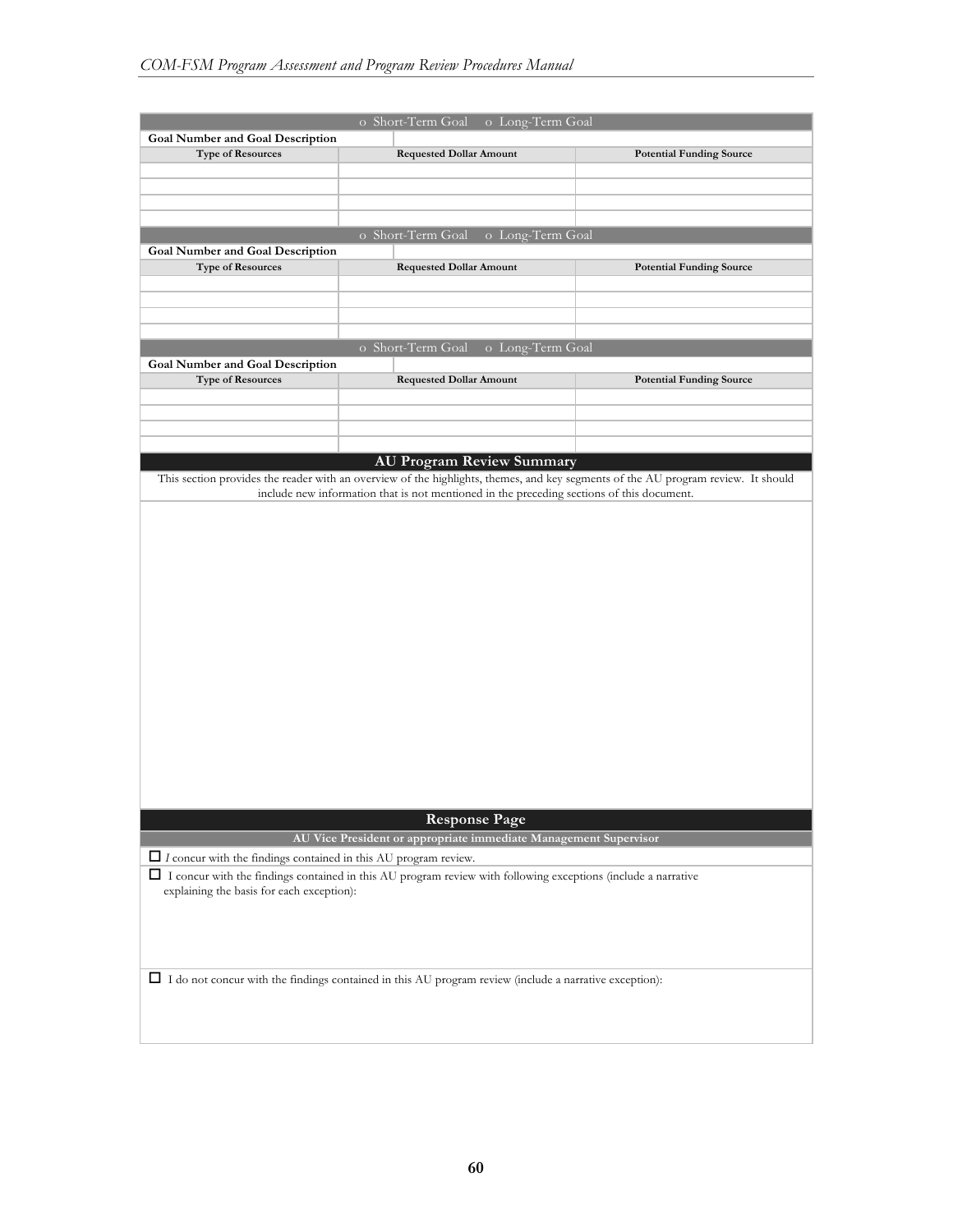| Administrative unit                                                                                                                                                                                                                                                                                                                                                                        | Date of Review                                                                                                                                                    |  |     |                             |          |
|--------------------------------------------------------------------------------------------------------------------------------------------------------------------------------------------------------------------------------------------------------------------------------------------------------------------------------------------------------------------------------------------|-------------------------------------------------------------------------------------------------------------------------------------------------------------------|--|-----|-----------------------------|----------|
| <b>Assessment/Review Cycle</b>                                                                                                                                                                                                                                                                                                                                                             | <b>Reviewers</b>                                                                                                                                                  |  |     |                             |          |
|                                                                                                                                                                                                                                                                                                                                                                                            | Please mark your responses to the following statements                                                                                                            |  |     |                             |          |
|                                                                                                                                                                                                                                                                                                                                                                                            | <b>Statement</b>                                                                                                                                                  |  | Yes | <b>Needs</b><br>Improvement | $\bf No$ |
| <b>Administrative Unit.</b> The administrative unit is identified.                                                                                                                                                                                                                                                                                                                         |                                                                                                                                                                   |  |     |                             |          |
| Assessment Cycle. The assessment cycle is identified.                                                                                                                                                                                                                                                                                                                                      |                                                                                                                                                                   |  |     |                             |          |
| is the office or program head.                                                                                                                                                                                                                                                                                                                                                             | <b>Submitted by and Date:</b> The person directly responsible for completing the<br>assessment plan submits the assessment plan to the committee. Generally, this |  |     |                             |          |
|                                                                                                                                                                                                                                                                                                                                                                                            | <b>Supervisor and Date submitted.</b> Date submitted to supervisor.                                                                                               |  |     |                             |          |
| a description in terms of how the AU supports this.                                                                                                                                                                                                                                                                                                                                        | College's Mission Statement. The approved college mission is included, and                                                                                        |  |     |                             |          |
| description in terms of how the AU supports this.                                                                                                                                                                                                                                                                                                                                          | College's Mission Vision. The approved college vision is included, and a                                                                                          |  |     |                             |          |
|                                                                                                                                                                                                                                                                                                                                                                                            | College's Mission Core Values. The approved college core values are                                                                                               |  |     |                             |          |
|                                                                                                                                                                                                                                                                                                                                                                                            | included, and a description in terms of how the AU supports them                                                                                                  |  |     |                             |          |
| the AU supports them.                                                                                                                                                                                                                                                                                                                                                                      | College's Strategic Goals. The approved college strategic goals directly relevant<br>to the department and the AU are included, and a description in terms of how |  |     |                             |          |
|                                                                                                                                                                                                                                                                                                                                                                                            | AU Mission Statement, Goals, and Objectives. AU's mission, goals, and                                                                                             |  |     |                             |          |
| objectives are included.                                                                                                                                                                                                                                                                                                                                                                   |                                                                                                                                                                   |  |     |                             |          |
|                                                                                                                                                                                                                                                                                                                                                                                            | AU Description, Data and Trends Analysis. Data on current staffing and                                                                                            |  |     |                             |          |
|                                                                                                                                                                                                                                                                                                                                                                                            | other resources; descriptions of their appropriateness are included, and how do                                                                                   |  |     |                             |          |
|                                                                                                                                                                                                                                                                                                                                                                                            | they serve the population of the college; some significant changes that occurred                                                                                  |  |     |                             |          |
|                                                                                                                                                                                                                                                                                                                                                                                            | and may have impacted the AU's services; methods used for evaluation and the                                                                                      |  |     |                             |          |
|                                                                                                                                                                                                                                                                                                                                                                                            | results; and how results were used to make improvements to services; and other                                                                                    |  |     |                             |          |
| relevant data to AU's program review.                                                                                                                                                                                                                                                                                                                                                      |                                                                                                                                                                   |  |     |                             |          |
|                                                                                                                                                                                                                                                                                                                                                                                            | SWOC Analysis. An analysis of Strengths, Weaknesses, Opportunities, and                                                                                           |  |     |                             |          |
| Challenges is included.                                                                                                                                                                                                                                                                                                                                                                    |                                                                                                                                                                   |  |     |                             |          |
|                                                                                                                                                                                                                                                                                                                                                                                            | Evaluation of Process. A description of the on-going systematic method used                                                                                       |  |     |                             |          |
|                                                                                                                                                                                                                                                                                                                                                                                            | to assess AU's effectiveness, and some examples in terms of how program                                                                                           |  |     |                             |          |
| review lead to continuous quality improvement.                                                                                                                                                                                                                                                                                                                                             |                                                                                                                                                                   |  |     |                             |          |
|                                                                                                                                                                                                                                                                                                                                                                                            | Service Area Outcome Assessments. This section includes list of AU's                                                                                              |  |     |                             |          |
| service area outcomes, dates of assessment, the assessment methodologies used<br>including established criteria for success, summary of data and how results are<br>used to inform improvements, the section also provides a description of the<br>identified <i>challenges</i> that are yet to be addressed by AU, and how these outcomes<br>are linked to the college's strategic goals. |                                                                                                                                                                   |  |     |                             |          |
|                                                                                                                                                                                                                                                                                                                                                                                            | Evaluation of Progress toward previous Goals. This section provides                                                                                               |  |     |                             |          |
|                                                                                                                                                                                                                                                                                                                                                                                            | descriptions of (a) goals from previous review, (b) levels of success achieved,                                                                                   |  |     |                             |          |
| and (c) resources allocated including efficacy of spending.                                                                                                                                                                                                                                                                                                                                |                                                                                                                                                                   |  |     |                             |          |
| Short-term and Long-Term Goals. This section provides descriptions of the                                                                                                                                                                                                                                                                                                                  |                                                                                                                                                                   |  |     |                             |          |
| AU's short-term and long-term goals including action plans, measurable                                                                                                                                                                                                                                                                                                                     |                                                                                                                                                                   |  |     |                             |          |
| outcomes anticipated for these goals, and others.                                                                                                                                                                                                                                                                                                                                          |                                                                                                                                                                   |  |     |                             |          |
|                                                                                                                                                                                                                                                                                                                                                                                            | <b>Requests for Resources.</b> This section provides the AU's (a) short- and long-                                                                                |  |     |                             |          |
| potential source of funding.                                                                                                                                                                                                                                                                                                                                                               | term goals, (b) the type of resources need as presented in dollar amount, and (c)                                                                                 |  |     |                             |          |
|                                                                                                                                                                                                                                                                                                                                                                                            | AU Program Review Summary. This section provides the reader with an                                                                                               |  |     |                             |          |
|                                                                                                                                                                                                                                                                                                                                                                                            | overview of the highlights, themes, and key segments of the AU's program                                                                                          |  |     |                             |          |
|                                                                                                                                                                                                                                                                                                                                                                                            | review. This section should include only new information that is not mentioned                                                                                    |  |     |                             |          |
| in the preceding sections of the AU program review report.                                                                                                                                                                                                                                                                                                                                 |                                                                                                                                                                   |  |     |                             |          |

# **Administrative Unit Program Review Check List**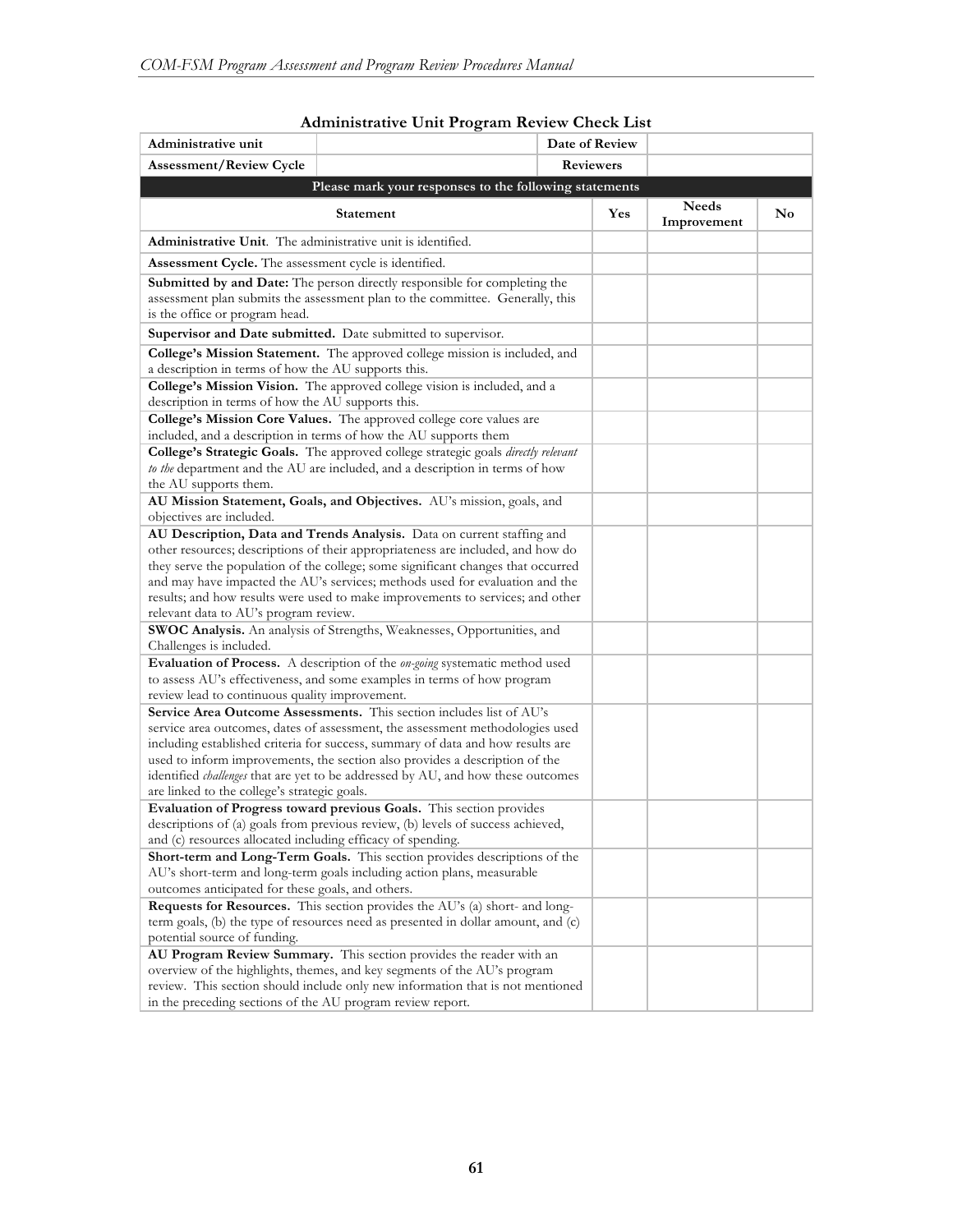# **Appendix H** Enrollment Management-Campus Standards Key Indicators

To ensure equity and quality of services across the six campuses of the college, the following broad guidelines will be used to determine how many students a campus may enroll. Wherever possible, the indicators have been expressed as per *student ratios*. In order to maintain consistent standards across the college, each campus will be expected to meet these *criteria* as soon as possible. All enrollment changes required the approval of the president.

| Indicators                                                                                                                                                                            | Target Ratio per Student Ratio                                                                                                                                                                                                                                                                     | Comments                                                                                                           |
|---------------------------------------------------------------------------------------------------------------------------------------------------------------------------------------|----------------------------------------------------------------------------------------------------------------------------------------------------------------------------------------------------------------------------------------------------------------------------------------------------|--------------------------------------------------------------------------------------------------------------------|
| Student/Faculty<br>Ratio                                                                                                                                                              | 1 faculty member for each 17-22 students                                                                                                                                                                                                                                                           | This range allows for unexpected vacancies,<br>i.e., number of full time faculty + part time<br>(credit/12)        |
| Learning<br>Resources<br>Center's (LRC)<br>staff                                                                                                                                      | 1 LRC staff member for each 150<br>students                                                                                                                                                                                                                                                        |                                                                                                                    |
| LRC volumes<br>capacity                                                                                                                                                               | 30 volumes per student                                                                                                                                                                                                                                                                             |                                                                                                                    |
| LRC seating<br>capacity                                                                                                                                                               | 1 seat in the LRC for every 10 students                                                                                                                                                                                                                                                            |                                                                                                                    |
| Counselors<br>(FAO, OARR,<br>and<br>Counseling)                                                                                                                                       | 1 counselor of each type for every 250<br>students                                                                                                                                                                                                                                                 |                                                                                                                    |
| Student<br>Services<br>Specialist<br>(student life)<br>excluding<br>Residence Halls<br>staff                                                                                          | 1 Student Service Specialist for each 200<br>students                                                                                                                                                                                                                                              |                                                                                                                    |
| Nurse                                                                                                                                                                                 | 1 nurse for every 1,400 students                                                                                                                                                                                                                                                                   |                                                                                                                    |
| Administrative<br>staff                                                                                                                                                               | 1 administrative staff for each 190<br>students                                                                                                                                                                                                                                                    | Depending on the size of the campus                                                                                |
| Overall<br>environment,<br>i.e., power and<br>e-mail access,<br>toilet facilities,<br>ratio to<br>drinking water<br>and building,<br>availability of<br>textbooks and<br>refreshments | Percent of time electrical power and e-mail access available during all school hours; 1<br>female toilet for every 30 students, and 1 male toilet facility for every 40 students; per<br>cent of building with accessible drinking water; a bookstore and campus store or<br>available food source |                                                                                                                    |
| Daytime<br>security                                                                                                                                                                   | 1 campus <i>daytime</i> security for every 300<br>students                                                                                                                                                                                                                                         | This varies by the size and location of the<br>campus, and therefore must have some case<br>by case considerations |
| Classroom<br>capacity                                                                                                                                                                 | 1 classroom per 60 students                                                                                                                                                                                                                                                                        | Individual class enrollment must not exceed<br>recommended course enrollment guidelines                            |
| Maintenance                                                                                                                                                                           | 1 maintenance staff member for each 68<br>students                                                                                                                                                                                                                                                 | Ratio exclude janitorial and ground<br>maintenance                                                                 |